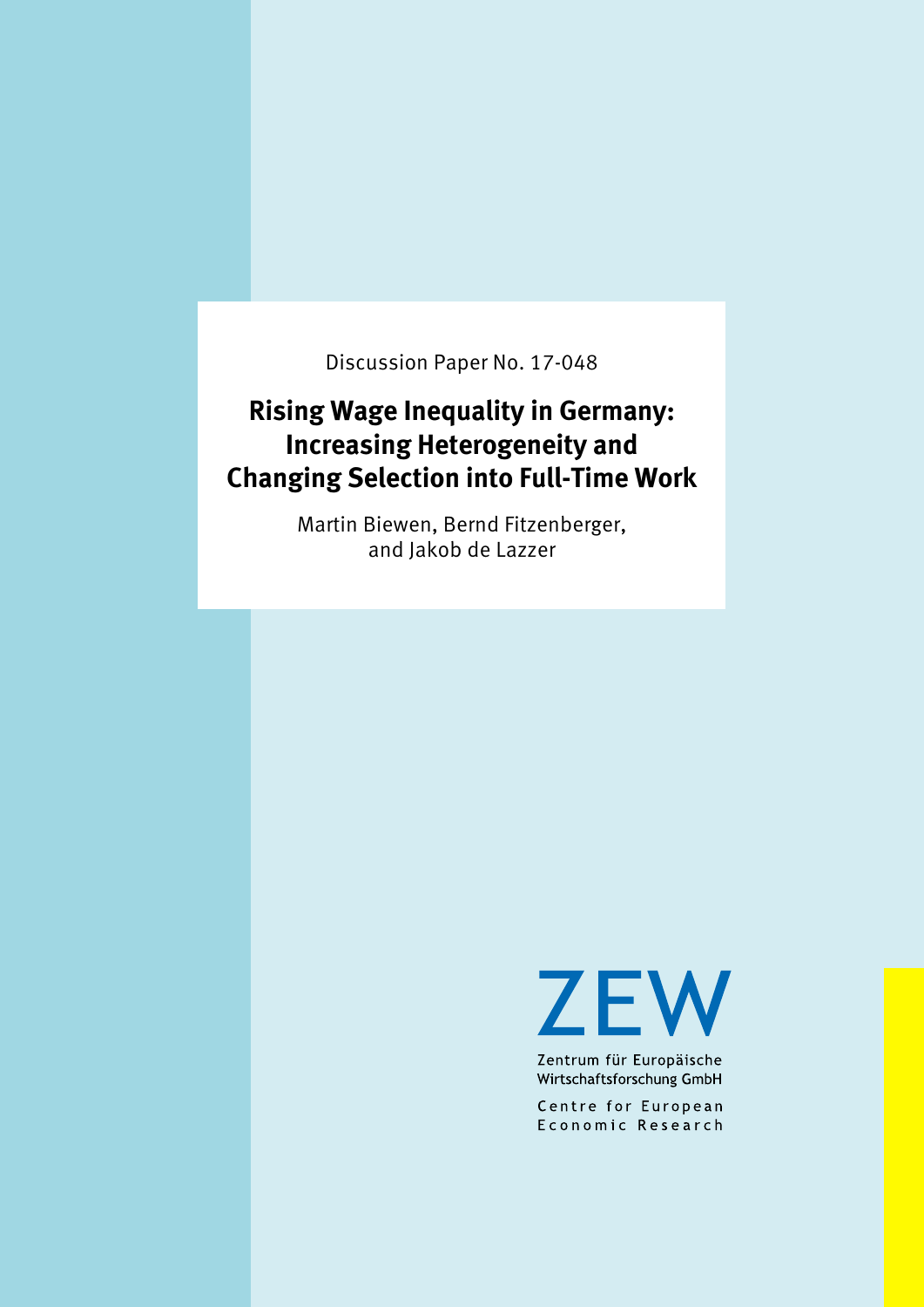Discussion Paper No. 17-048

# **Rising Wage Inequality in Germany: Increasing Heterogeneity and Changing Selection into Full-Time Work**

Martin Biewen, Bernd Fitzenberger, and Jakob de Lazzer

Download this ZEW Discussion Paper from our ftp server: http://ftp.zew.de/pub/zew-docs/dp/dp17048.pdf

Die Discussion Papers dienen einer möglichst schnellen Verbreitung von neueren Forschungsarbeiten des ZEW. Die Beiträge liegen in alleiniger Verantwortung der Autoren und stellen nicht notwendigerweise die Meinung des ZEW dar.

Discussion Papers are intended to make results of ZEW research promptly available to other economists in order to encourage discussion and suggestions for revisions. The authors are solely responsible for the contents which do not necessarily represent the opinion of the ZEW.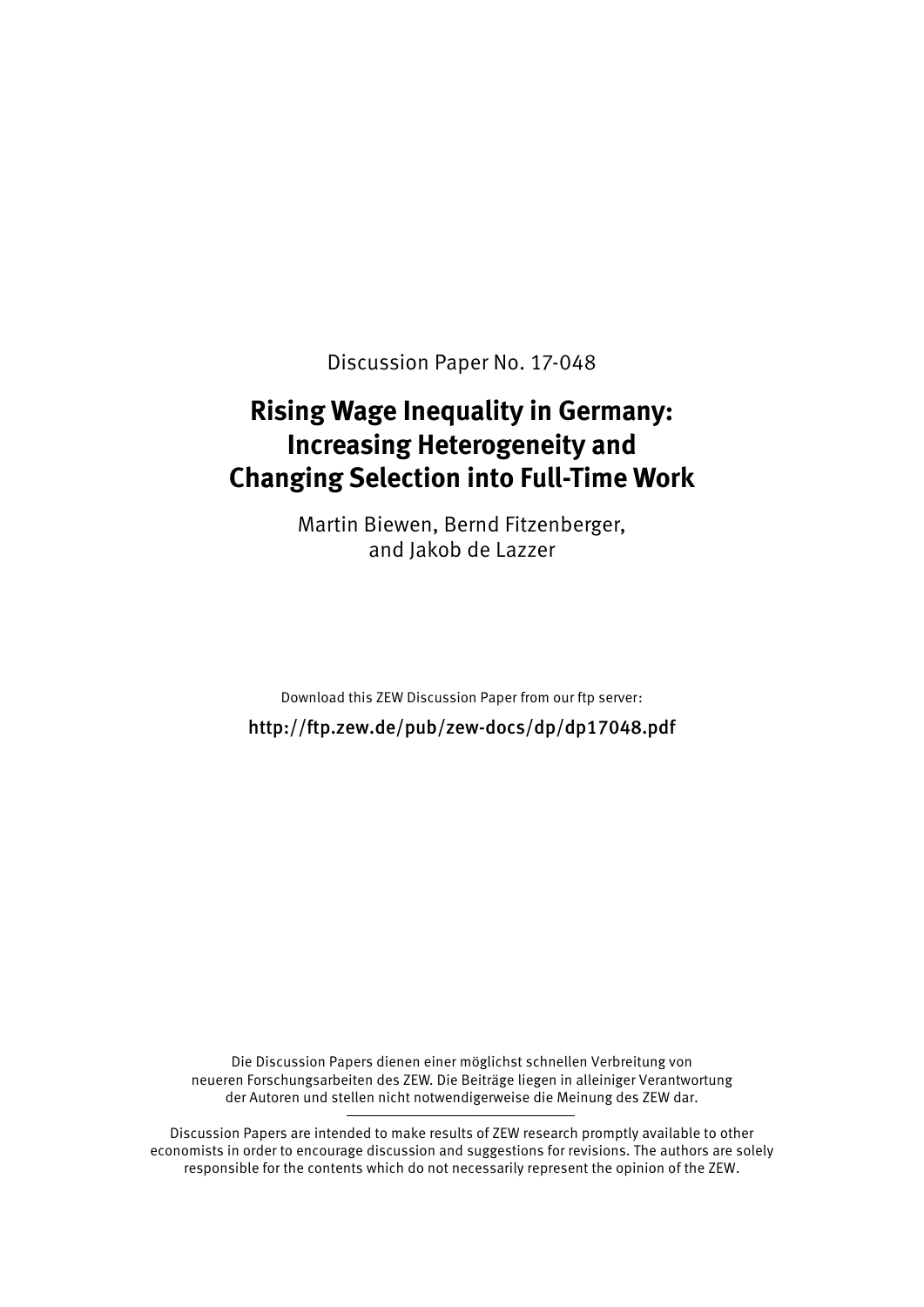# Rising Wage Inequality in Germany: Increasing Heterogeneity and Changing Selection into Full-Time Work $1$

Martin Biewen\*, Bernd Fitzenberger<sup>+</sup>, Jakob de Lazzer<sup>#</sup> <sup>∗</sup> University of Tübingen, IZA, <sup>+</sup> Humboldt University Berlin, IFS, CESifo, IZA, ROA, ZEW, # Humboldt University Berlin

#### September 2017

Abstract: This study revisits the increase in wage inequality in Germany. Accounting for changes in various sets of observables, composition changes explain a large part of the increase in wage inequality among full-time workers. The composition effects are larger for females than for males, and increasingly heterogenous labor market histories play an important role. Furthermore, we find strong effects of education for males and strong effects of age and experience for females. Changes in industry and occupation explain fairly little. Extending the analysis to total employment confirms the basic findings, while revealing substantial negative selection into part-time work.

JEL-Classification: J31, J20, J60

Keywords: wage inequality, reweighting, composition effects, Germany

Correspondence: Bernd Fitzenberger, Humboldt University Berlin, School of Business and Economics, Spandauer Strasse 1, 10099 Berlin, Germany. E-mail: fitzenbb@hu-berlin.de.

<sup>&</sup>lt;sup>1</sup>We are grateful to the Research Data Center at IAB for useful discussions. We thank Benjamin Bruns, Christian Dustmann, Alexandra Spitz-Oener, as well as participants at the IWH/IAB workshop 2016, the RTG Summer School 2015, the International Conference on 'The German Labor Market in a Globalized World 2015' and the Network Workshops of the DFG priority program 1764 for helpful comments and suggestions. We acknowledge financial support by the German Science Foundation (DFG) through the project 'Accounting for Selection Effects in the Analysis of Wage Inequality in Germany' (Project number: BI 767/3-1 and FI  $692/16-1$ ).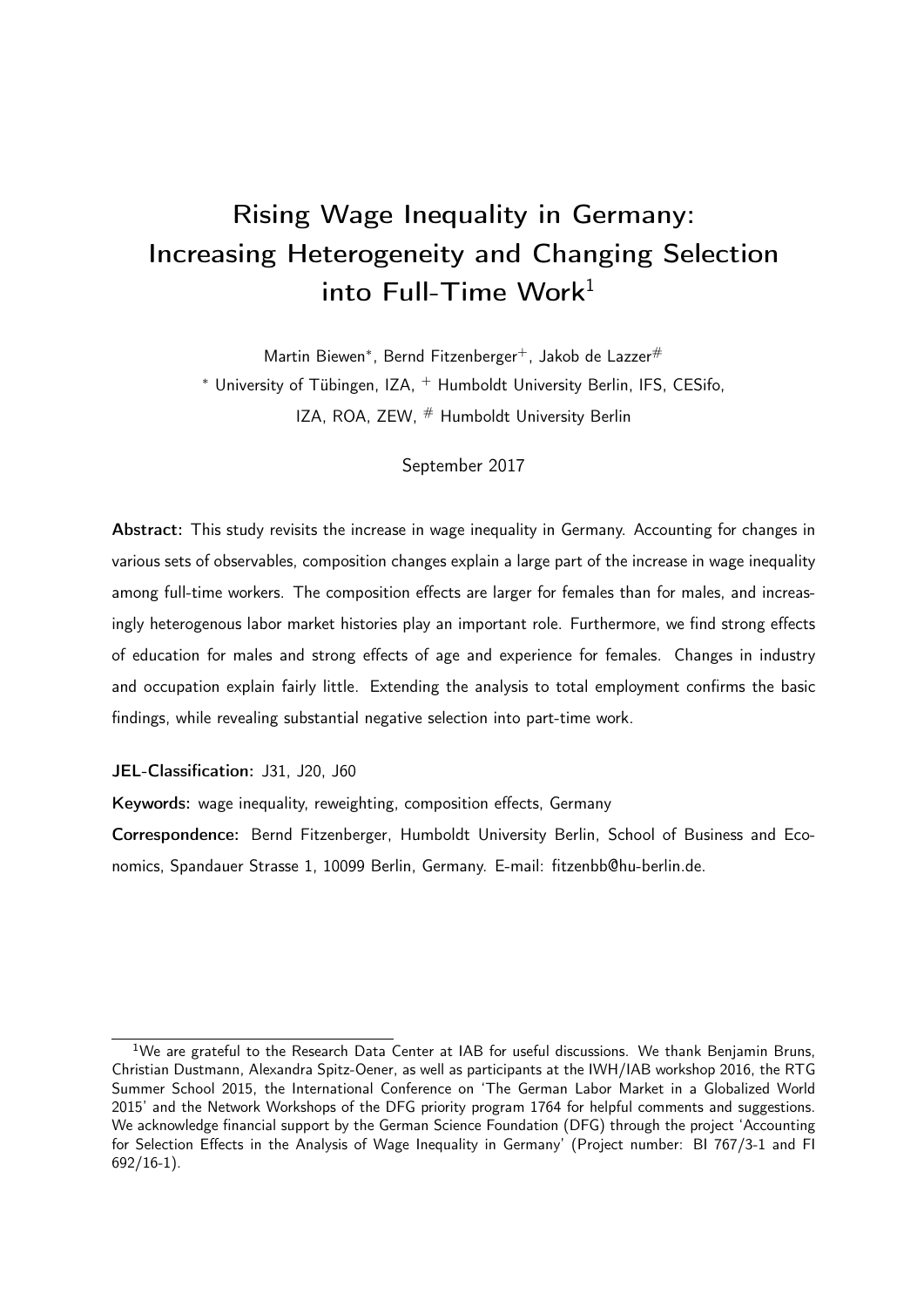## 1 Introduction

Based on different datasets, it has been widely documented that wage inequality among fulltime working males and females in West Germany has been rising strongly from the 1990s onwards (Dustmann et al. 2009, Antonczyk et al. 2010a, Card et al. 2013).<sup>2</sup> The increase in wage inequality has become a major issue of political concern - and this was a key argument for the introduction of a national statuatory minimum wage in 2015 (SVR 2014, chapter 7, Bosch und Weinkopf 2014, Dustmann et al. 2014, p. 185). Most of the existing literature untertakes a statistical decomposition analysis of the increase in wage inequality. This study revisits the analysis of the increase in wage inequality in West Germany among full-time working employees between 1985 until 2010 based on German administrative employment data (SIAB). As a novel aspect, we account explicitly for the increasing heterogeneity of labor market experience regarding part-time work and employment interruptions, and we also extend the analysis to total employment despite the lack of comparable wage information for part-time workers.

Wage inequality has been increasing in many industrialized countries between the 1980s and the 2000s (see the comprehensive survey in Acemoglu and Autor 2011, or the literature discussion in Lemieux 2006, Autor et al. 2008, Dustmann et al. 2009). Skill-biased technical change (SBTC) is the most prominent explanation for the increase in wage inequality. It results in an increasing demand for more highly skilled labor, with the increase in demand being stronger than the parallel increase in supply. The simple SBTC hypothesis predicts rising wage inequality over the entire wage distribution. This is consistent with the evidence for the U.S. for the 1980s but not for the 1990s, as in the 1990s inequality stopped to grow at the bottom of the wage distribution (Autor et al. 2008). Acemoglu and Autor (2011) take the latter as evidence for the task-based approach (see Autor et al. 2003) implying a falling demand for occupations with medium skill requirements (which are relatively more routine intensive and thus easier to substitute by technology) relative to both occupations with high or with low skill requirements, resulting in polarization of employment across occupations. The evidence

<sup>2</sup>See also (in chronological order) Kohn 2006, Gernandt and Pfeiffer 2007, Antonczyk et al. 2010b, Fitzenberger 2012, Felbermayr et al. 2014, Dustmann et al. 2014, Riphahn and Schnitzlein 2016, and Möller 2016. Most recent studies are based on administrative employment records in the Sample of Integrated Employment Biographies (SIAB) - or earlier versions of the same data source - as provided by the Research Data Center of the IAB and the Federal Employment Agency. Some studies use of the cross-sectional wage surveys in the German Structure of Earnings Survey (GSES) provided by the Research Data Center of the Statistical Offices, the Socio-Economic Panel (GSOEP) provided by DIW or the BIBB-IAB/Bibb-BAuA Labor Force Surveys (BLFS). While the SIAB data only involves earnings, the GSES, the GSOEP, and the BLFS allow for an analysis of hourly wages. Researchers using the SIAB data typically focus on full-time working employees. While the SIAB and the GSOEP provide panel data, the GSES data and the BLFS only involve repeated cross-sections every four to six years and the GSES surveys before 2010 only involve a subset of all industries and they lack very small firms. Compared to the GSOEP and the BLFS, the GSES and the SIAB provide much larger cross-sections on employees and wages. All four data sources document the increase in wage inequality since the mid 1990s, see Dustmann et al. (2009, SIAB), Fitzenberger (2012, SIAB and GSES), Antonczyk et al. (2009, BFLS), and Gernandt and Pfeiffer (2007, GSOEP).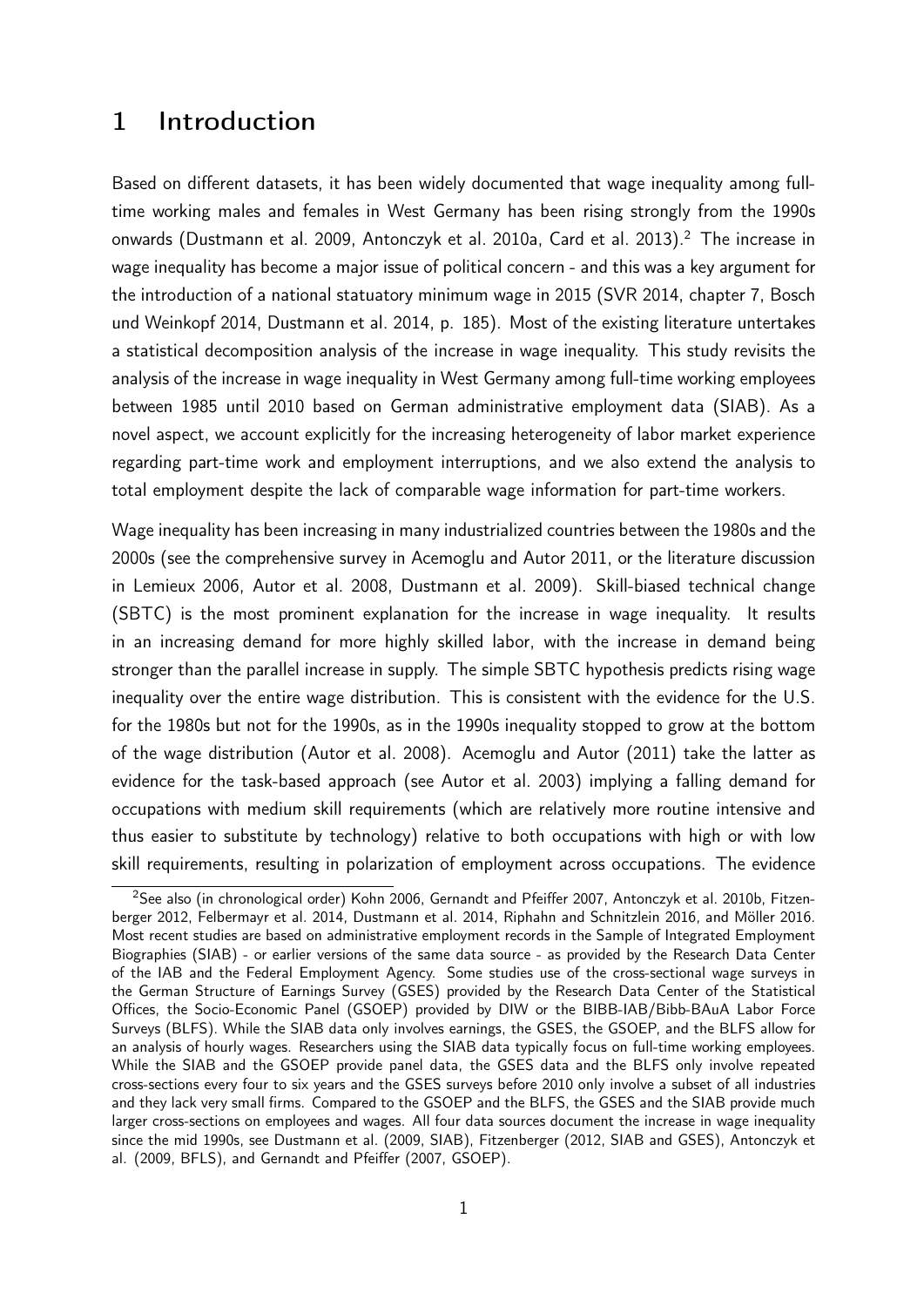regarding a polarization of wages across the wage distribution in the U.S. seems to be limited to the 1990s and a polarization of wages is not an unambiguous prediction of the task based approach (Autor 2013). A parallel literature for the U.S. emphasizes the role of changing labor market institutions such as de-unionization and falling real minimum wages (see also the discussion in Autor et al. 2003). DiNardo et al. (1996) show that the fall in unionization levels explains an important part of the increase in wage inequality during the 1980s. Furthermore, Lemieux (2006) shows that changes in the composition of the workforce regarding education and experience explains a major part of the increase in wage inequality in the U.S. Also, Autor et al. (2008) find strong composition effects, especially for females, but focus on different explanations for the rise in wage inequality. Acording to DiNardo et al. (1996) and Lemieux (2006), composition effects also have a strong impact on residual wage inequality, i.e. the wage differences among employees with the same observable characteristics. This evidence of the strong role of composition effects for the U.S. is a starting point for our analysis.

Wage inequality has been rising in West Germany [henceforth Germany] since the 1980s, but until the mid 1990s the increase in wage dispersion was restricted to the top of the wage distribution (Fitzenberger 1999, Dustmann et al. 2009). Since then, wage inequality has been increasing strongly across the entire wage distribution. The evidence until the mid 1990s is consistent with skill biased technological change and the hypothesis that labor market institutions such as unions and minimum wages prevented an increase in wage inequality at the bottom of the wage distribution before the mid 1990s, which resulted in rising unemployment among the low-skilled (Fitzenberger, 1999). The study by Dustmann et al. (2009) shows an increase in wage inequality among full-time workers since the mid 1990s up to 2004 based on SIAB data (see footnote 2). The study uses linked employer-employee data based on the IAB establishment survey combined with individual employment records from SIAB (the LIAB data). The study shows that changes in the composition of workers regarding age and education and the sizeable decline in coverage by collective bargaining both explain a major component of the increase in wage inequality. At the same time, the study provides evidence for a polarization of employment as found previously for the U.S.

Using BLFS data and GSES data (see footnote 2), respectively, Antonczyk et al. (2009) and Antonczyk et al. (2010a) find a strong increase of wage inequality between 1999/2001 and 2006. Changes in task assignments cannot explain this rise (Antonczyk et al. 2009). Accounting for coverage by collective bargaining, firm level characteristics, and personal characteristics, Antonczyk et al. (2010a) show that the decline in coverage by collective bargaining does not explain the rise in wage inequality in the lower part of the wage distribution when firm level characteristics are held constant. Most important are changes in the quantile regression coefficients of firm level variables (firm size, region, industry), which reflect a growing heterogeneity in firm level wage policies. The two studies differ regarding the contribution of changes in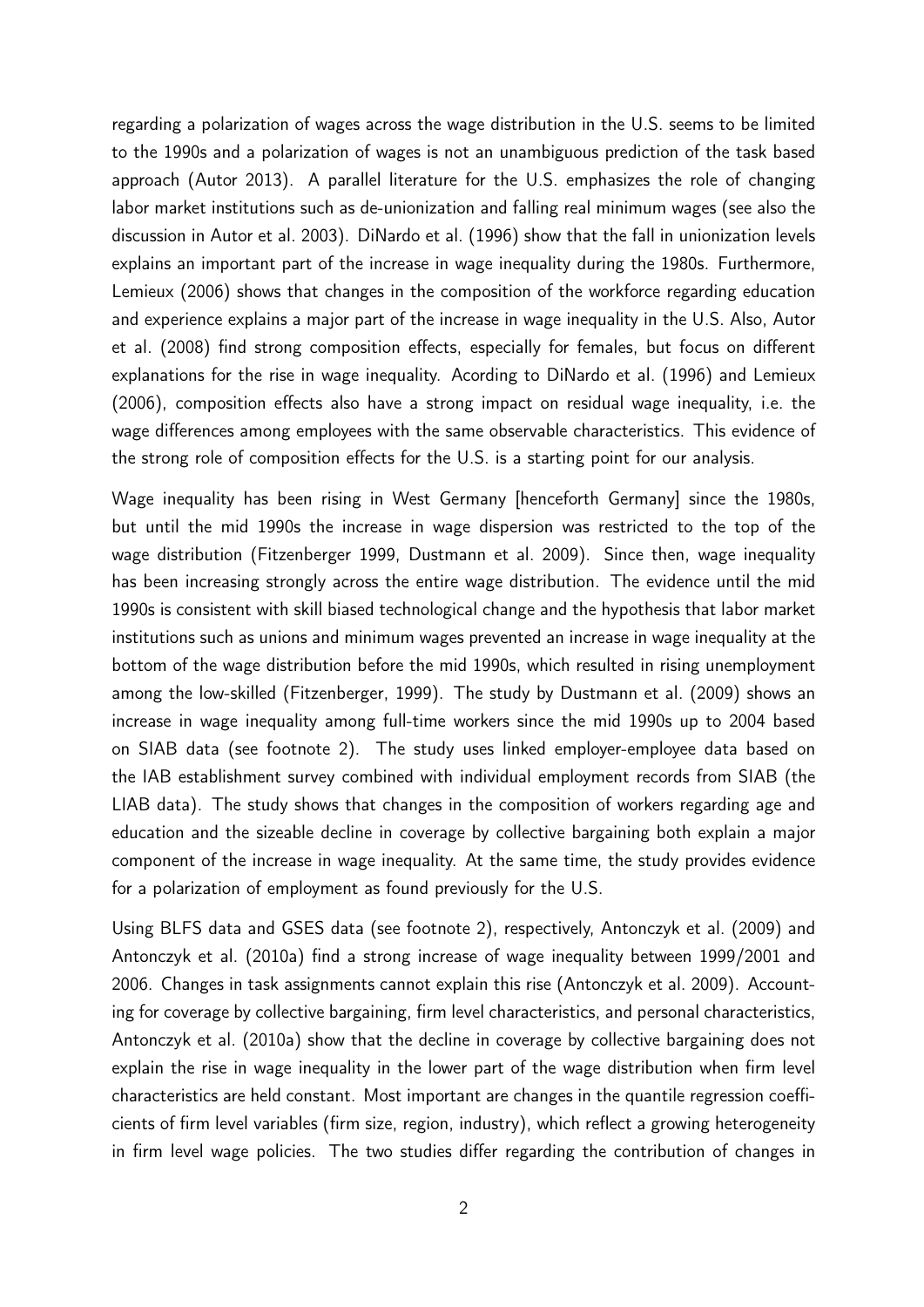personal characteristics. Also using GSES data, Biewen and Seckler (2017) find that changes in union coverage and personal characteristics are most important for the increase in wage inequality between 1995 and 2010. Note that the GSES data do not cover all industries and that both the BLFS and the GSES data are cross-sectional so that changes in labor market histories cannot be addressed.

Using the population of all social security records (of which the SIAB is a 2% sample), Card et al. (2013) estimate person and firm fixed effects in wages over five-year intervals for full-time working employees. Over time, the study finds a growing heterogeneity of these fixed effects and increasing sorting of workers with high personal fixed effects into firms with high firm fixed effects. Both effects contribute strongly to the increase in wage inequality. Based on linked employer-employee data (LIAB) up to 2010 and aggregate industry data, Felbermayr et al. (2014) find that the decline in coverage by collective bargaining is the most important explanation for the increase in wage inequality, while there is no important role for international trade. Our short survey of the literature shows that the literature has not yet reached a consensus on the mechanisms behind the increase in wage inequality in Germany until  $2010<sup>3</sup>$ 

The literature on the increase in inequality among full-time employees in Germany has so far not taken into account the increasing heterogeneity in employment histories. Over time, parttime work has increased strongly both among males and females, as well as transitions between part-time and full-time work and employment interruptions have become more frequent, not least as a consequence of rising unemployment (Tisch and Tophoven 2012, Potrafke 2012). Correspondingly, over time full-timers in one year have become much more likely to have experienced part-time work or employment interruptions in the past, i.e. patchier employment histories. Episodes of part-time work and gaps in the labor market history can have negative long term impacts on the career path and therefore on future wages (Burda and Mertens 2001, Arulampalam 2001, Beblo and Wolf 2002, Manning and Petrongolo 2008, Edin and Gustavsson 2008, Schmieder et al. 2010, Edler et al. 2015). Negative long term career effects of transition from full-time to part-time work for women after childbirth have been studied by Connolly and Gregory (2009) and Paul (2016). Recent evidence suggests that the accumulation of human capital is very low in part-time work compared to full-time work (Blundell et al. 2016). Furthermore, conditioning on the employment history will go some way towards controlling for characteristics which are unobservable in cross-sectional data, and which Card et al. (2013) attribute to worker fixed effects.

The recent literature on the increase in wage inequality mostly uses statistical decomposi-

 $3$ The recent study by Möller (2016) shows that the increase in wage inequality stopped in 2010 based on a new release of the SIAB data. However, the comparison of the years before and after 2011 is plagued by a structural break in 2011 regarding the distinction between part-time and full-time workers (Möller 2016). Therefore, we abstain from analyzing the SIAB data after 2010.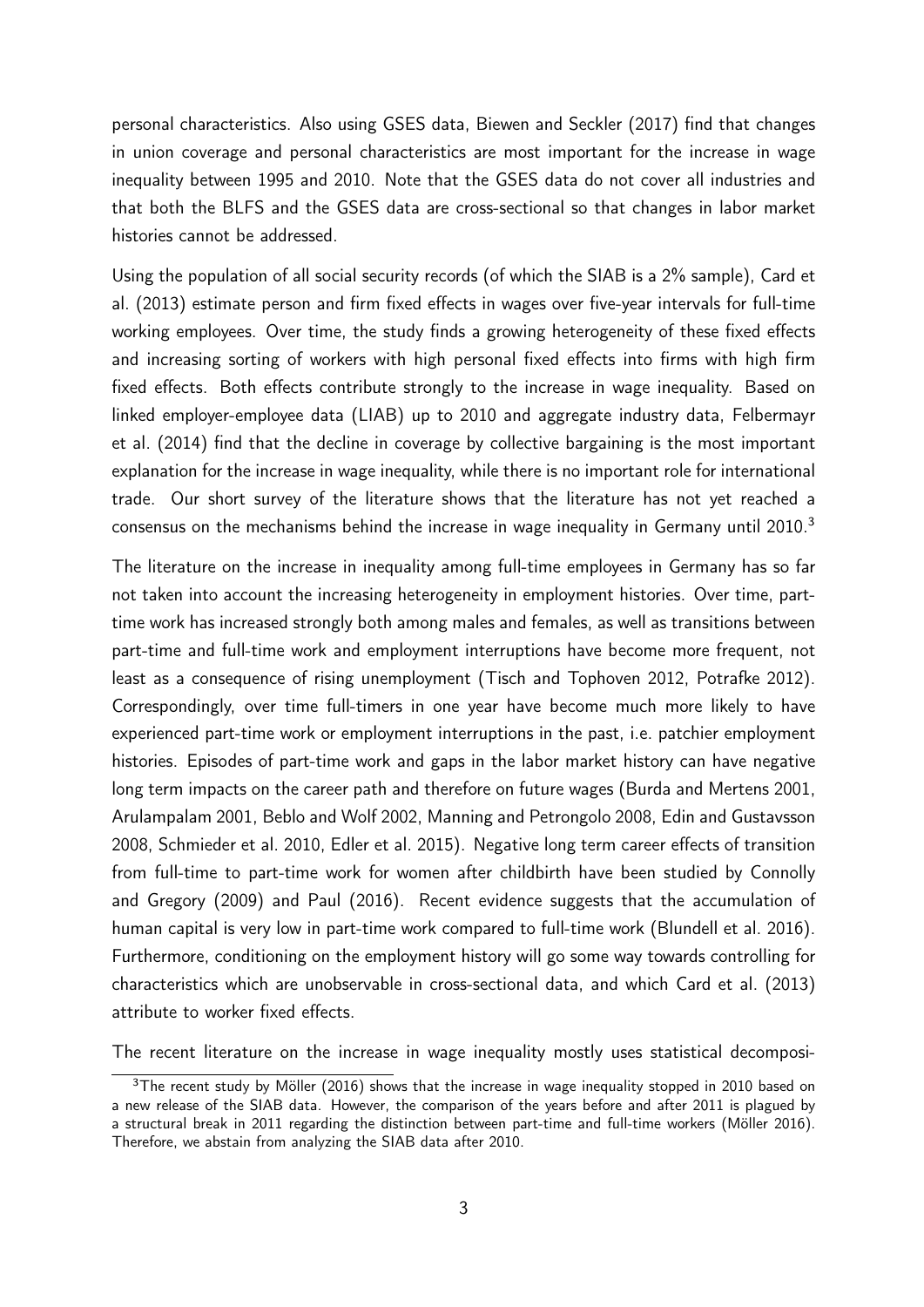tion analysis (Fortin et al. 2011). While a standard Blinder-Oaxaca decomposition based on an OLS wage regression decomposes the contribution of changes in average characteristics and changes in coefficients to explaining the changes in average wages (typically average log wages), more sophisticated methods have been developed for the decomposition of changes in the entire distribution. DiNardo et al. (1996) involve the first application of the method of inverse probability weighting (IPW), i.e. reweighting, to decomposing changes in the entire wage distribution. The idea of reweighting is to estimate the counterfactual distribution of wages in one period (say the year 2010) for a population of workers with the distribution of characteristics from another period (say the year 1985) or from another target population (say we estimate the counterfactual distribution of full-time wages for the target population of both full-timers and part-timers).<sup>4</sup> We apply IPW sequentially over time for increasing sets of covariates to gauge the partial contribution of different covariates.

This paper makes the following contributions. First, extending Dustmann et al. (2009), we estimate the contribution of changes in observable characteristics to the increase in male and female wage inequality in Germany over the recent decades. We find that compositional changes in observable characteristics explain over 50 percent of the increase in male wage inequality and up to 80 percent of the increase in female wage inequality. To the best of our knowledge, the literature has so far not recognized the extremely strong role of composition effects for the rise of female wage inequality. Second, we explicitly account for increasing heterogeneity in labor market experience regarding part-time work and employment interruptions, an issue which has not been addressed so far in the literature. We document that the incidence of previous part-time and non-employment experiences has increased for individuals observed working full-time, and we show that increasing heterogeneity of recent labor market histories plays an important role for both male and female wage inequality. Third, we estimate composition effects with regard to the counterfactual distribution of full-time wages for all employees, which confirms the robustness of our main findings. Furthermore, this shows that part-timers (especially female part-timers) represent a negative selection with respect to observable characteristics. Including part-timers into the analysis also speaks to the role of increasingly heterogeneous labor market histories for the rise in German wage inequality.

The remainder of this paper is structured as follows. Section 2 discusses the data used and presents first descriptive evidence. Section 3 explains our counterfactual analysis. In section 4, we present and discuss our empirical results. Section 5 concludes. The appendix provides information about the imputation procedure used in a prior step of our analysis and presents supplementary empirical results.

<sup>4</sup>A decomposition analysis of wage inequality can also be based on conditional quantile regression (as in Antonczyk et al. 2010a), or on unconditional quantile regression (as in Felbermayr et al. 2014).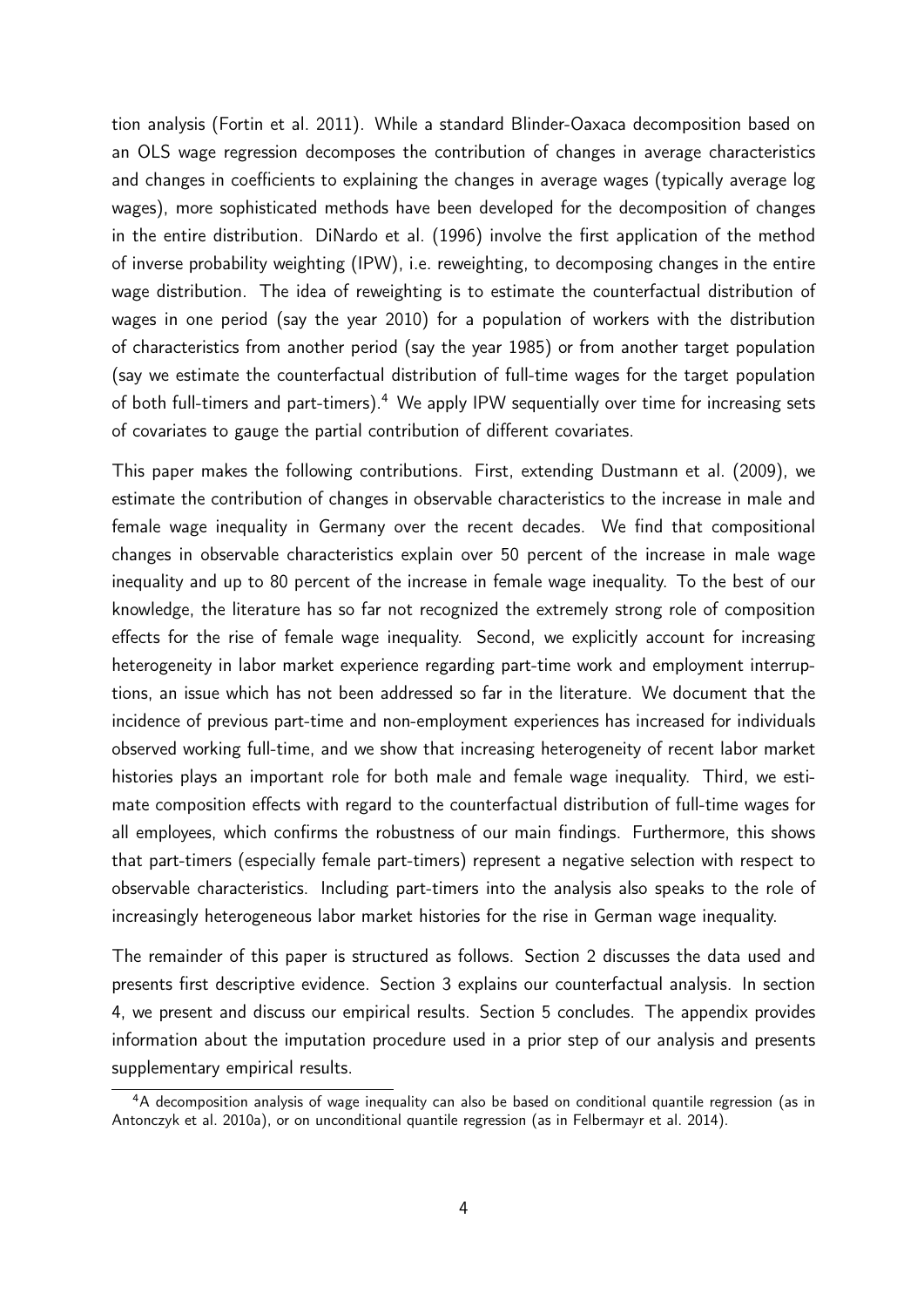## 2 Data and descriptive evidence

Our analysis uses SIAB data involving a 2% sample of all dependent employees who are subject to social security contributions, i.e. excluding the self-employed and civil servants. We study the period 1985 to 2010. Even though SIAB data are available for earlier years, we do not include them in our analysis for two reasons: Changes in wage inequality across the entire distribution can only be observed after the 1980s, and a structural break in the reporting of the data in 1984 implies that wages from earlier years are not fully comparable to those after 1985 (Fitzenberger 1999). Since we may observe several working spells of various lengths per individual in a given year, all observations are weighted with the share of days worked in a job in the respective year. The sampling weights calculated in this way reflect the relative importance of each wage observation.

We distinguish three educational levels: University degree (including Universities of Applied Sciences/Fachhochschulen), degree from Upper secondary school and/or Vocational Training, No/Other degree. We use 14 aggregated industries based on the German Classification of Economic Activities, Edition 1993 (WZ 93) and 63 aggregated occupations based on the 2 digit level of the KldB 1988 (Klassifikation der Berufe 1988). For interactions between industry and occupation, we aggregate occupations to the 1-digit level in order to avoid problems with empty cells in our logit regressions. The education variable is cleaned and interrupted measurements are imputed for consistency (Fitzenberger et al. 2006).

We account for an individual's labor market history using four measures. The first two involve the number of days spent in full-time and in part-time employment during the last five years. The residual category is the number of days spent in non-employment during the last five years, which may be times of unemployment, education, or any other type of non-employment. In addition, we use two dummy variables, indicating whether a person had a full-time or a part-time spell at any point during the previous year. This information captures individual short-term employment dynamics. Wages are daily wages in Euros deflated by the CPI to 1990. Since we use administrative data on employment spells, the measures are very precise. While our dataset does not contain information on hours worked, we are confident that daily wages among full-time employees are comparable (note that the literature on Germany using SIAB data or other samples drawn from social security records focuses on daily wages). Our sample also includes individuals with part-time employment. However, without information on working hours, the wage data for part-timers are not comparable across observations and jobs. Our analysis therefore only uses full-time wages. In section 4.3, we estimate the counterfactual distribution of full-time wages for all workers also including part-timers.

All wages above the contribution threshold for social security are censored in the SIAB. These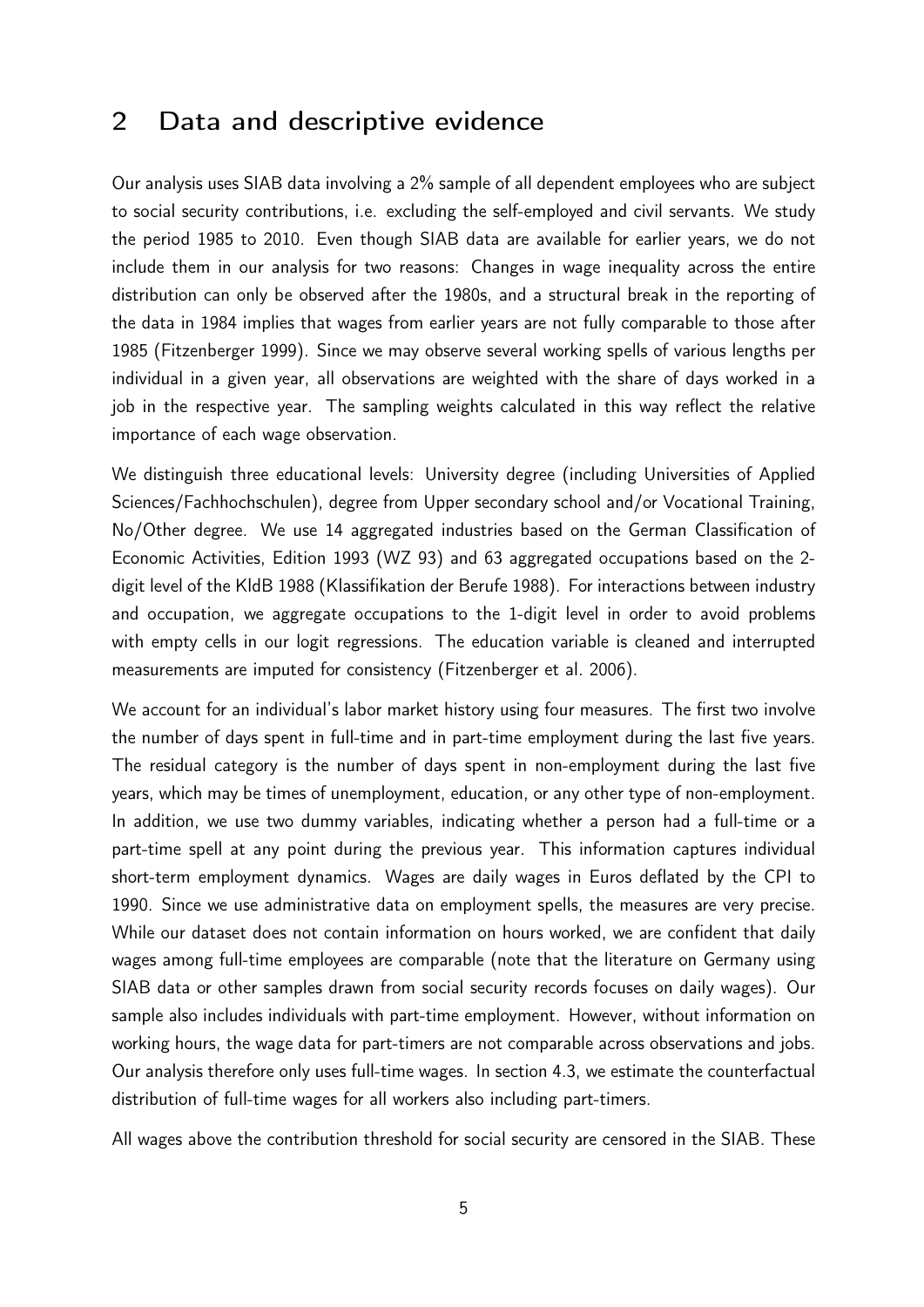|  |  | Table 1: Variable Classification |  |
|--|--|----------------------------------|--|
|--|--|----------------------------------|--|

| Variable     | Short       | Content                                                            |
|--------------|-------------|--------------------------------------------------------------------|
| group        |             |                                                                    |
| Education    | Ed          | 3 categories (ed): University, Upper secondary High-School         |
|              |             | and/or Vocational Training, No/Other Degree                        |
| Experience   | Ex          | Potential experience (age - years of schooling - 6) $(ex)$         |
| Labor market | <b>Hist</b> | Number of days in full-time $(ft5)$ , or part-time $(pt5)$ over    |
| history      |             | the last 5 years. Indicators for: full-time job in previous year   |
|              |             | $(ft)$ , part-time job in previous year $(pt)$                     |
| Occupation   | Occ.        | Job classification by KldB 2-digit levels ( $occ$ , 63 categories) |
| Industry     | Ind         | Industry classification by WZ93 (sec, 14 categories)               |
| sector       |             |                                                                    |

censored observations lie above the yearly 85% wage quantile. Therefore, we compare the 85/15, the 85/50 and the 50/15 quantile gaps in the wage distribution. In those cases, where we cannot restrict our analysis to values below the 85% quantile (in particular when analyzing developments in wage residuals), we impute wages above the threshold according to individual characteristics. Details of the imputation procedure can be found in appendix section 5. Additionally, unless noted otherwise, we restrict our analysis to individuals aged 20 to 60 years, in order to focus on the working age population. Table 1 summarizes the covariates used.

#### 2.1 Trends in wage inequality

Figure 1 shows the development of log wage quantiles (cumulative changes) from 1985 onwards. Our primary measures of wage inequality are the gaps between the 85th, 50th and 15th percentiles of log wages. Until about 1991, the different wage quantiles move upward and largely in parallel. After 1991 median wages of male full-timers stagnate (recall that we analyze real wages). For female full-timers, there is a continuous but decelerating rise until 2003, and a subsequent decline until 2008. For both genders, we observe a widening of the wage distribution beginning just at the time when median wages start stagnating. Wages at the 85th percentile continue to increase, while wages at the 15th percentile decline. For males, this decline is moderate until the early 2000s, but accelerates afterwards. By 2010, male wages at the 15th percentile even lie below their 1985 level. For females, we observe different developments of the three quantiles already in the late 1980s. However, inequality only increases in a more substantial way in the late 1990s, several years later than for males. After 1998, female median wages stagnate, while the 85th percentile rises and the 15th percentile declines rapidly. The corresponding trends in inequality as measured by the 85/50 and 50/15 gaps are depicted by the solid lines in figures 8 to 11.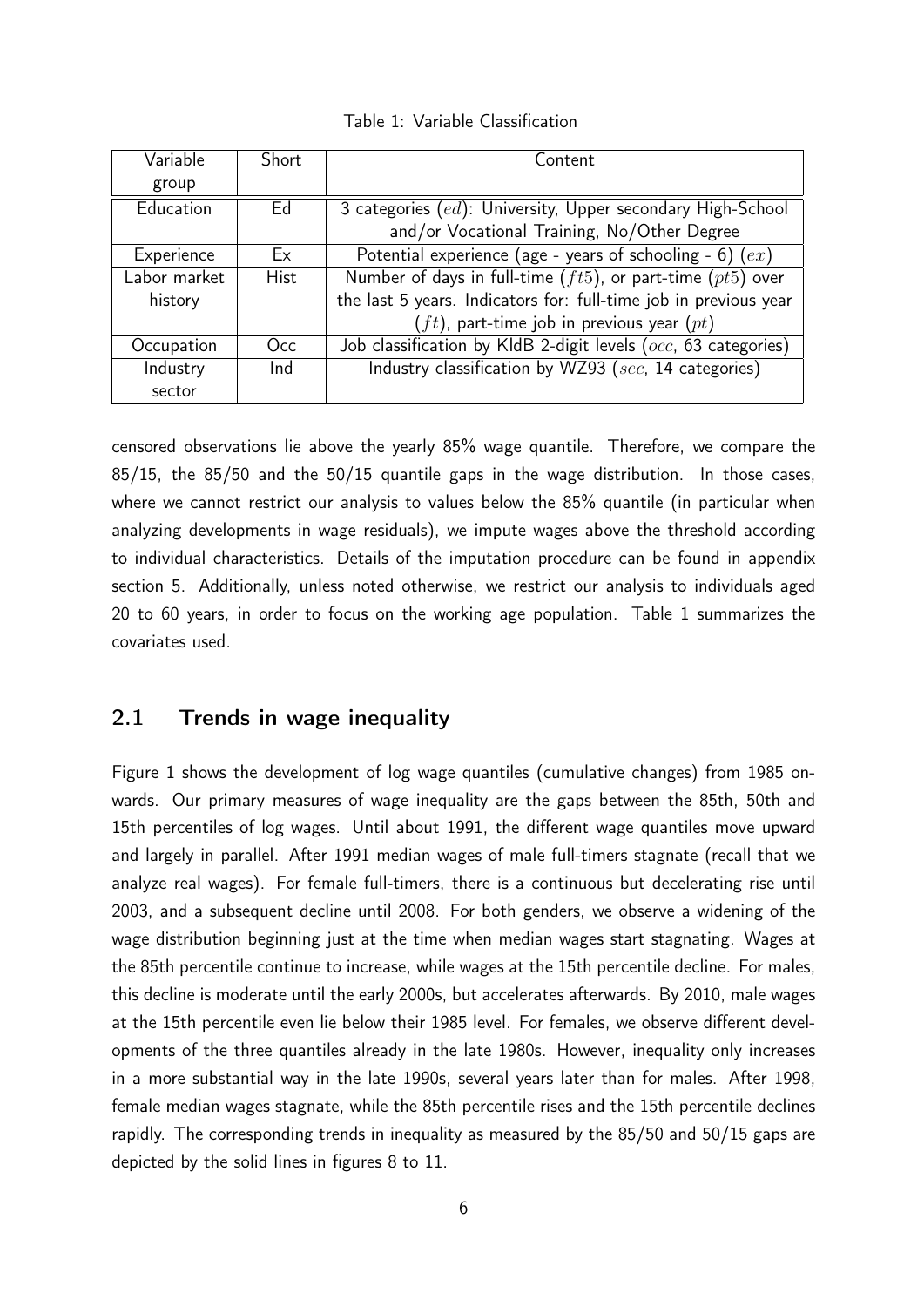#### 2.2 Trends in labor market histories

Part-time work in Germany has grown substantially over the last decades (figure 2). While this may reflect secular trends in labor market participation, part of the increase may be linked to political reforms promoting part-time work. Over our observation period, several changes in legislation were targeted at the part-time sector. In 1985, the German government enacted a law (Beschäftigungsförderungsgesetz) which granted part-timers the same level of job protection as full-timers. This law increased the acceptance of part-time work on the side of trade unions and in the general population. In 2001, this was followed a law which made it easier for employees to enter voluntary part-time work (Teilzeit- und Befristungsgesetz). These changes in legislation had the effect of formally easing the transition between full-time, parttime and non-employment. We observe that not only the yearly stock of part-time employees increased for both genders, but that the frequency of temporary part-time episodes for individuals currently working full-time increased as well (figure 3). Parallel to the rise of part-time work, two changes in legislation between 1985 and 1998 (Beschäftigungsförderungsgesetz, Arbeitsförderungs-Reformgesetz) facilitated fixed-term contracts and temporary agency work, which is likely to explain part of the increase in employment interruptions.

Both the intensive and the extensive margin of labor market histories may matter for current wages (Burda and Mertens 2001, Arulampalam 2001, Beblo and Wolf 2002, Manning and Petrongolo 2008, Edin and Gustavsson 2008, Schmieder et al. 2010, Edler et al. 2015, Paul 2016, Blundell et al. 2016). Returns to labor market experience are not uniform across jobs and types of work. Not only is experience in part-time work valued lower than that in fulltime work, but part-time spells and non-employment interruptions may slow down career progression and wage growth. For example, Beblo and Wolf (2002) and Edin and Gustavsson (2008) investigate how episodes of non-employment interrupt the accumulation of human capital, and also lead to the depreciation of human capital. When a transition from nonemployment back into work involves a job change (no recall), this also implies a loss of job-specific human capital. Beblo and Wolf (2002) note that episodes of part-time work slow down the accumulation of human capital, since part-timers are less likely to receive vocational training and are therefore more vulnerable to skill obsolescence. For females in the UK, Connolly and Gregory (2009) and Blundell et al. (2016) show that part-time employment in the past results in lower earnings trajectories, even when returning to full-time work. For Germany, Paul (2016) finds a substantial negative impact of part-time work on future earnings in full-time work.

In light of the findings in the literature, the rise in part-time employment and employment interruptions is likely to have consequences for the development of wage inequality depending upon the position in the wage distribution. Figure 3 shows increasing average lengths and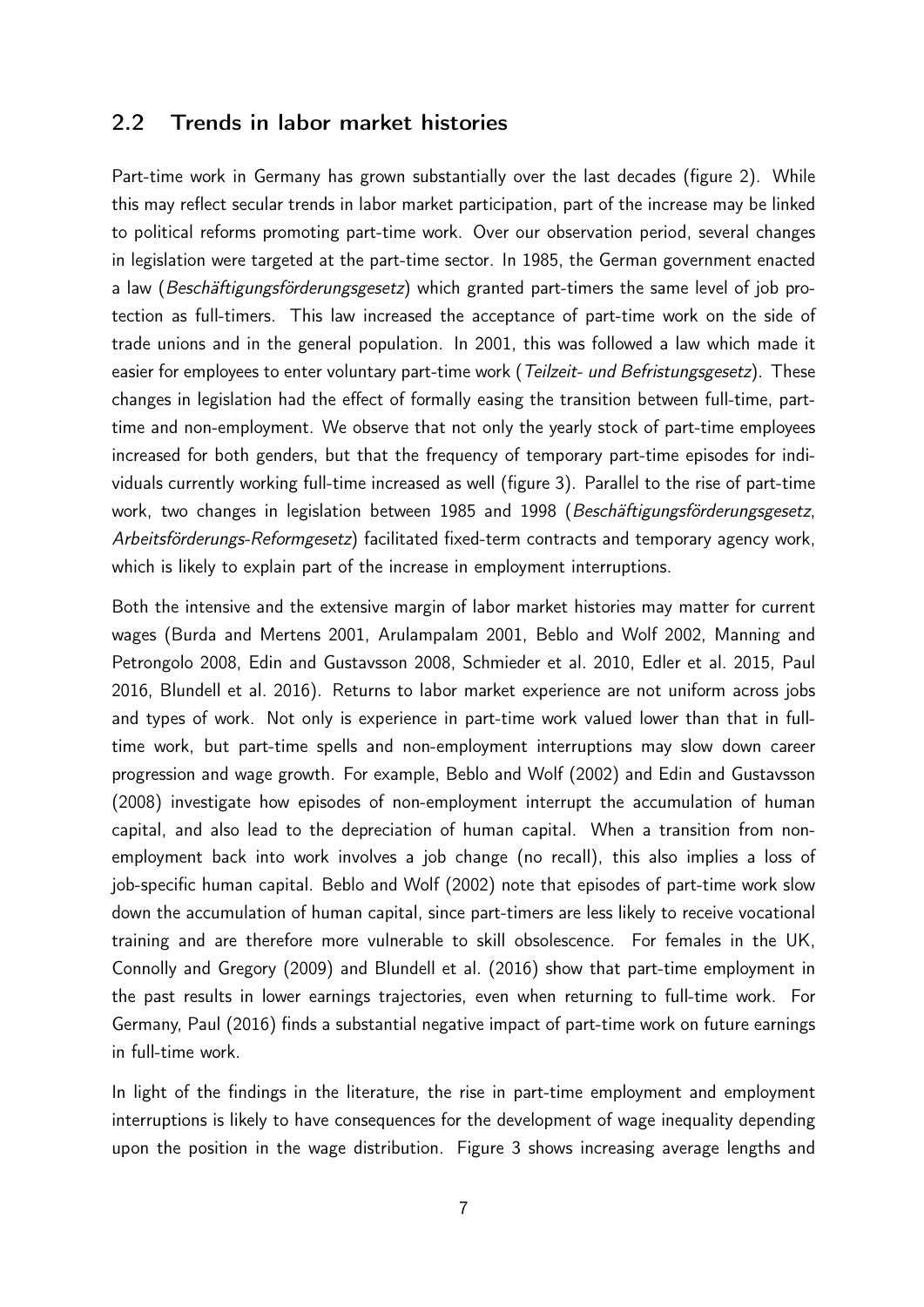also increasing variability of previous part-time episodes for men and females, both above and below the median of the respective wage distribution. The mean and variance of number of days spent in part-time work during the last five years increases over time for those individuals who are in full-time jobs at the time of observation. Male full-timers experience a noticeable increase in past part-time episodes, although the total amount of the time previously spent in part-time is lower than for females. The increasing prevalence and variability of previous parttime experience are considerably stronger for full-time males below the median wage compared to those above. Put differently, there is increasing mobility between part-time and full-time work for male low-wage earners. This may reflect that part-time work acts as a stepping stone towards full-time employment (recall that we analyze full-timers in the observation year) or that workers' preferences may change over time. When individuals move from part-time into full-time work, we expect observed changes in the work history of male workers to drive up inequality in the lower parts of the wage distribution. For female full-timers, we also observe an increase in the length and variability of previous part-time work, both above and below the median of the wage distribution. The initial levels are much higher, but the rise in the amount of time previously spent in part-time work is similar to that of men. Incidentally, the part-time experience of full-time females above the median of the distribution appears to fluctuate more strongly with the business cycle compared to females below the median, whose part-time experience follows more of a secular upward trend. Note that labor supply of females is known to be more elastic than that of men and that the part-time experience of females is often related to career interruptions after child birth (Blundell et al. 2016). After maternity leave, females often re-enter the labor market in part time, but may return to full-time work later on (Fitzenberger et al. 2016, Paul 2016).

Similarly, episodes of non-employment are likely to exert a sizeable influence on wages. Nonemployment may involve alternative activities such as education or child care or it may be due to involuntary displacement or unemployment. The literature shows that employment interruptions may involve sizeable wage losses due to displacement (Burda and Mertens 2001, Schmieder et al. 2010, Edler et al. 2015), due to human capital obsolescence (see above), or due to scarring effects of unemployment (Arulampalam 2001). The existing literature has not investigated to what extent the rise in employment interruptions explains the increase in wage inequality. Figure 4 shows the average length and variability of time spent in non-employment over the past 5 years. This includes all activities which do not count as regular employment, such as unemployment, education, marginal employment and absence from the labor market. For individuals above the median wage, these gaps in the labor market history do not show a clear upward or downward trend between 1985 and 2010. By contrast, males and females below the median wage exhibit increasing previous non-employment experiences, which is likely to affect inequality in the lower part of the wage distribution.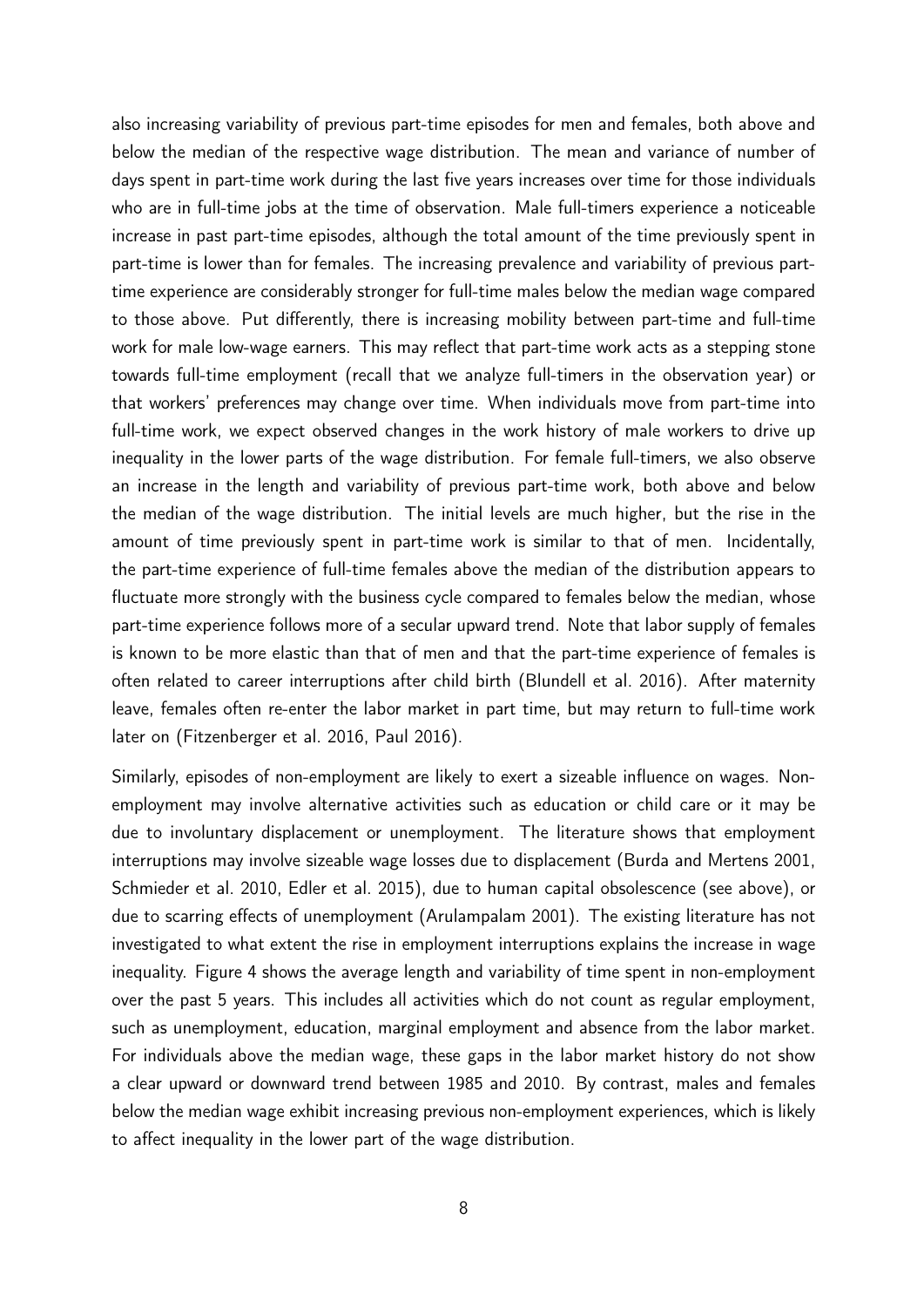#### 2.3 Trends in education, experience and industry structure

In addition to the changes in labor market history, there have been strong extensive changes in the distribution of education, work experience and industry structure. Figure 5 shows the percentage of workers in each education category. The share of workers without an educational degree has declined since the 1980s. This holds in particular for female workers, among whom the percentage of unskilled workers decreases from 32% in 1985 to 18% in 2010. We also observe an increase in the share of university graduates. Again, this is most pronounced for females, as the initial percentage of female university graduates is very small in 1985 but catches up to the male share by 2010. For the medium-skilled, i.e. workers with an upper secondary degree or a vocational degree, we observe a hump-shaped development. The share of medium-skilled rises during the late 1980s and the 1990s, reaches its peak in the late 1990s, and declines in the 2000s, giving way to a rising share of university graduates.

The corresponding trends for the distribution of worker's potential experience are shown in figure 6. Between 1985 and 2010, the percentage of highly experienced workers with 27 or more years of potential experience increases, reflecting the aging of the population. The share of workers with medium levels of experience (between 14 and 26 years) follows a hump shaped trend. The percentage of older workers with 40 or more years of experience did not undergo major changes in our sample, even though the overall population aged considerably. Note that the educational expansion counteracts somewhat the effects of an aging workforce on the share of highly experienced workers. The only major gender difference in potential work experience concerns the share of workers with low experience. Among males, this share is never higher than 20% and it drops to 10% in the late 1990s. Starting at 30% in 1985, the initial share of young female workers is very high, but it converges to the low male level in the late 1990s. This reflects the catching-up of female labor market participation in recent decades. By 2010, the composition of the male and the female working population has became very similar.

Figure 7 shows the development of industry shares for eight aggregated sectors. We observe some sectors with an almost constant share since the 1980s (i.e. transportation and trade), while others experiences strong changes. For males, the largest changes are observed for the construction industry, the manufacturing sector for consumer goods, and the banking and insurance sector. The first two experience a massive decline, while the latter more than doubles its share between 1985 and 2010. Transport and communication, as well as health and social services show small increases, whereas the manufacturing sectors for vehicles and for machinery shrink slightly. The initial sector composition differs strongly by gender, but the dynamics of the different sectors are quite similar. In particular, manufacturing declines strongly, while banking and health services grows. The construction sector, which plays no important role for females, does not change in any substantial way.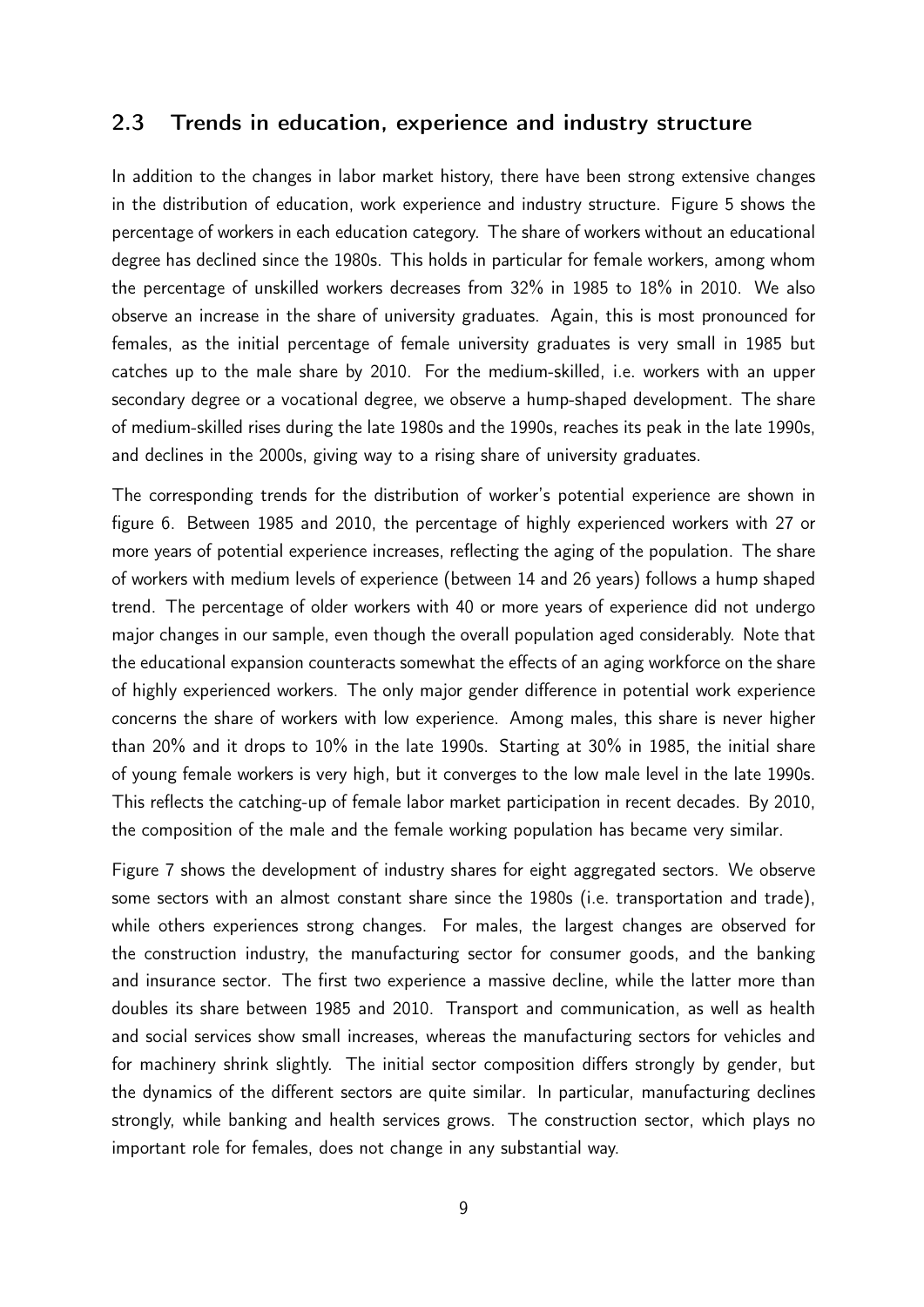For our study of wage inequality, the decline of the manufacturing sector is of special interest. In these industries, the wage level is higher than in the rest of the economy and wage inequality is smaller. Table 5 shows that the log wage gap between the 85th and 15th wage percentile for the non-manufacturing sector was 10 log points higher in 1985 than that of the manufacturing sector across both genders, and 18 log points higher in 2010. Thus, the decline of employment in the manufacturing sector may have had an impact on (residual) wage inequality. Note that the sector variable considerably overlaps with a multitude of firm and job characteristics, which we do not disentangle explicitly.<sup>5</sup>

## 3 Implementation of counterfactual analysis

### 3.1 Composition reweighting for full-timers

We account for the selection into full-time work based on the observed composition of workers regarding their socio-economic characteristics. Changes in the composition over time reflect selective movements of individuals into and out of full-time work. Our aim is to quantify the effects of such changes in the composition of full-timers on wage inequality. To do so, we estimate counterfactual wage distributions fixing the composition of a reference group, which, in our case, is the sample of full-timers in a reference year. In the first part of our analysis, we analyze the distribution of full-time wages which would result if the distribution of worker characteristics had not changed over time but only the conditional wage structure (i.e. the wage distribution holding characteristics constant). $6$  Based on these counterfactual wage distributions, we calculate and compare the development of inequality as measured by the gaps between the 85th, 50th and the 15th wage percentiles and the spread of residual wages.

For residual wages, we consider the residuals from a Mincer regression of log wages  $w$  on a flexible specification of the characteristics listed in table 1. The dispersion of residual wages represents wage inequality within narrow groups of workers defined by the characteristics given in table 1. Changes in residual wage inequality may also be the result of changes in the composition of the labor force (Lemieux 2006). This will be the case if there is heteroscedasticity, i.e. the conditional residual variance depends on observed characteristics. In this case, shifts in the distribution of characteristics affect residual wage inequality. For instance, overall residual wage inequality will typically rise if there is a rising share of workers with above-average levels

<sup>&</sup>lt;sup>5</sup>See Card et al. (2013, 2016), for a detail analysis of the role of firm specific effects.

 $6$ Such an analysis ignores general equilibrium effects, i.e. changes in the conditional wage structure are assumed to be independent of changes in the work force composition.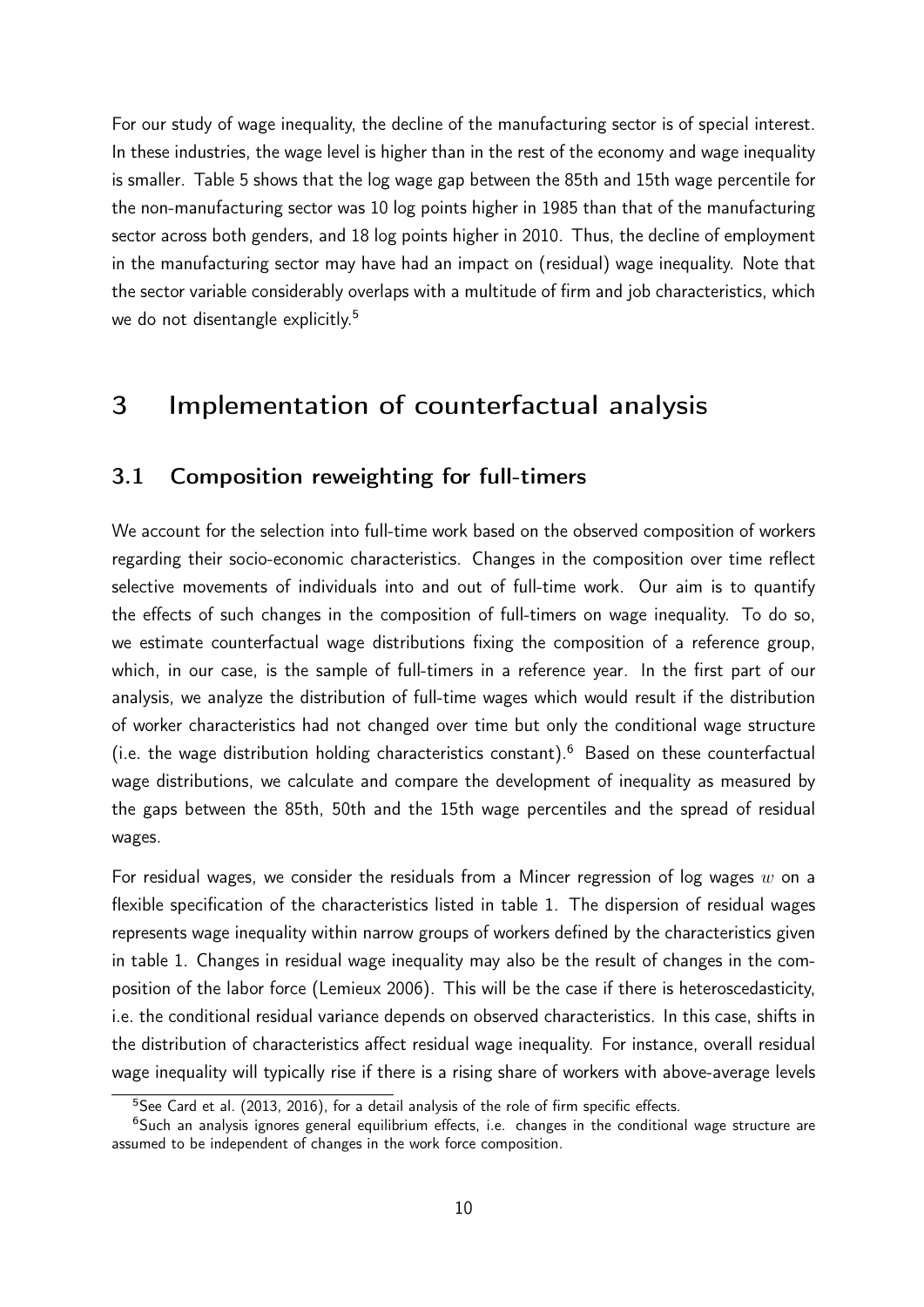of within-group inequality.

In order to estimate the counterfactual distributions, we use the reweighting method proposed by DiNardo et al. (1996) and applied among others by Lemieux (2006) and Dustmann et al. (2009). Let  $t_x = b$  denote the base year, for which the composition of the work force will be held fixed, and  $t_w = o$  the year for which we intend to estimate a counterfactual wage distribution. We call this year the observation year. Here, we only use observations on full-timers in years  $t_w$  and  $t_x$ .

The counterfactual wage distribution using the conditional wage structure of year  $t_w = o$  but the distribution of characteristics x from the base year  $t_x = b$  is given by

$$
f(w|t_w = o, t_x = b) = \int_x f(w|x, t_w = o) dF(x|t_x = b)
$$
  
=  $\int_x f(w|x, t_w = o) \rho(t_x = b) dF(x|t_x = o).$  (1)

where  $f(w|t_w = o, t_x = o)$  is the actual density of wages for characteristics x in year  $t_w = o$ and  $\rho(t_x=b)=\frac{dF(x|t_x=b)}{dF(x|t_x=o)}$  is the reweighting factor which translates the density of observed wages into the counterfactual density. Note that as a special case  $f(w|t_w = o, t_x = o)$  $\int_x f(w|x,t_w=o)dF(x|t_x=o)$ , for which  $\rho(t_x=b)\equiv 1$  in equation (1). The reweighting factor can be written as the ratio  $\rho(t_x=b) = \frac{P(t=b|x)}{P(t=o|x)}$  $P(t=0)$  $\frac{P(t=0)}{P(t=b)}$ , where  $P(t = o)$  and  $P(t = b)$ are the sample proportions of the observation year and the base year when pooling the data for both years.

The proportions  $P(t = b|x)$  and  $P(t = o|x)$  are estimated by logit regressions of the respective year indicator on flexible specifications of the characteristics shown in table 1. The logit regressions are based on the sample pooling the base year and the observation year. Using the fitted logit probabilities, we then calculate the individual reweighting factors  $\rho_i(t_x = b)$ for observations i. All our estimates use the sample weights  $s_i$  which compensate for the varying length of employment spells. For robustness reasons, we trim the maximum value of individual observation weights to the value of thirty, in order to prevent extreme values of the reweighting factor, which may occur as a result of extremely rare combinations of characteristics. We tested a range of trimming thresholds, and found that values between 20 and 50 avoid extreme outliers, while at the same time excluding a very small number of observations (details are available upon request).

The reweighting factor can be incorporated into the estimation of counterfactual quantiles based on the sample wage distribution while fixing the composition of full-timers in the base year. Using the abbreviation  $\rho = \rho(t_x = b)$ , the reweighted (composition adjusted)  $p$ %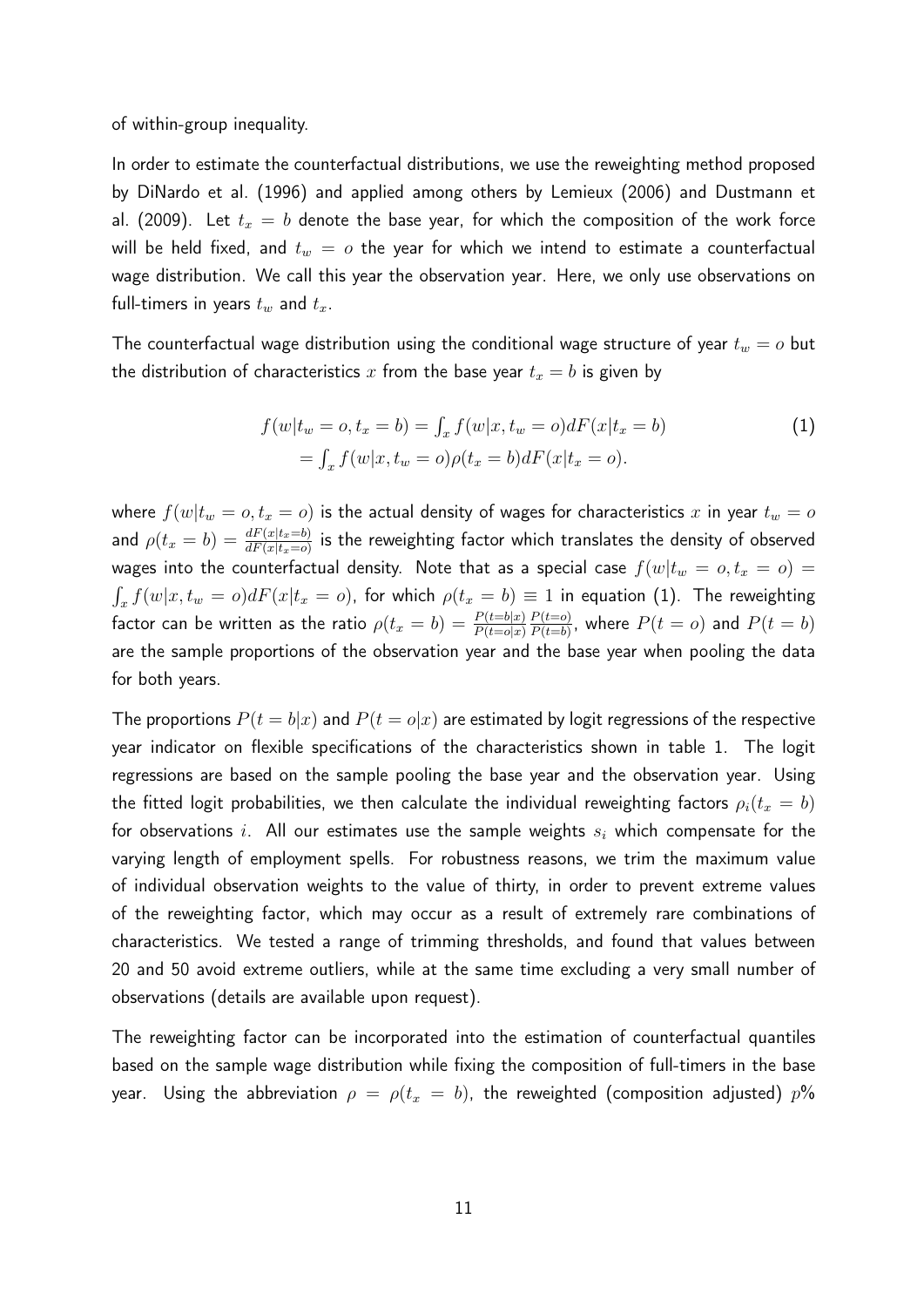quantile is given by

$$
Q_p(w|t_w = o, t_x = b) = \begin{cases} \frac{w_{[j-1]} + w_{[j]}}{2} & \text{if } \sum_{i=1}^{j-1} (s\rho)_{[i]} = \frac{p}{100} \sum_{i=1}^{n} (s\rho)_{[i]} \\ w_{[j]} & \text{otherwise} \end{cases}, \tag{2}
$$

where

$$
j = min\left(k | \sum_{i=1}^{k} (s\rho)_{[i]} > \frac{p}{100} \sum_{i=1}^{n} (s\rho)_{[i]} \right) ,
$$

 $w_{[i]}$  is the ith order statistic of wages, and  $(s\rho)_{[i]}$  is defined accordingly (i.e. the order statistic of the compound individual weights  $s\rho$ , combining the sample weight s with the reweighting factor  $\rho$ ).

As inequality measures, we use the quantile gaps (differences in quantiles of log wages) between the 85th and 50th, the 85th and 15th as well as between the 50th and 15th counterfactual percentile, i.e.

$$
QG_{85/50}(w|t_w = o, t_x = b) = Q_{85}(w|t_w = o, t_x = b) - Q_{50}(w|t_w = o, t_x = b)
$$
 (3)

$$
QG_{85/15}(w|t_w = o, t_x = b) = Q_{85}(w|t_w = o, t_x = b) - Q_{15}(w|t_w = o, t_x = b)
$$
 (4)

$$
QG_{50/15}(w|t_w = o, t_x = b) = Q_{50}(w|t_w = o, t_x = b) - Q_{15}(w|t_w = o, t_x = b).
$$
 (5)

In addition to a graphical comparison of the actual and counterfactual development over time, we also contrast the increase in the counterfactual quantile gaps with the actual increase between 1985 and 2010. This allows us to quantify the share of the increase in inequality associated with composition changes (where  $g \in \{85/50, 85/15, 50/15\}$ )

$$
shareQG_{g,x}(w|t_w = 2010, t_x = 1985) =
$$
\n
$$
\frac{(QG_g(w|t_w = 2010, t_x = 2010) - QG_g(w|t_w = 2010, t_x = 1985))}{(QG_g(w|t_w = 2010, t_x = 2010) - QG_g(w|t_w = 1985, t_x = 1985)}.
$$
\n(6)

For the logit regression, we use a sequence of specifications adding covariates in order to investigate the incremental composition effect on wage inequality. We divide the vector of characteristics into five groups of variables, namely educational outcomes (Ed), labor market experience (Ex), labor market history (Hist), occupation and industry characteristics (Occ, Ind) (see tables 1 and 2). Among those, we consider potential labor market experience as continuous and all other variables as categorial, leading to a highly flexible specification of the logit model. We calculate four versions of the counterfactual quantile gaps, starting with a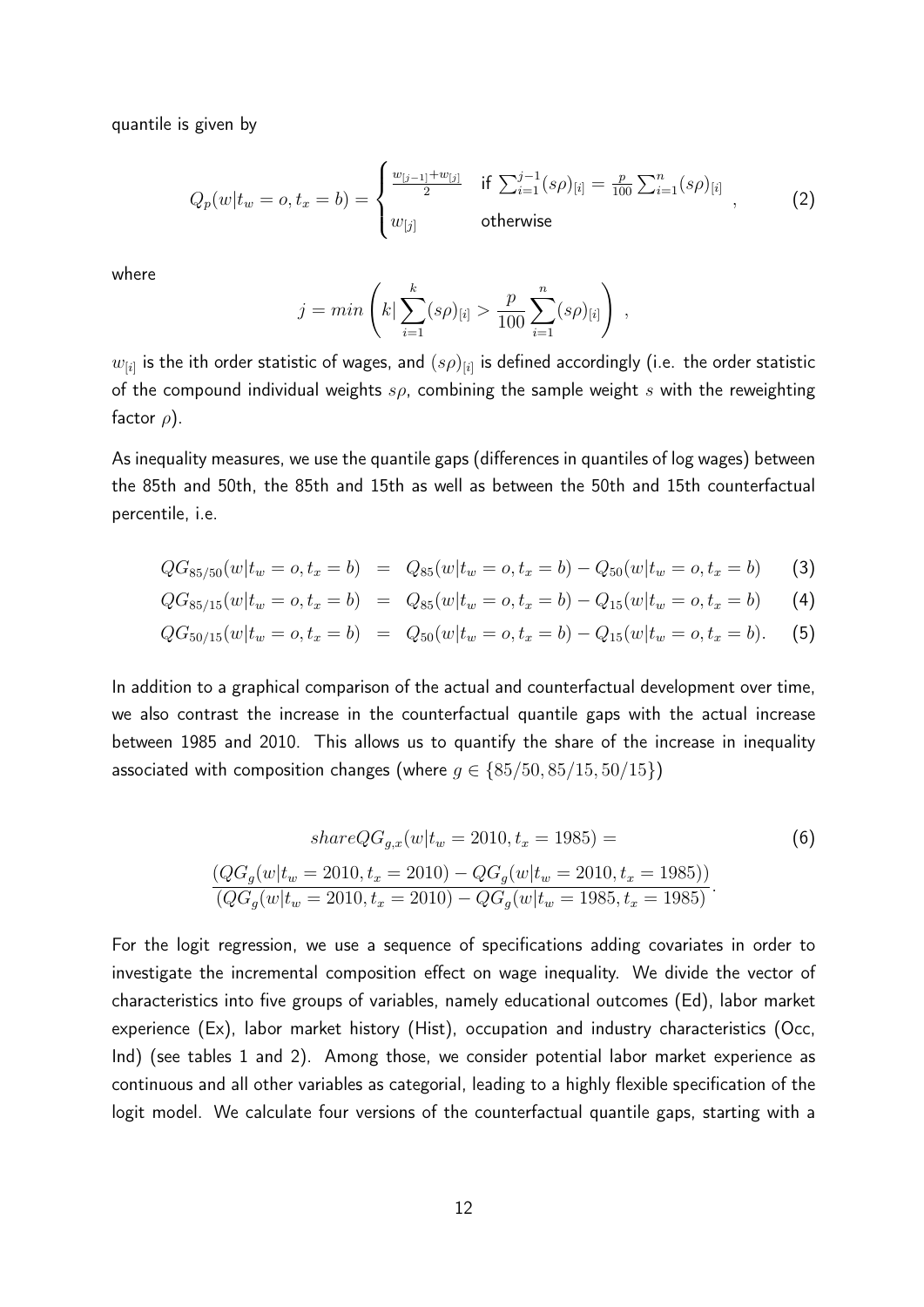specification only controlling for education (row E in table 2).

| Label        | Covariates             | Exact specification                                                 |
|--------------|------------------------|---------------------------------------------------------------------|
| E.           | Education              | ed.                                                                 |
| EE.          | Education, Experience  | $ed+ex+ed*ex+ex^2+ed*ex^2$                                          |
| EEH.         | Education, Experience, | $ed + ex + ed * ex + ex^2 + ed * ex^2 + pt + ft + pt5 +$            |
|              | Labor market history   | $ft5 + ed * (pt5 + ft5) + pt5^2 + ft5^2 + ed * (pt5^2 + ft5^2)$     |
| <b>EEHOI</b> | Education, Experience, | $ed + ex + ed * ex + ex^2 + \overline{ed * ex^2 + pt + ft + pt5 +}$ |
|              | Labor market history,  | $ft5 + ed * (pt5 + ft5) + ex * (pt5 + ft5) + pt52 +$                |
|              | Occupation & Industry  | $ft5^2 + ed * (pt5^2 + ft5^2) + occ + occ * ex + occ * ex^2 +$      |
|              | Sector                 | $\sec + \sec * \ex + \sec * \ex^2 + \sec * \ex$                     |

Table 2: Specification overview

Sequentially adding sets of covariates (characteristics) to our reweighting procedure, we estimate the change in the counterfactual quantile gaps that is associated with the set of covariates considered up to a certain stage. This way, we quantify the incremental contribution of each set of covariates to the increase in wage inequality (this contribution is given by the figures in the columns labeled 'Increment' in tables 6 to 9). By going from one specification to the next, we decompose the difference between the observed and counterfactual rise in inequality into the effects of separate sets of covariates. For example, when adding occupation and industry characteristics (OI) to the reweighting function that already contains education, experience and labor market history (EEH), we measure the incremental composition effect of occupation and industry (OI) net of the composition effects contributed by the set of covariates already included (EEH). We add covariates in the order given in table 2. The incremental effect of each set of covariates depends upon the order in which they are added to the model. Our reasoning behind the choice of the sequence shown in table 2 is that we gradually move from exogenous and predetermined characteristics towards characteristics that are the likely consequence of endogenous decisions of the individual. We start with education because education typically remains fixed after labor market entry. Next, potential work experience is a linear function of time and education. Similary, labor market history involves characteristics which are affected by education and actual work experience. Finally, occupation and industry can in principle be changed any time conditional on education, experience and labor market history, and we are particularly interested as to whether occupation and industry play a role after accounting for all other individual level characteristics.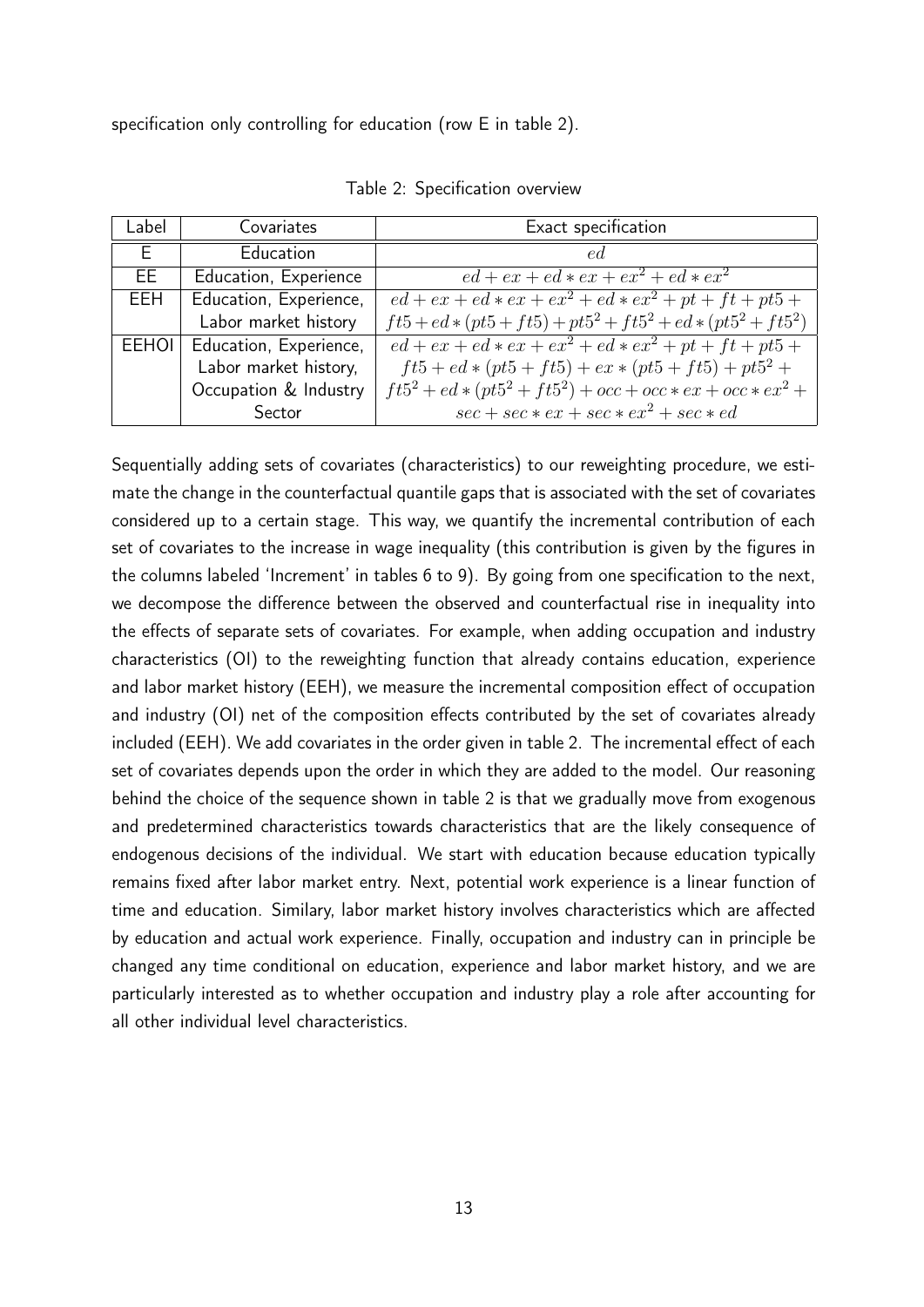#### 3.2 Composition reweighting for total employment

The reweighting can be expanded to take into account selection between full-time work and total employment based on observables, thus addressing the limitation that the SIAB data do not provide comparable wages for part-timers. We first calculate wage distributions for full-timers using the distribution of characteristics in the total employment sample, involving both part-timers and full-timers. Then, in a second step, we reweight these counterfactual wage distribution to the characteristics of a base year, analogous to section 3. The resulting distribution can be interpreted as the wages that would have prevailed had all individuals worked full-time and had their characteristics stayed at the level of the base year.

The first step consists in within-period composition reweighting. We calculate counterfactual wage distributions, which would have prevailed if all individuals had been paid full-time wages. This interpretation holds under the assumption that returns to characteristics for non-fulltimers are equal to those for full-timers. The results of Manning and Petrongolo (2008) suggest that hourly wage differentials for (female) part-timers in industrialized countries are not driven by differences in returns to characteristics, which lends credibility to our approach. In order to calculate these distributions, we apply the reweighting technique described in section 3, but instead of the full-time sample in a specific base year, the reference group is total employment in the same year. Let  $e \in \{FT, TE\}$  describe the employment group to which each observation belongs, where  $FT$  represents full-timers and  $TE$  total employment. Full-time workers appear in both FT and TE. The reweighting factor  $\rho(FT \rightarrow TE, t_x = o)$  is the probability of characteristics  $x$  in the total employment sample in a given year, relative to the probability  $x$  in the full-time sample of the same year

$$
\rho(FT \to TE, t_x = o) = \frac{dF(x|e_x = TE, t_x = o)}{dF(x|e_x = FT, t_x = o)} = \frac{P(e = TE|x, t = o)}{P(e = FT|x, t = o)} \frac{P(e = FT|t = o)}{P(e = TE|t = o)}.
$$
\n(7)

Then, the counterfactual distribution of wages, assuming the entire labor force was working full-time, can be written as

$$
f(w|e_w = FT, e_x = TE, t_w = o, t_x = o)
$$
\n
$$
= \int_x f(w|x, e_w = FT, t_w = o, t_x = o)\rho(FT \to TE, t_x = o)dF(x|e_x = FT, t_x = o).
$$
\n(8)

Here,  $P(e = TE|x, t = o)$  is estimated by a weighted logit regression on the pooled sample of the reference group (total employment  $TE$ ) and the group of interest (full-timers  $FT$ ), with the employment status indicator  $e$  denoting group membership of each observation. In this step, we use the specification from table 3, in order to include the full set of observable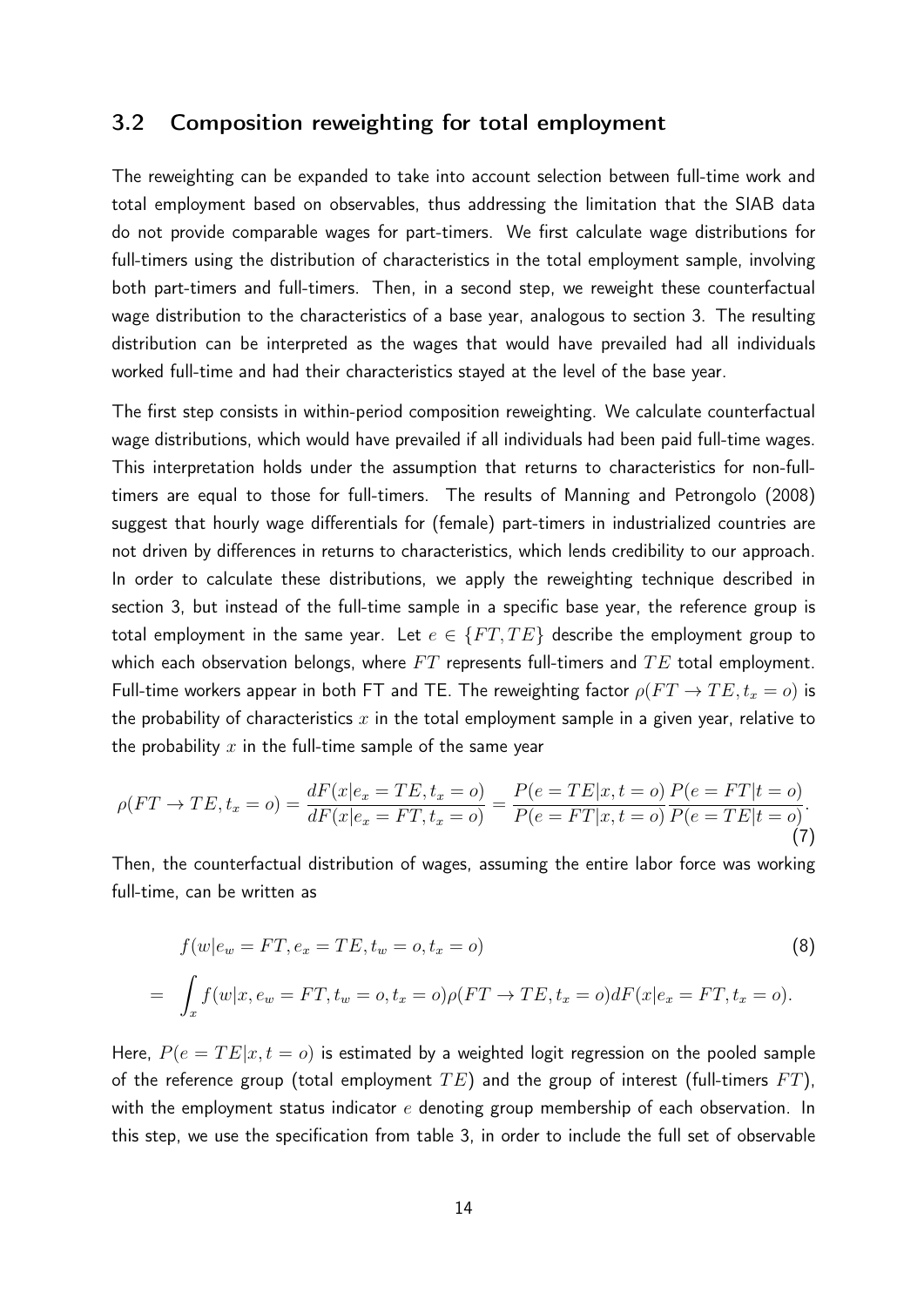individual characteristics.

Table 3: Specification for counterfactual total employment

| Variables                    | Formula                                                   |
|------------------------------|-----------------------------------------------------------|
| Education, Experience, Labor | $ed + ex + ed * ex + ex^2 + ed * ex^2 + pt + pt5 years +$ |
| market history, Occupation,  | $ft + ft5 years + ed * (pt5 years + ft5) + occ + occ *$   |
| Industry sector              | $ex + occ * ex2 + sec + sec * ex + sec * ex2 + sec * ed$  |

In a second step, we analyze the distribution of wages which would have prevailed, had all employees worked full-time, and had their characteristics been fixed at the level of the base year. By holding the composition of total employment constant over time, we control for changes in the wage distribution due to changes in the selection into total employment over time. This counterfactual distribution can be written as

$$
f(w|e_w = FT, e_x = TE, t_w = o, t_x = b) = \tag{9}
$$

$$
\int_x f(w|x, e_w = FT, t_w = o)\rho(e_x = TE, t_x = b)\rho(FT \to TE, t_x = o)dF(x|e_x = FT, t_x = o),
$$

where

$$
\rho(e_x = TE, t_x = b) = \frac{dF(x|e_x = TE, t_x = b)}{dF(x|e_x = TE, t_x = o)} = \frac{P(t = b|x, e_x = TE)}{P(t = o|x, e_x = TE)} \frac{P(t = o|e = TE)}{P(t = b|e = TE)}.
$$
\n(10)

Analogous to section 3, we sequentially add groups of covariates to our logit specifications as described by table 2. This allows us to investigate the incremental changes in inequality associated with the corresponding composition changes.

## 4 Empirical results

First, we analyze the impact of composition changes on wage inequality among full-timers. Next, we investigate the sensitivity of the findings to the choice of base year and the importance of interaction effects. Finally, we analyze wage inequality for total employment by accounting for composition differences between part-timers and full-timers.

#### 4.1 Wage inequality among full-timers

Starting with *male full-timers*, we first analyze the effect of educational upgrading on male wage inequality. Figure 8 (left panel) shows the evolution of the wage quantile gaps among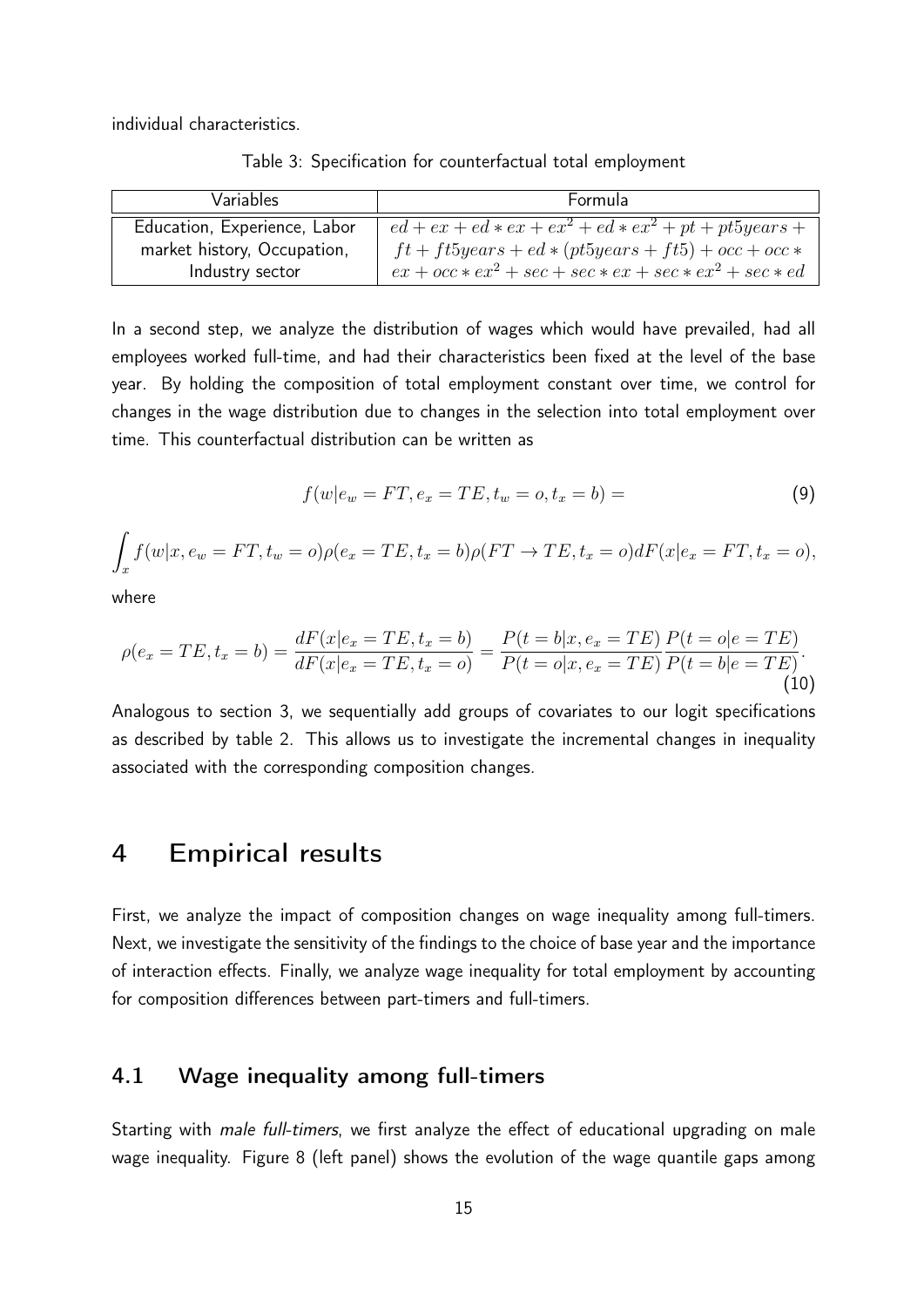males between 1985 and 2010 under the assumption that the 1985 distribution of education is held fixed over time. It turns out that fixing education considerably reduces the increase in inequality, i.e. the observed educational upgrading contributes strongly to the observed increase in wage inequality. Table 6 shows that a share of 17.1% of the increase in overall inequality (as measured by the 85/15 quantile ratio) and 37.5% of the increase in the upper half of the distribution (as measured by the 50/15 quantile ratio) can be explained by changes in education, while these changes did not contribute to rising inequality at the bottom of the distribution (as measured by the 50/15 quantile ratio, see lower part of figure 8). This means that the compositional effects of the educational expansion mostly affected the upper part but not the lower part of the male wage distribution. The contribution of changes in education on residual wage inequality amounts to a moderate 7.1%, i.e. there is no strong shift towards groups of workers with above-average levels of within-group inequality. As a next step, figure 9 extends the reweighting procedure to include changes in work experience (in addition to changes in education). Based on the evidence shown in figure 9 (left panel) and table 6 (columns 4 to 6), the incremental contribution of work experience is very small.

In figure 10, we add changes in recent labor market histories to our reweighting procedure. This considerably changes the results for overall wage inequality, and it affects in particular the lower part of the distribution. The incremental contribution amounts to 16.9% for overall wage inequality, and to some 19.2% for inequality in the lower half of the distribution (column 10 of table 6). This means that increasingly discontinuous labor market histories are important to explain the rise in lower-tail wage inequality. There was also a sizeable contribution to changes in residual wage inequality (10.7%), suggesting that changes in recent labor market histories were associated with shifts towards worker groups with higher levels of within-group inequality. Finally, figure 11 adds changes in occupations and industry structure to our reweighting procedure. This also contributes to the general rise in male wage inequality (13.0% for overall wage inequality, 22.2% to inequality at the bottom and 13.6% to residual wage inequality, see columns 11 to 13 of table 6).

Note that adding this last stage of our reweighting procedure results in the cumulative effect of changing the joint distribution of all our covariates (Ed+Ex+Hist+Occ+Ind). As shown in column 12 of table 6, these compositional changes explain more than half of the increase in male wage inequality over the period 1985 to 2010 (53.0% of overall wage inequality, 54.6% at the top, 51.5% at the bottom, and 34.0% of residual wage inequality). Our results confirm the importance of compositional effects for male wage inequality changes also found by Dustmann et al. (2009) and Felbermayr et al. (2014), but establish the contribution of the additional factor of changes in recent labor market histories. Note that the explanatory power of compositional changes is particularly high between 1985 and 1995 (holding characteristics fixed, there is no increase in inequality at all, see left panel of figure 11), but became somewhat weaker from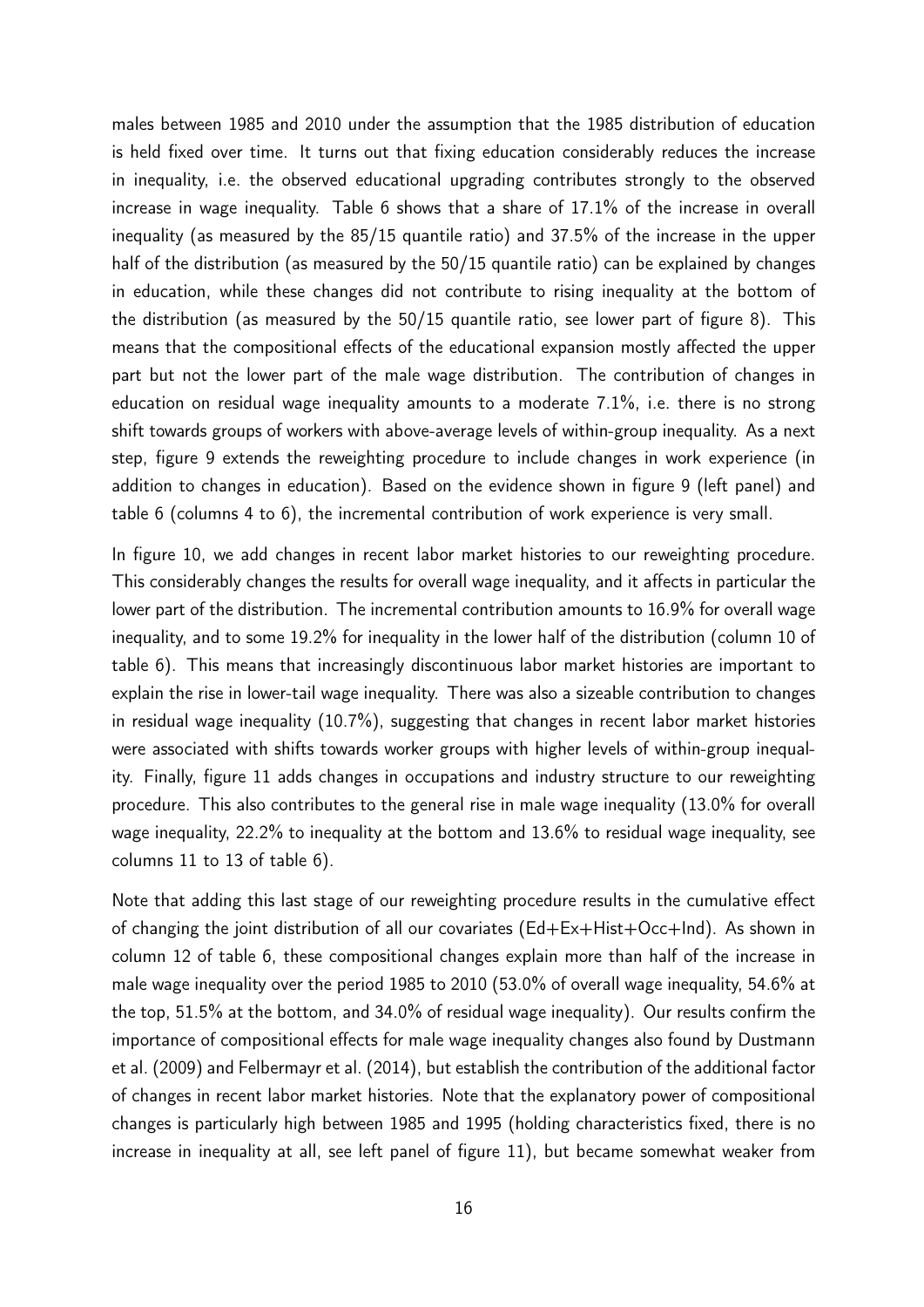1996 onwards. Similar to the findings for the U.S. (Lemieux 2006), the total contribution of the compositional changes considered lies above 50%, which is quite high.

Next, we turn to results for female full-timers, see the right hand panels of figures 8 to 11. By contrast to the findings for males, figure 8 shows that the increase in female wage inequality remains largely unchanged, when holding constant the 1985 distribution of education.<sup>7</sup> Adding changes in work experience (which are mainly driven by age) yiels a strong incremental contribution (35.1% to overall inequality, 30.4% to upper half inequality, and 38.2% to lower half inequality, see figure 9 and columns 5 to 7 of table 7). This also differs from the findings for males. In light of figure 6, the findings for females reflect that younger cohorts are much smaller compared to older ones (e.g. the share of females with 0 to 13 years of potential work experience dropped from 30% in 1985 to 10% in 2010). This leads to a rising share of older female full-timers with different wage levels and higher within-group inequality.

In the right hand panel of figure 10, we add recent labor market histories to our reweighting procedure. Again, this explains a considerable, incremental share (18.6% for overall inequality and 17.1% for residual inequality, columnns 8 to 10 in table 7). Thus, the impact of part-time episodes and labor market interruptions on the rise of female wage inequality was similar to that on the rise of male wage inequality. Finally, we find that adding changes in occupations and industry structure had negigible further effects on rising female wage inequality (columns 11 to 13 of table  $7)^{8}$ 

Altogether, we find that compositional changes can account for an even larger share of the rise in female wage inequality than it was the case for men. Column 12 of table 7 shows that 63.6% of the increase in overall inequality, 61.9% of the increase in the upper part, and 64.8% of the increase in the lower part of the distribution can be accounted for the compositional changes considered, in particular by changes in potential work experience and labor market histories. The right hand panel of figure 11 implies that these effects were so strong that, during the period 1991 to 2001, female wage inequality would even have fallen in the absence of such compositional changes in the age and experience structure of the female labor force. Also an important part of these changes has worked through composition changes in residual wages, i.e. shifts between groups of workers with different levels of within-group inequality (51.6% of the changes are accounted for by composition changes, see column 12 of table 7).

<sup>7</sup>However, as to be discussed in section 4.2, holdung constant the distribution of education in 2010, suggests a composition effect for education in explaining the increase in wage inequality. This points to interaction effects, see below.

 $8$ It is not an error that quantile gaps for the overall distribution are unchanged up to the third digit in row 13 of table 7 when adding occupation and industry characteristics. This relates to the fact that daily wages are rounded to full Euros. Therefore, quantiles only change if the change in counterfactual weights are large enough to move the wage quantile to a different Euro integer value.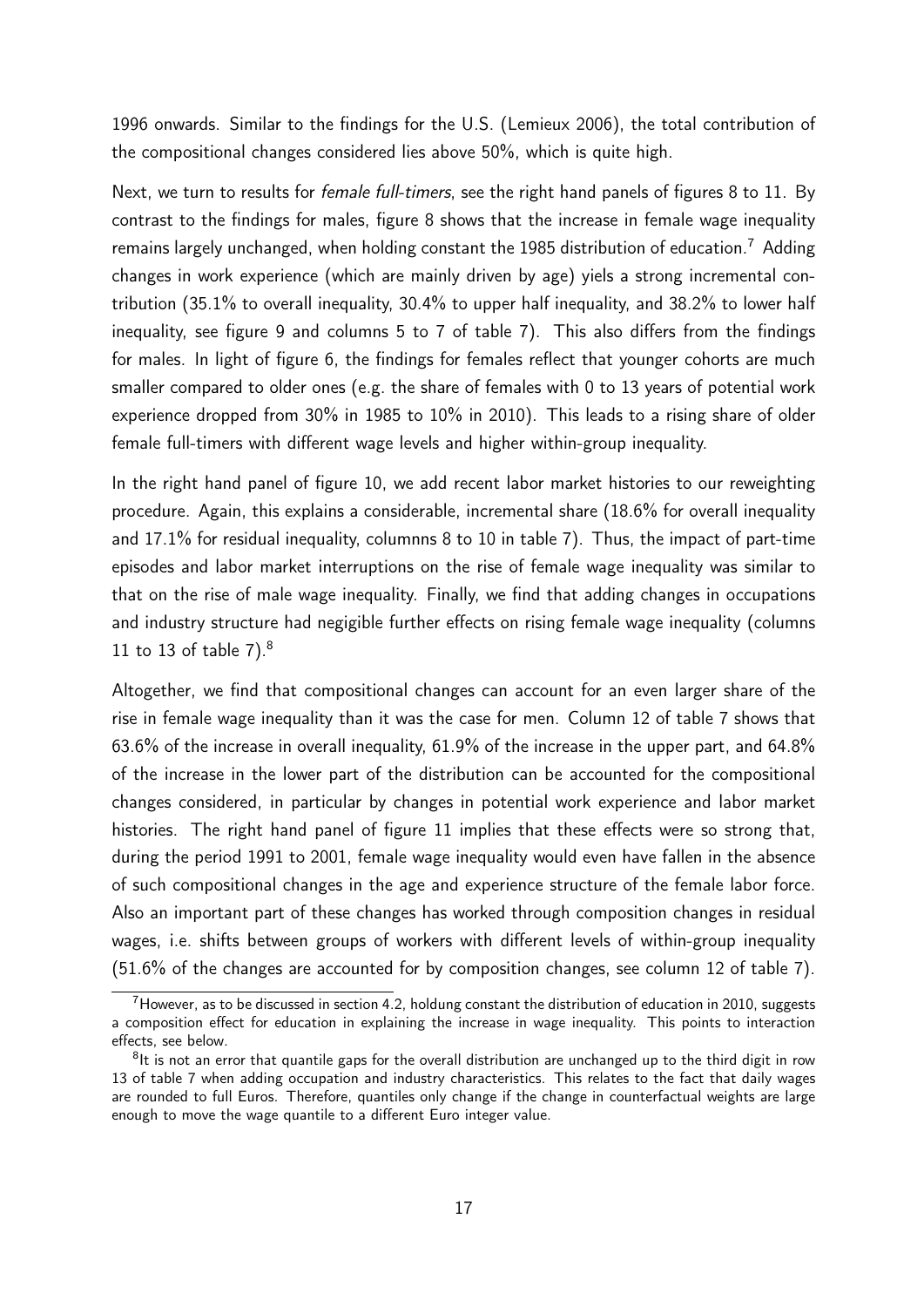#### 4.2 Choice of base year and interaction effects

As a robustness check and to account for interaction effects in the counterfactual analysis, we reverse the role of the base year and the target year in our reweighting procedure. So far, we have considered the wage distribution in 2010 and changed the distribution of characteristics back to that of the base year 1985. This is indicative of the part of the inequality increase that could be 'reversed' by undoing the change in characteristics. In this case, the inequality change explained by composition effects is  $QG(t_w = 2010, t_x = 2010) - QG(t_w = 2010, t_x = 1985)$ . Now, we focus on the opposite case in which we start with the wage distribution in 1985 but only change the distribution of characteristics to the level of 2010. This correspondends to the change  $QG(t_w = 1985, t_x = 2010) - QG(t_w = 1985, t_x = 1985)$ . It is indicative of the part of the inequality increase that can be accounted for by solely changing the distribution of characteristics, holding fixed the conditional wage structure at its 1985 level.

The results of this exercise are given in tables 8 and  $9.9$  For males, the contributions of the different sets of covariates to the overall inequality increase remain qualitatively similar, with a few notable exceptions. The general result is that compositional changes in educational qualifications and in labor market histories provide substantial contributions to the overall inequality increase, while compositional changes related to potential work experience and the occupations/industry structure do so only to a much smaller extent (table 8 vs. table 6). However, the impact of education changes is much stronger in table 8 compared to table 6 (31.9%. 59.4%, 7.4%, 18.6% vs. 17.1%, 37.5%, -1.0%, 7.1%). This means that compositional changes over time would be associated with a stronger increase in wage inequality based on the wage distribution in 1985 compared to  $2010$ .<sup>10</sup> Put differently, the effects of a widening conditional wage structure  $f(w|x)$  is stronger when applied to the distribution of characteristics in 1985 than when applied to that in 2010. This would naturally arise if the 1985 distribution of characteristics is more heterogeneous so that applying diverging wage returns to this more heterogeneous population leads to stronger inequality increases. This applies to education: the proportion of low-skilled declines from a high initial level, while the proportion of high-skilled increases (figure 5). Another difference between tables 6 and 8 is that the contribution of occupations/industries falls when the base year 2010 is used (table 8). In contrast to the results for education, the composition of occupation and industry has changed in a way that

$$
QG(t_w = 85, t_x = 10) - QG(t_w = 85, t_x = 85) > QG(t_w = 10, t_x = 10) - QG(t_w = 10, t_x = 85)
$$

is equivalent to

 $QG(t_w = 10, t_x = 10) - QG(t_w = 85, t_x = 10) < QG(t_w = 10, t_x = 85) - QG(t_w = 85, t_x = 85).$ 

<sup>&</sup>lt;sup>9</sup>More detailed graphs are provided in the appendix.

<sup>&</sup>lt;sup>10</sup>This conclusion is based on the following formal argument (10=2010,85=1985):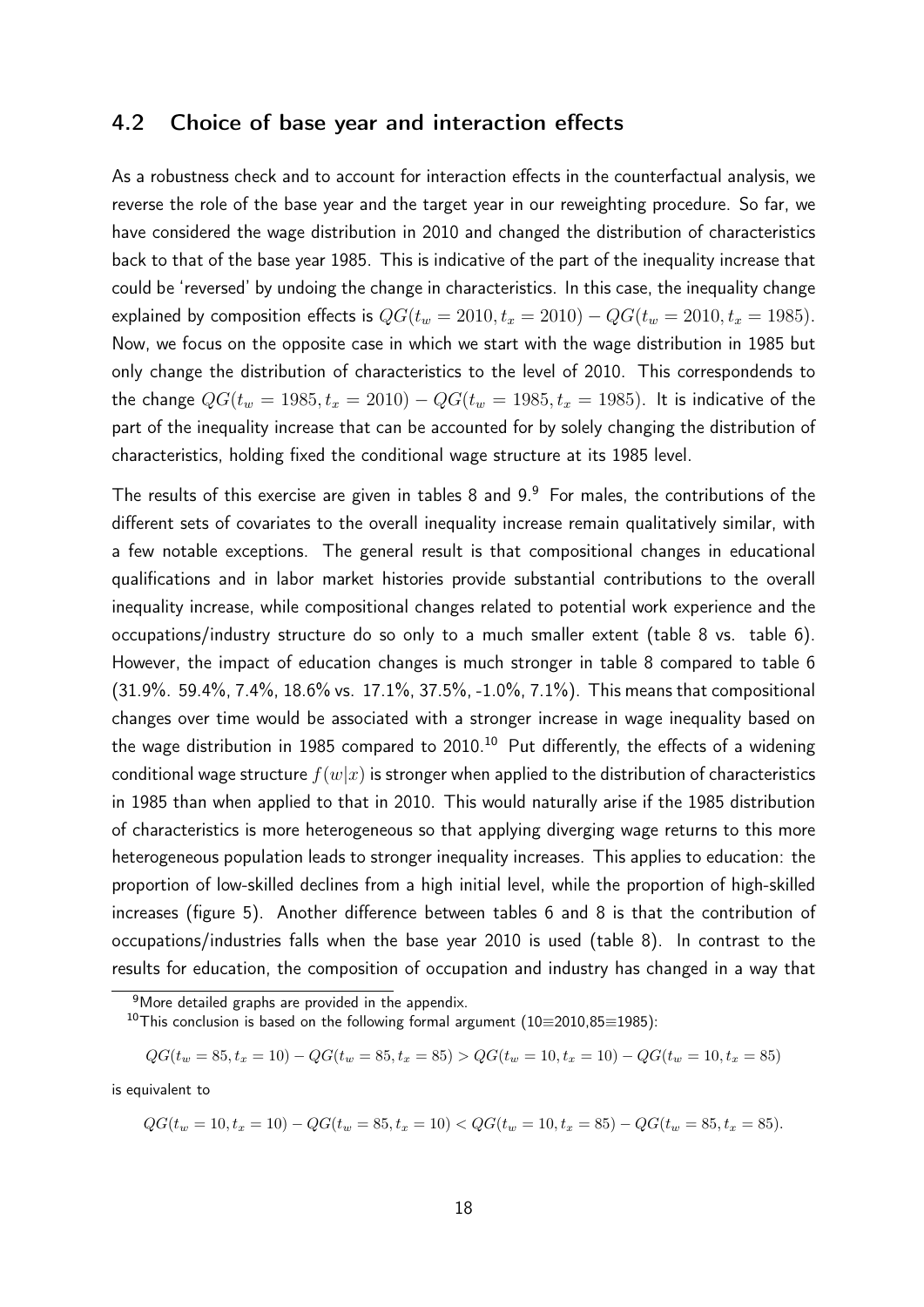wage inequality increases more strongly for the 2010 composition of occupation and industry compared to the 1985 composition, i.e. in this sense occupation and industry have become more heterogeneous over time.

For females, the contribution of composition changes in work experience and recent labor market histories remains qualitatively unchanged when we change the base year (columns 6 to 10 in tables 7 and 9). However, as for males, the compositional effects of educational upgrading becomes much stronger in table 9. As explained for males, this is the expected consequence of a more heterogenous distribution of educational qualifications in the year 1985. The only other effect for females, that is not fully robust to the choice of the base year, concerns the changes in occupations and industries. Here, table 9 shows pronounced effects on inequality in the upper and lower part of the distribution, which are not present in the scenario of table 7. Altogether, the overall contribution of compositional effects to rising female wage inequality in table 9 is even larger than for the base year 1985 (table 7). In particular, composition changes can account for 78.4% of the overall rise in female wage inequality between 1985 and 2010. In the lower part of the distribution, such compositional changes even account for the complete change in inequality (103.2%). We conclude that the composition changes would have been associated with a large increase in inequality based on 1985 wages compared to 2010 wages. This suggests that already in 1985 there were 'dimensions of wage inequality', in contrast to the widely held view in the past that Germany used to be a country where institutions strongly limited wage inequality (see Fitzenberger 1999 or Dustmann et al. 2014 for a critical assessment of this view). Incidentally, the changes in the wage structure over time in fact attenuated the inequality increasing effects of the composition changes.

### 4.3 Counterfactual full-time wages for total employment

This section extends the analysis of full-wage wages to total employment, including those working part-time in the year of observation. As explained above, part-time wages are not comparable because we lack detailed information on hours worked in our data set. However, we observe the personal characteristics of part-timers and we can include this information into our analysis of composition effects. More concretely, we consider the distribution of characteristics in the combined population of full-time and part-timers ('total employment sample').

Our analysis of total employment will be informative in four ways. First, comparing the actual wage distribution of full-timers with the counterfactual wage distribution that assumes that both part-time and full-timers are paid full-time wages will be informative about whether parttimers are a positive or negative selection with respect to their characteristics (compared to full-timers). Second, examining the development of the counterfactual wage distribution for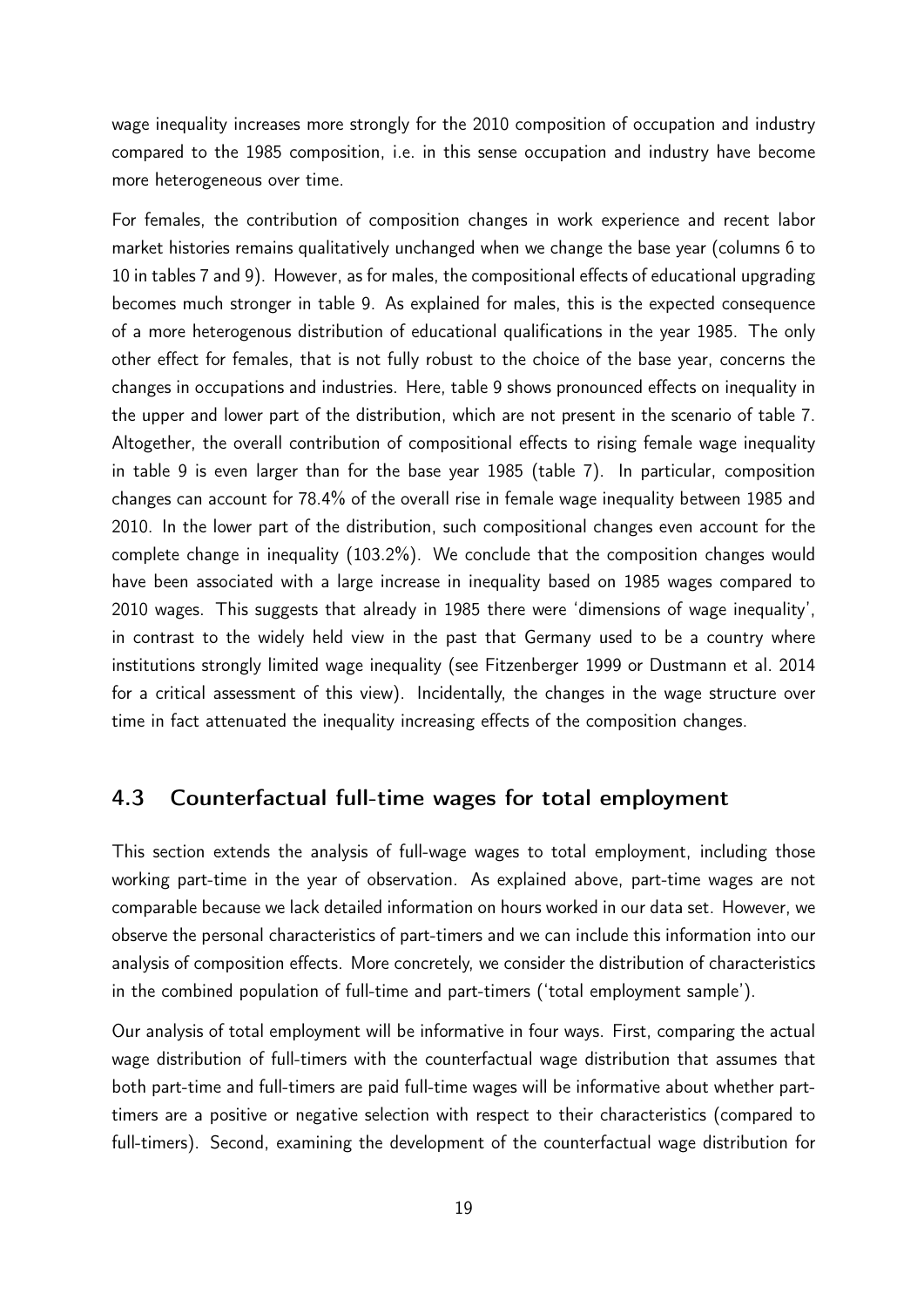the total employment sample over time may serve as an estimate for composition effects on wage inequality in a wider population of part-time and full-timers, which we cannot examine directly given that comparable wage information for part-timers is missing. This also serves as a robustness checks of our above findings for full-timers. Third, a major part of the effect of selection into full-time work versus part-time work is accounted for by the employment history both among part-timers and full-timers, see above. Fourth, we net out selective transitions between part-time and full-time work in our analysis of composition effects, in the sense that we measure composition effects net of such (often temporary) movements between part-time and full-time work.

Our analysis of total employment starts out with the estimated counterfactual trends in inequality of full-time wages in a sample sharing the composition of total employment (see section 3.2 for the estimation of the counterfactual distributions). Figure 12 shows the trend in wage inequality if full-timers shared the education composition of total employment. For male workers, the differences between both distributions is very small in 1985. After 2000, we see a slight decline in the 15% quantile of the total employment distribution, relative to the full-time distribution, which leads to slightly wider 50/15 and 85/15 quantile gaps. This suggests a negative selection into part-time work for men. However, the part-time share of male workers already starts rising in the early 1990s, while we only observe negative effects of selection into part-time a decade later. This implies that there is no negative selection associated with the initial expansion of part-time work. Also for females, the initial full-time and total employment distributions for females are quite similar, especially regarding the upper tail. However, the quantiles diverge quickly and by 1990, we see lower wages for the total employment sample over the entire distribution. This means that characteristics that were prevalent among part-time workers involve lower wage returns than those of full-timers, implying negative selection into part-time work. After 1990, the distributional gap between the full-time and the counterfactual total employment sample was almost constant, implying a basically stable positive selection into full-time work.

The differences of the observed female full-time wage distribution in 2010 and the wage distribution for the counterfactual total emloyment sample are also shown in the right panel of figure 13 (bold vs. dashed line). Considering the total employment sample shifts the distribution to the left, i.e. the full-time sample is positively selected. The dotted lines in figure 13 represent the wage distributions that result when one further changes the characteristics to those of the total employment sample in 1985. For both genders, this results in a considerable compression of the wage distribution, i.e. also in the total employment sample changing characteristics contribute to rising inequality.

Now, we analyze the importance of composition changes for trends in full-time wage inequality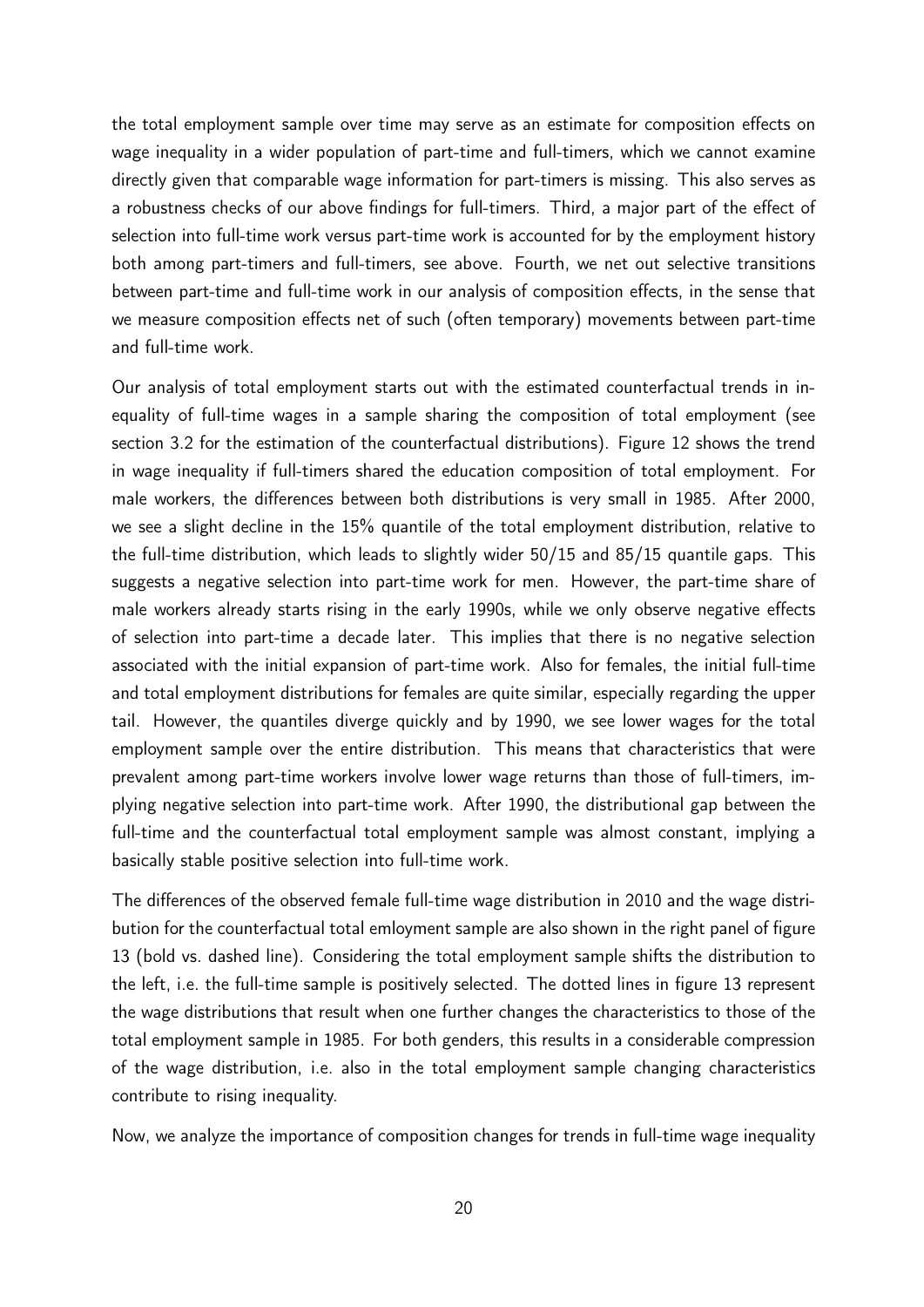in the total employment sample. Table 10 shows the contributions for different groups of covariates to the increase of wage inequality. We find fairly similar results in comparison to the results for the male full-time sample reported in table 6. In particular, there is an important role for composition changes regarding education (especially at the top) and labor market histories (especially at the bottom). Including part-timers into the analysis makes the contribution of labor market histories to rising inequality much more pronounced at the bottom of the distribution (38.6% in table 10 vs. 22.2% in 6). Thus, the increase in the patchiness of labor market histories is quite relevant for male part-timers. There is only a limited role for changes in occupations and industries. These conclusions are robust to reversing the base year, see tables 10 and 8.

Table 11 presents results for the female total employment sample. Figure 2 shows that the share of part-timers is much higher than among males, which may let one to expect much more pronounced differences between the development of the full-time and the total employment sample. However, comparing the results in table 11 to those on the female full-time sample in table 7 yields qualitatively similar results. As in table 7, the numbers in table 11 show a role for shifts in experience and recent labor market histories, while changes in education and occupations and industries do not contribute much. In table 13, we reverse the base year. As in the female full-time sample, this boosts the role of education changes (particularly at the top of the distribution) and leads to a number of smaller unsystematic changes that point to complex interaction effects of compositional and wage structure effects. Similar to males, extending the analysis to total employment for females also amplifies the importance of recent labor market histories for increasing wage inequality at the bottom of the distribution (20.5%) vs. 28.6% in table 7 vs. table 11, and 11.9% vs. 22.7% in table 9 vs. table 13, column 10).

Summing up, the analysis for total employment leads to broadly similar conclusions about the impact of compositional changes on increases in wage inequality. For males, we confirm that education changes and recent labor market histories are important, while we find that changes in age/experience and labor market histories are important for females. Furthermore, extending the analysis to include part-time work amplifies the contribution of recent labor market histories to inequality increases at the bottom of the distribution.

## 5 Conclusions

The rise in wage inequality has been a major concern in the policy debate in Germany and it was a key argument for the introduction of a national statuatory minimum wage. Even though a large literature exists on the topic, no consensus has been reached regarding the driving forces behind the rise in wage inequality. This paper analyzes the time period 1985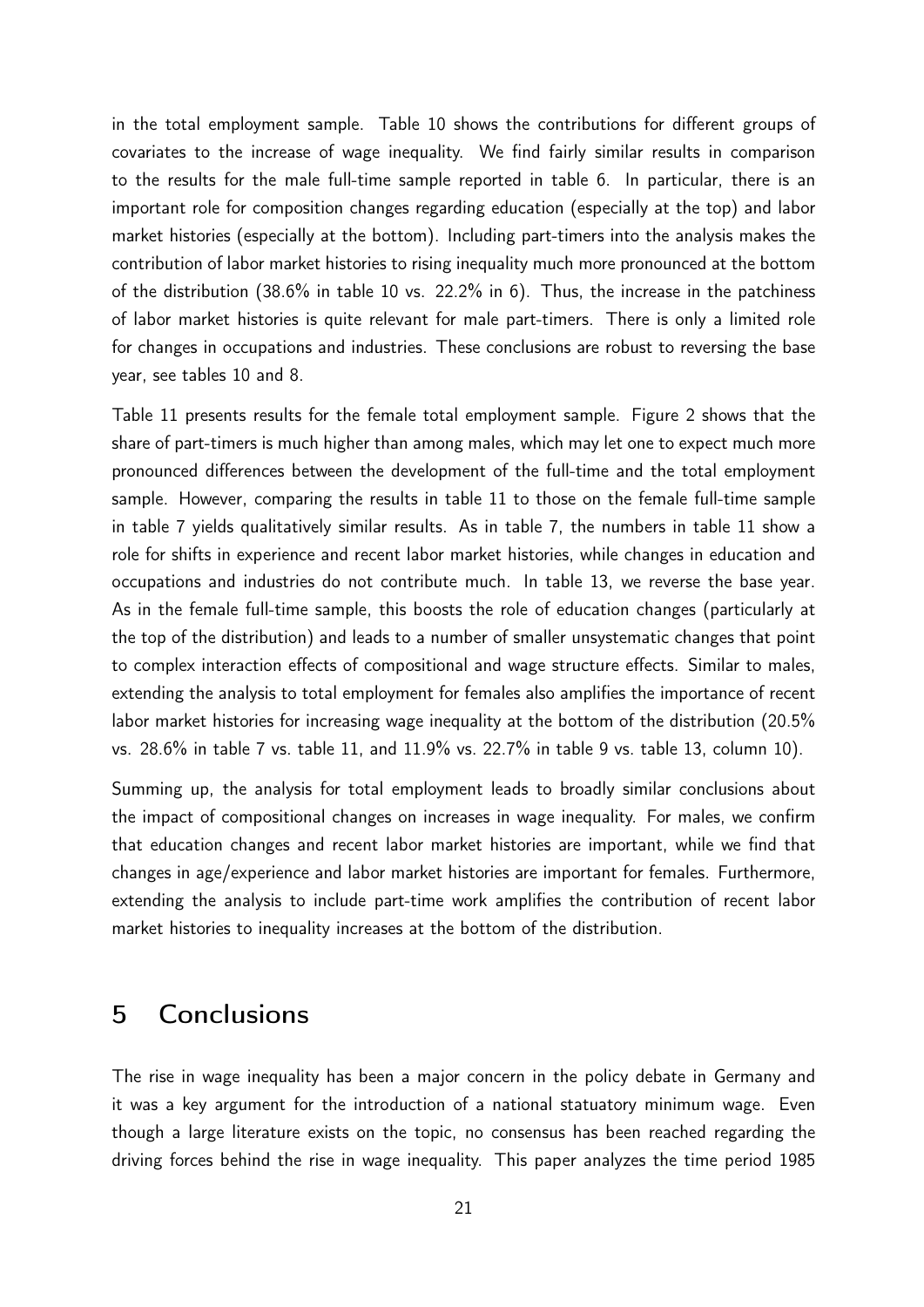to 2010, and we scrutinize the contribution of composition changes in education, potential work experience, labor market history, industry structure, and occupation. We use inverse probability weighting to estimate the counterfactual full-time wage distributions which would have prevailed, had worker characteristics remained fixed at the level of a base year. Our major contribution is that we account explicitly for the increasing heterogeneity of labor market experience regarding part-time work and employment interruptions. We document the strong increase in the incidence of both temporary and permanent part-time employment and the variability of part-time employment over time, both for female and male workers. Furthermore, we estimate the counterfactual full-time wage distribution for total employment.

Our results imply that changes in observables explain a large part of the increase in wage inequality, and that the increasing heterogeneity of labor market experience plays an important role. For males, we find that (depending on the base year) 43 to 53 percent of the increase in wage inequality between 1985 and 2010 can be accounted for by compositional effects of the observables considered. For females, the importance of composition changes is even higher, ranging between 64 and 78 percent. To the best of our knowledge, the literature has so far not recognized the extremely strong role of composition effects for the rise of female wage inequality. For males, composition changes in education (especially in the upper part of the distribution) and changes in recent labor market histories (especially in the lower part of the distribution) are the main contributors to compositional change. The compositional effects of male labor market histories to rising overall wage inequality range from 14 to 17 percent, and from 18 to 23 percent in the lower half of the distribution. For females, we find strong composition effects of changes in age/experience and in labor market histories. The latter contribute 17 to 18 percent to the overall increase in female wage inequality over the period 1985 to 2010. Our further analysis implies that the composition changes would have been associated with a larger increase in inequality based on 1985 wages compared to 2010 wages. Quite similar composition effects also apply for total employment. When including part-timers, the role of recent labor market histories becomes even stronger.

Our results are policy relevant because both changes in the age/education structure and in labor market histories can be predicted fairly well and may therefore inform policy makers. On the one hand, the fact that education and work experience increase among employees implies that the additional relative labor supply is met by rising demand. This is consistent with the SBTC hypothesis which predicts rising demand for education and higher work experience. On the other hand, increasingly patchy and heterogeneous labor market histories may be the result of labor market deregulation, unemployment shocks, and increasing labor market participation, especially of females. Given that wages are influenced by previous employment histories, such changes will continue to influence the wage distribution and wage inequality. Our further analysis including part-timers reveals their negative selection regarding their human capital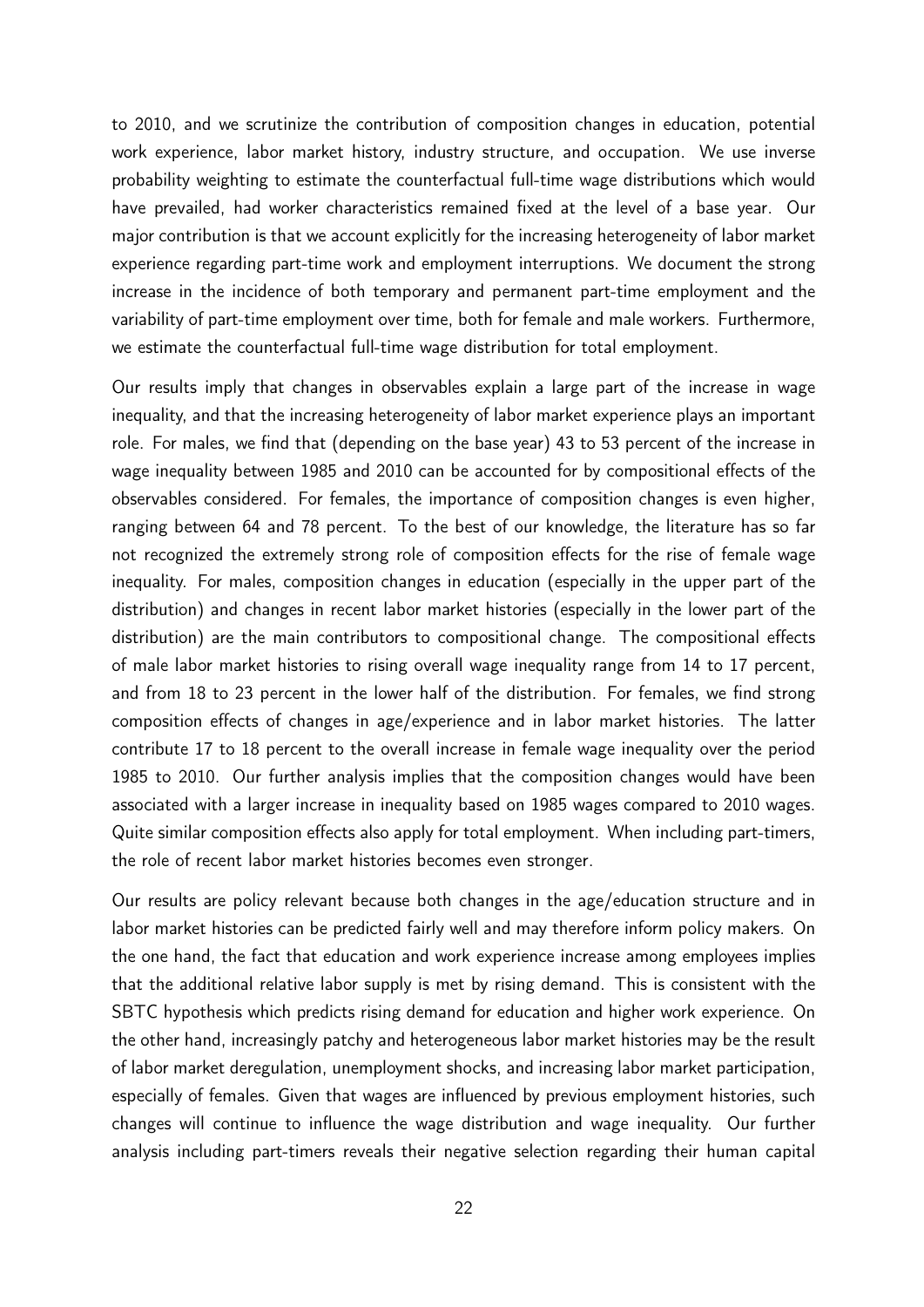characteristics. This implies that selection effects with respect to prior employment at the intensive and extensive margin are important for the analysis of wage inequality.

## References

Acemoglu, D., D. Autor (2011). Skills, tasks and technologies: Implications for employment and earnings. In: Ashenfelter, O., D. Card (eds), Handbook of Labor Economics, Vol. 4b, ch. 12. North Holland, Amsterdam

Antonczyk, D. B. Fitzenberger, U. Leuschner (2009). Can a task-based approach explain the recent changes in the German wage structure? Journal of Economics and Statistics, Vol. 229, pp. 214-238.

Antonczyk, D. B. Fitzenberger, K. Sommerfeld (2010a). Rising wage inequality, the decline in collective bargaining, and the gender wage gap. Labour Economics, Vol. 17, pp. 835-847.

Antonczyk, D., T. DeLeire, B. Fitzenberger (2010b). Polarization and rising wage inequality: Comparing the U.S. and Germany. ZEW Discussion Paper No. 10-015, Zentrum für Europäische Wirtschaftsforschung (ZEW), Mannheim.

Arulampalam, W. (2001). Is unemployment really scarring? Effects of unemployment experiences on wages. Economic Journal, Vol. 111, pp. F585-F606.

Autor, D., F. Levy, R. Murnane (2003). The Skill Content of Recent Technological Change: An Empirical Exploration. Quarterly Journal of Economics, Vol. 118, pp. 1279-1333.

Autor, D., L.F. Katz, M.S. Kearney (2008). Trends in US wage inequality: Revising the Revisionists. Review of Economics and Statistics, Vol. 90, pp. 300-323.

Autor, D. (2013). The 'task approach' to labor markets: an overview. Journal for Labour Market Research, Vol. 46, pp. 185-199.

Beblo, M., E. Wolf (2002). How much does a year off cost? Estimating the wage effects of employment breaks and part-time periods. Cahiers Economiques de Bruxelles, Vol. 45 (2), pp. 191-217.

Biewen, M., M. Seckler (2017). Changes in the German Wage Structure: Unions, Internationalization, Tasks, Firms, and Worker Characteristics. IZA Discussion Paper No. 10763, IZA Institute of Labor Economics, Bonn.

Blundell, R., M.C. Dias, C. Meghir, J.M. Shaw (2016). Female labor supply, human capital, and welfare reform. Econometrica, Vol. 84, pp. 1705-1753.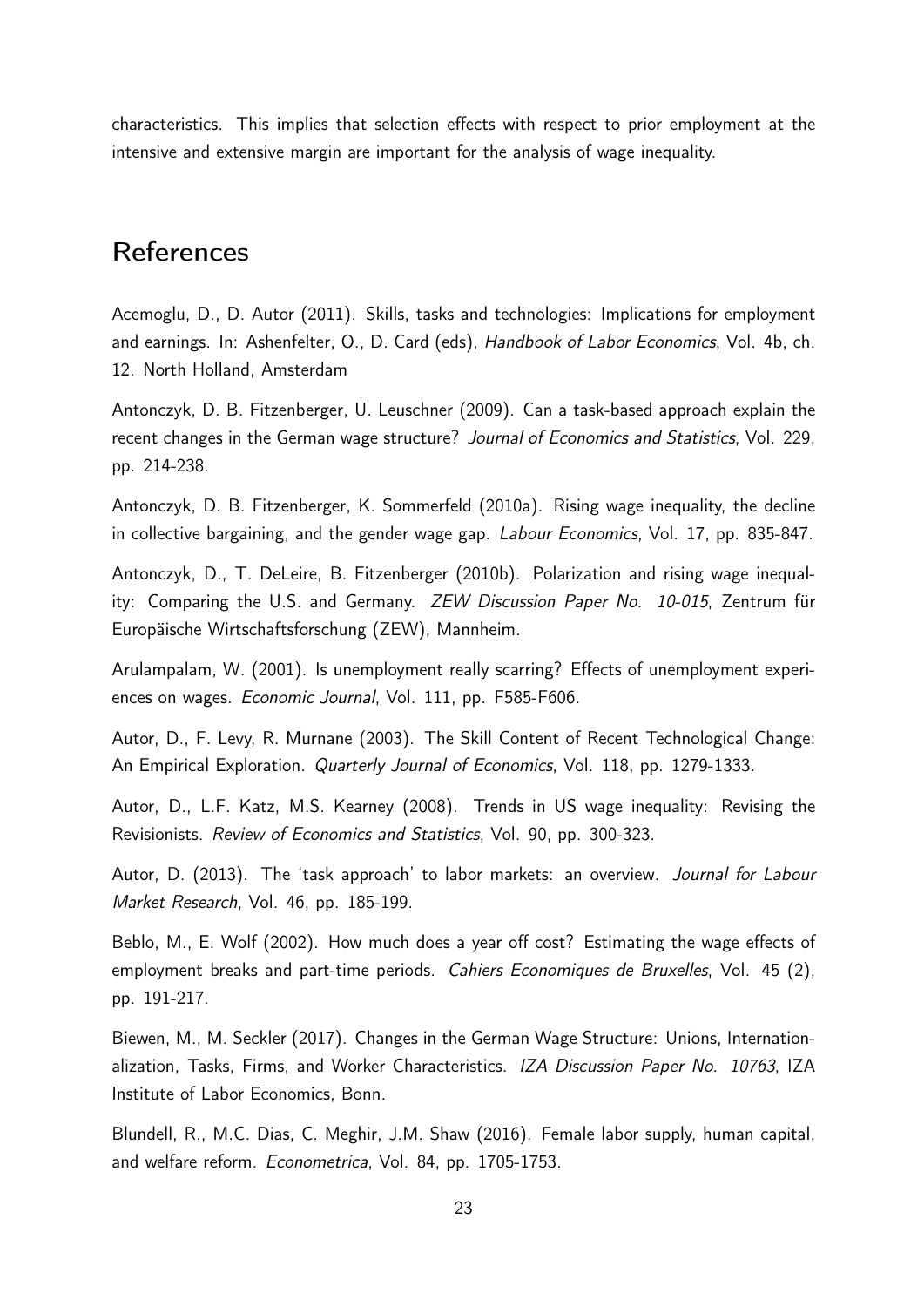Bosch, G., C. Weinkopf (2014). Zur Einführung des gesetzlichen Mindestlohns von 8,50 Euro in Deutschland. Arbeitspapier 304, Hans-Böckler Stiftung.

Burda, M., A. Mertens (2001). Estimating wage losses of displaced workers in Germany. Labour Economics, Vol. 8, pp. 15-41.

Card, D., J. Heining, P. Kline (2013). Workplace heterogeneity and the rise of West German wage inequality. Quarterly Journal of Economics, Vol. 128, pp. 967-1015.

Card, D., A.R. Cardoso, J. Heining, P. Kline (2016). Firms and Labor Market Inequality: Evidence and Some Theory. IZA Discussion Paper No. 9850, Institute for the Study of Labor (IZA), Bonn.

Connolly, S., M. Gregory (2009). The part-time penalty: Earnings trajectories of British women. Oxford Economic Papers, Vol. 61, pp. 76-97.

DiNardo, J., N. M. Fortin, T. Lemieux (1996). Labour market institutions and the distribution of wages. Econometrica, Vol. 64, pp. 1001-1044.

Dustmann, C., J. Ludsteck, U. Schönberg (2009). Revisiting the German Wage Structure. Quarterly Journal of Economics, Vol. 124, pp. 843-881.

Dustmann, C., B. Fitzenberger, U. Schönberg, A. Spitz-Oener (2014). From Sick Man of Europe to Economic Superstar: Germany's Resurgent Economy. Journal of Economic Perspectives, Vol. 28, pp. 167-188.

Edin, P.A., M. Gustavsson (2008). Time out of work and skill depreciation. Industrial and Labor Relations Review, Vol. 61, pp. 163-180.

Edler, S., P. Jacobebbinghaus, S. Liebig (2015). Effects of Unemployment on Wages: Differences between Types of Reemployment and Types of Occupation. SFB 882 Working Paper Series No. 51, University of Bielefeld.

Felbermayr, G., D. Baumgarten, S. Lehwald (2014). Increasing wage inequality in Germany: What role does global trade play? Global Economic Dynamics, Bertelsmann Stiftung.

Fitzenberger, B. (1999). Wages and Employment Across Skill Groups: An Analysis for West Germany. Physica/Springer, Heidelberg.

Fitzenberger, B. (2012). Expertise zur Entwicklung der Lohnungleichheit in Deutschland. Arbeitspapier, Sachverständigenrat zur Begutachtung der Gesamtwirtschaftlichen Entwicklung, Wiesbaden.

Fitzenberger, B., A. Osikominu, R. Völter (2006). Imputation Rules to Improve the Education Variable in the IAB Employment Subsample. Journal of Applied Social Science Studies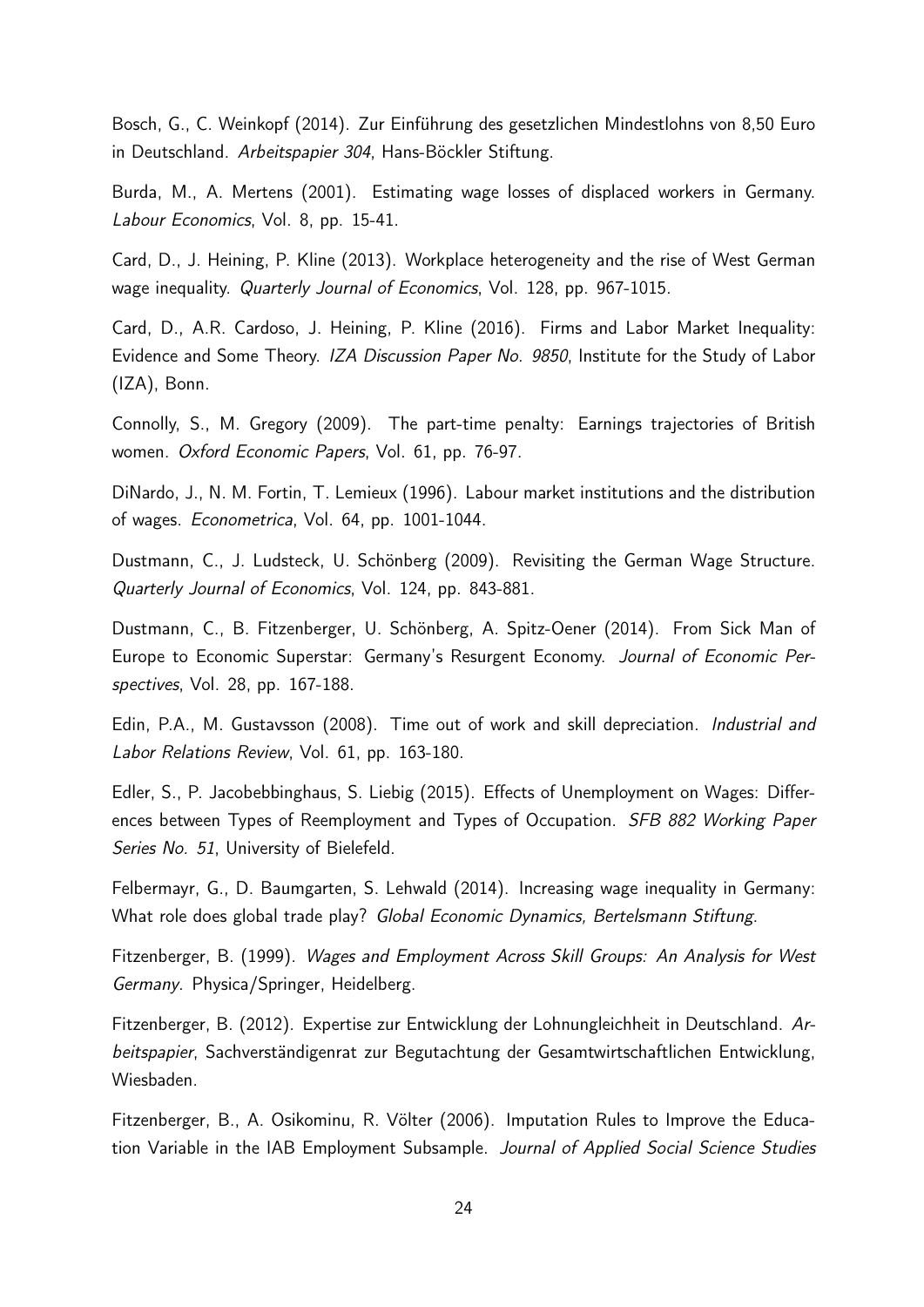(Schmollers Jahrbuch), Vol. 126, pp. 405-436.

Fitzenberger, B., S. Steffes, and A. Strittmatter (2016). Return-to-job during and after parental leave. International Journal of Human Resource Management, Vol. 27, 803-831.

Fortin, N. M., T. Lemieux, S. Firpo (2011). Decomposition Methods in Economics. In: Ashenfelter, O., D. Card (eds.): Handbook of Labor Economics, Vol. 4, pp. 1-102. North Holland, Amsterdam.

Gartner, J. (2005). The Imputation of wages above the contribution limit with the German IAB employment sample. FDZ Methodenreport No. 2, Institut für Arbeitsmarkt und Berufsforschung (IAB), Nürnberg.

Gernandt, J., F. Pfeiffer (2007). Rising Wage Inequality in Germany. Journal of Economics and Statistics, Vol. 227, pp. 359-380.

Lemieux, T. (2006). Increasing residual wage inequality: composition effects, noisy data, or rising demand for skill? American Economic Review, Vol. 96, pp. 461-498.

Manning, A., B. Petrongolo (2008): The part-time penalty for women in Britain. *Economic* Journal, Vol. 118, pp. 28-51.

Möller, J. (2016). Lohnungleichheit - Gibt es eine Trendwende? IAB Discussion Paper No. 9, Institut für Arbeitsmarkt und Berufsforschung (IAB), Nürnberg.

Paul, M. (2016). Is there a causal effect of working part-time on current and future wages? Scandinavian Journal of Economics, Vol. 118, pp. 494-523.

Potrafke, N. (2012). Unemployment, human capital depreciation and pension benefits: an empirical evaluation of German data. Journal of Pension Economics and Finance, Vol. 11, pp. 223-241.

Riphahn, R. T., D. Schnitzlein (2016). Wage Mobility in East and West Germany. Labour Economics, Vol. 39, pp. 11-34.

Sachverständigenrat zur Begutachtung der Gesamtwirtschaftlichen Entwicklung (SVR) (2014). Mehr Vertrauen in Marktprozesse, Jahresgutachten 2014/15. Metzler-Poeschel, Stuttgart.

Schmieder, J.F., T. von Wachter, S. Bender (2010). The long-term impact of job displacement in Germany during the 1982 recession on earnings, income, and employment. IAB Discussion Paper No. 1/2010, Institut für Arbeitsmarkt und Berufsforschung (IAB), Nürnberg.

Tisch, A., S. Tophoven (2012). Employment Biographies of the German Baby Boomer Generation. Journal of Applied Social Science Studies (Schmoller's Jahrbuch), Vol. 132, pp. 205-232.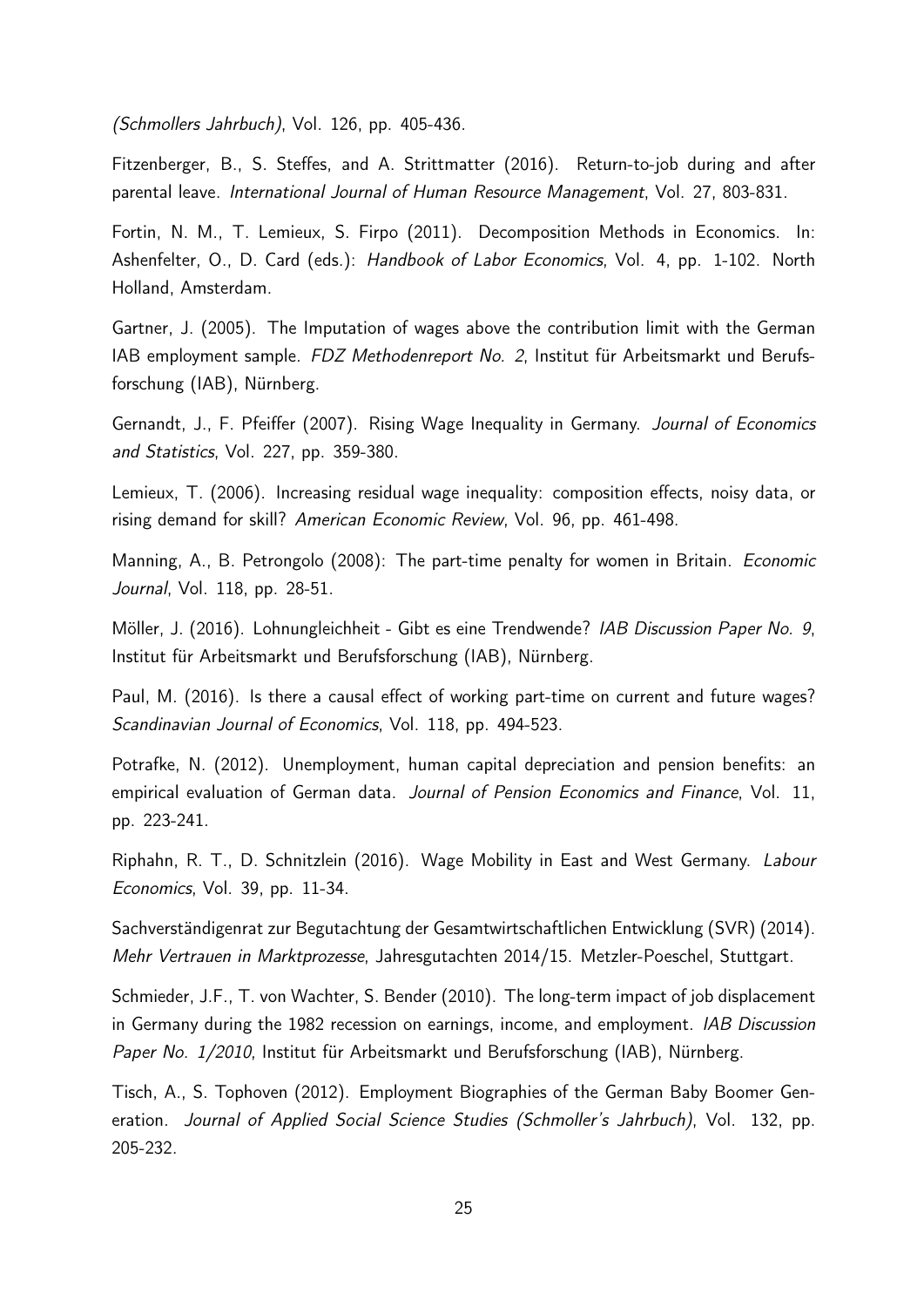

Figure 1: Wage quantiles relative to levels of 1985

Figure 2: Part-time share over time

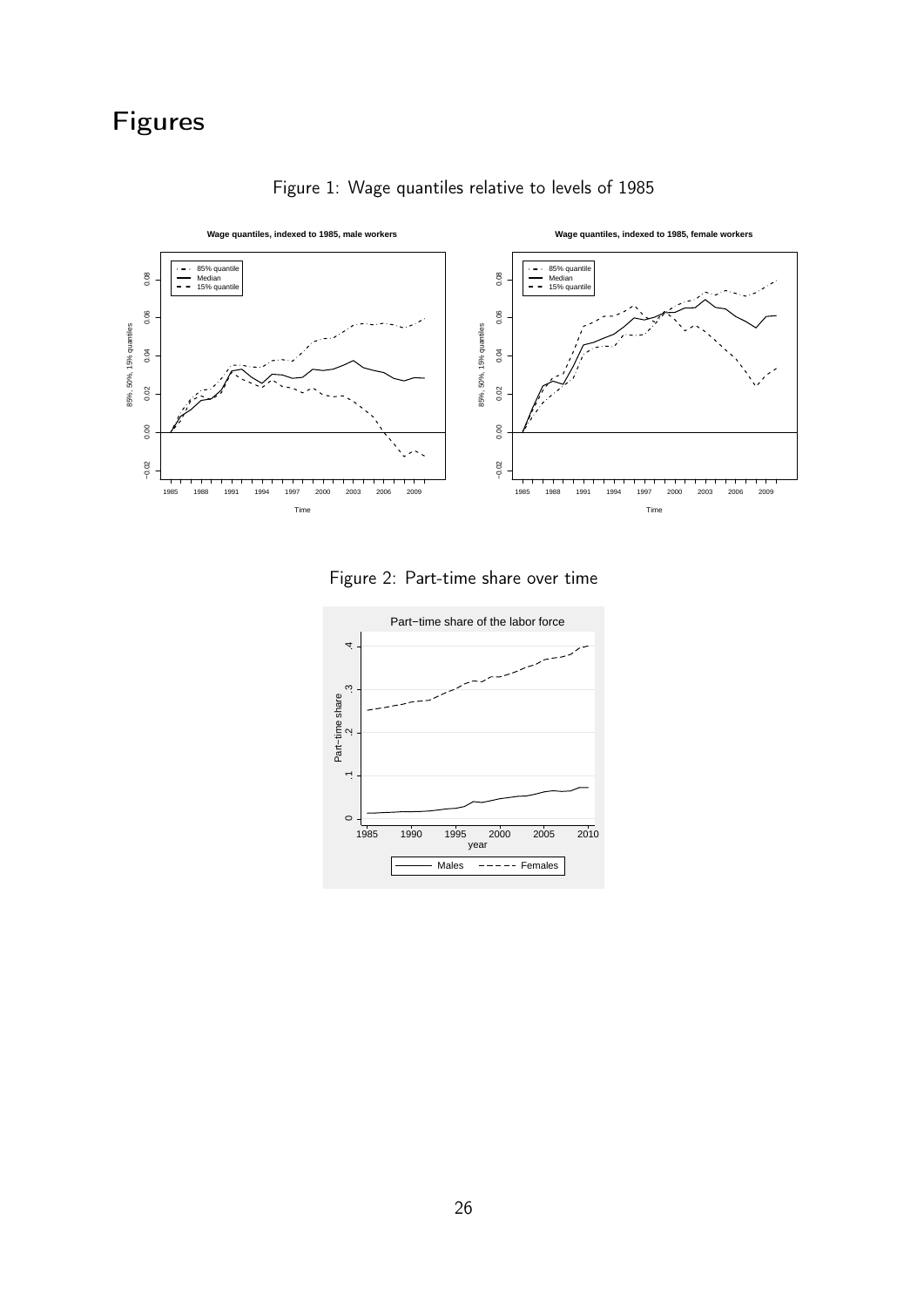

#### Figure 3: Days spent in part time work during the last 5 years

#### Below the median



1985 1990 1995 2000 2005 2010 Development of mean and SD of days spent in part−time for FT female labor force below the median of the wage distribution

> Avg days in PT SD of days in PT ä,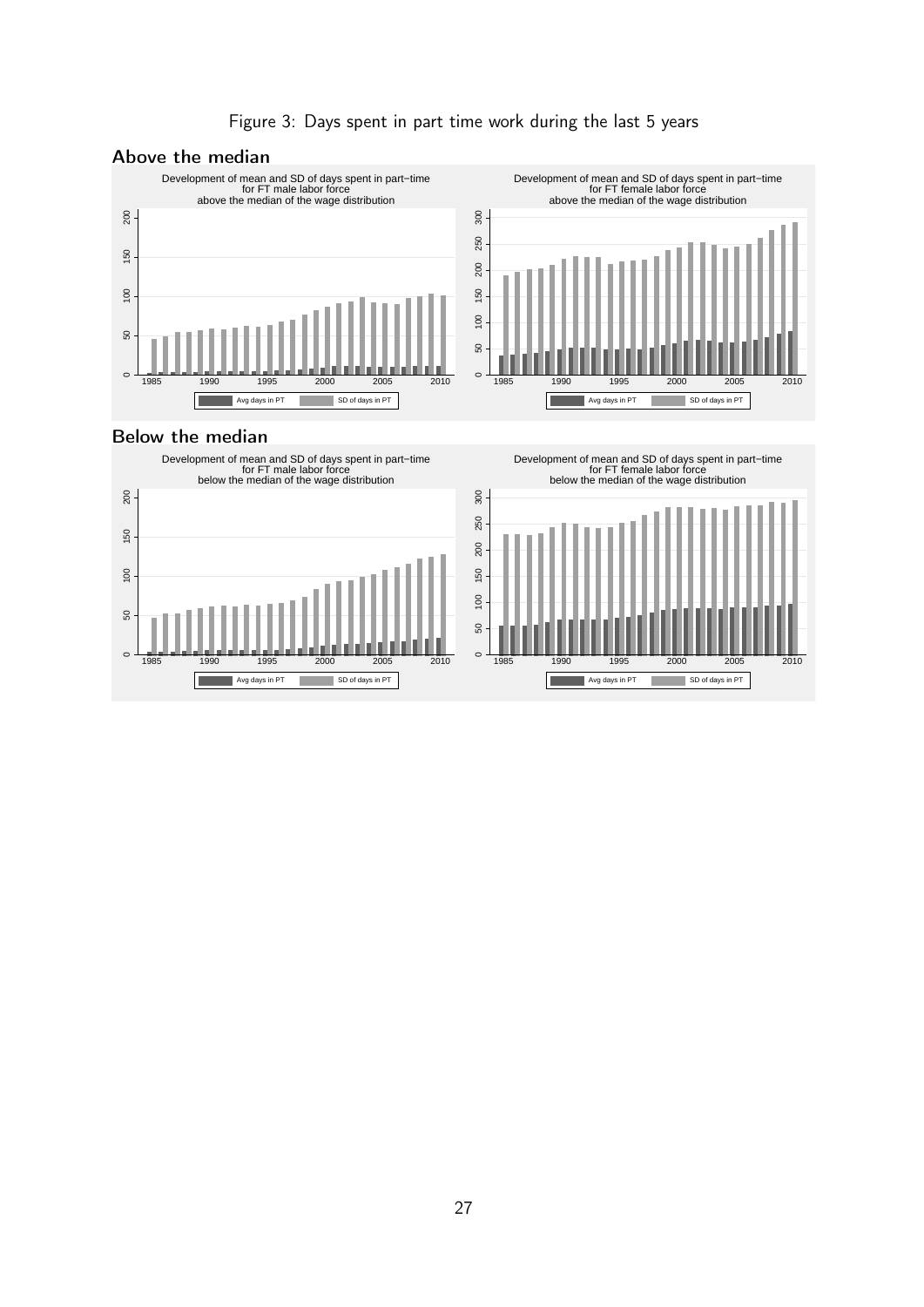

#### Figure 4: Days spent in non-employment during the last 5 years

#### Below the median







Figure 5: Share of education groups

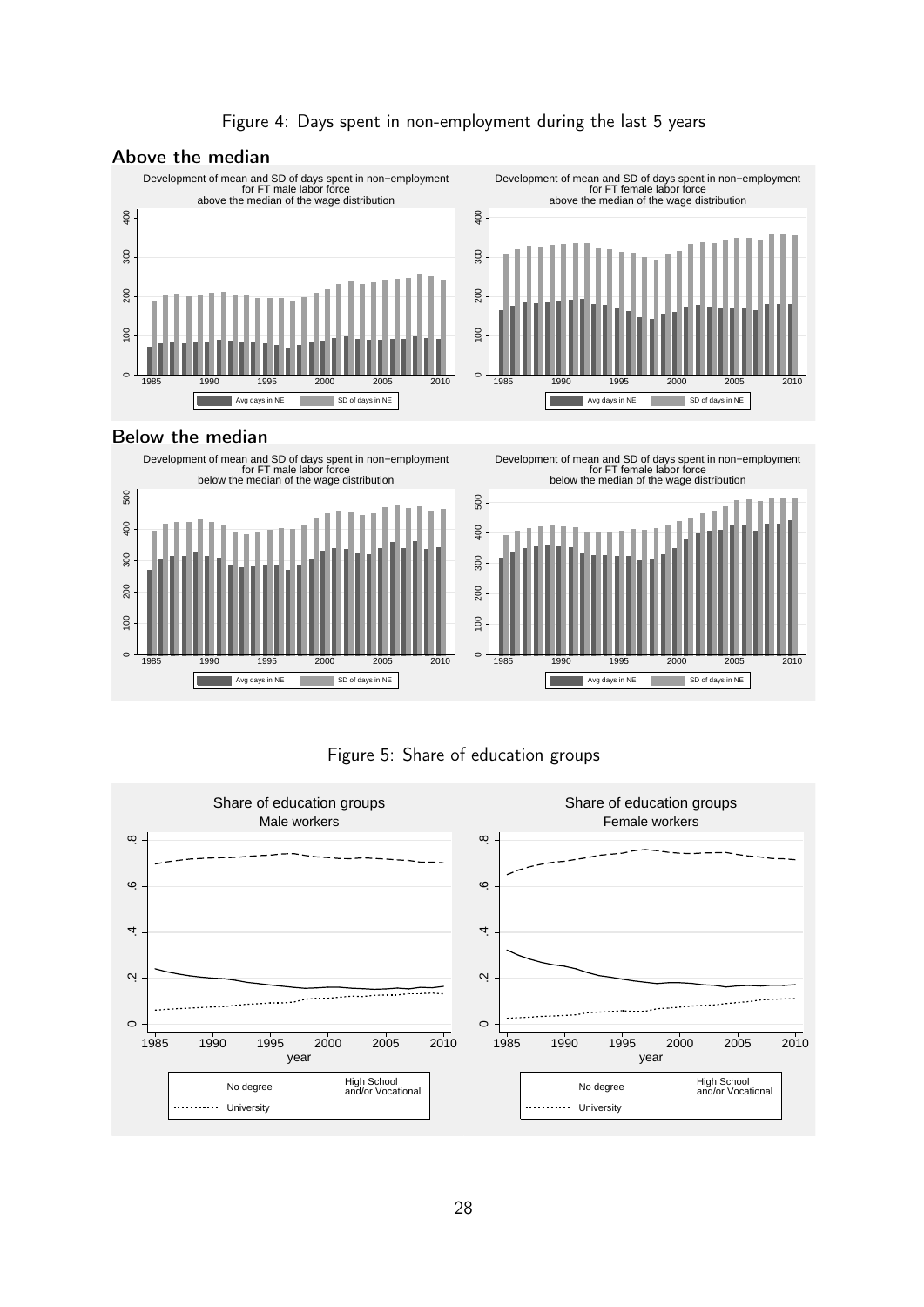

#### Figure 6: Share of experience groups



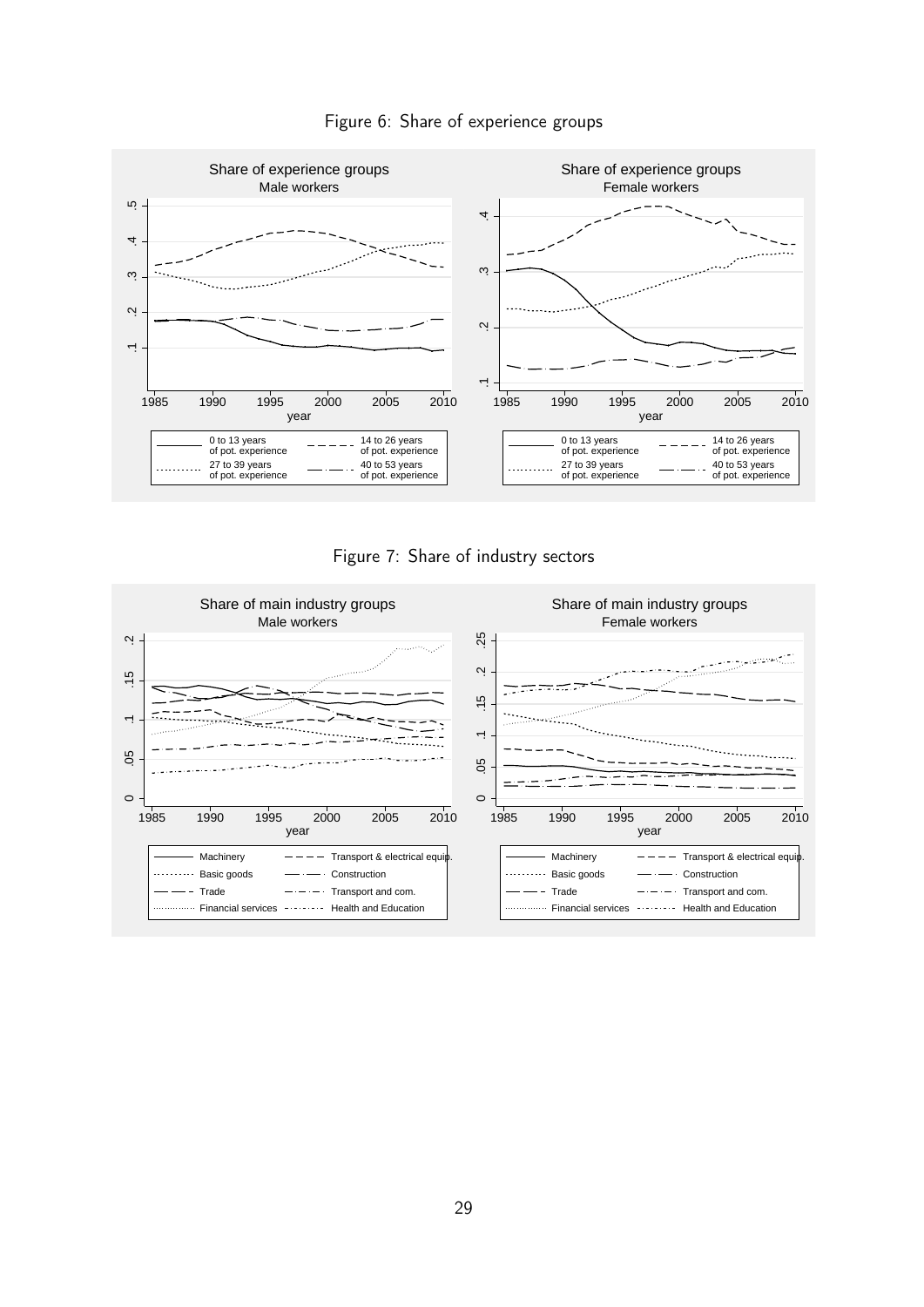

Figure 8: Inequality development base year 1985, specification E (Education)

Figure 9: Inequality development base year 1985, specification EE (Education, Experience)

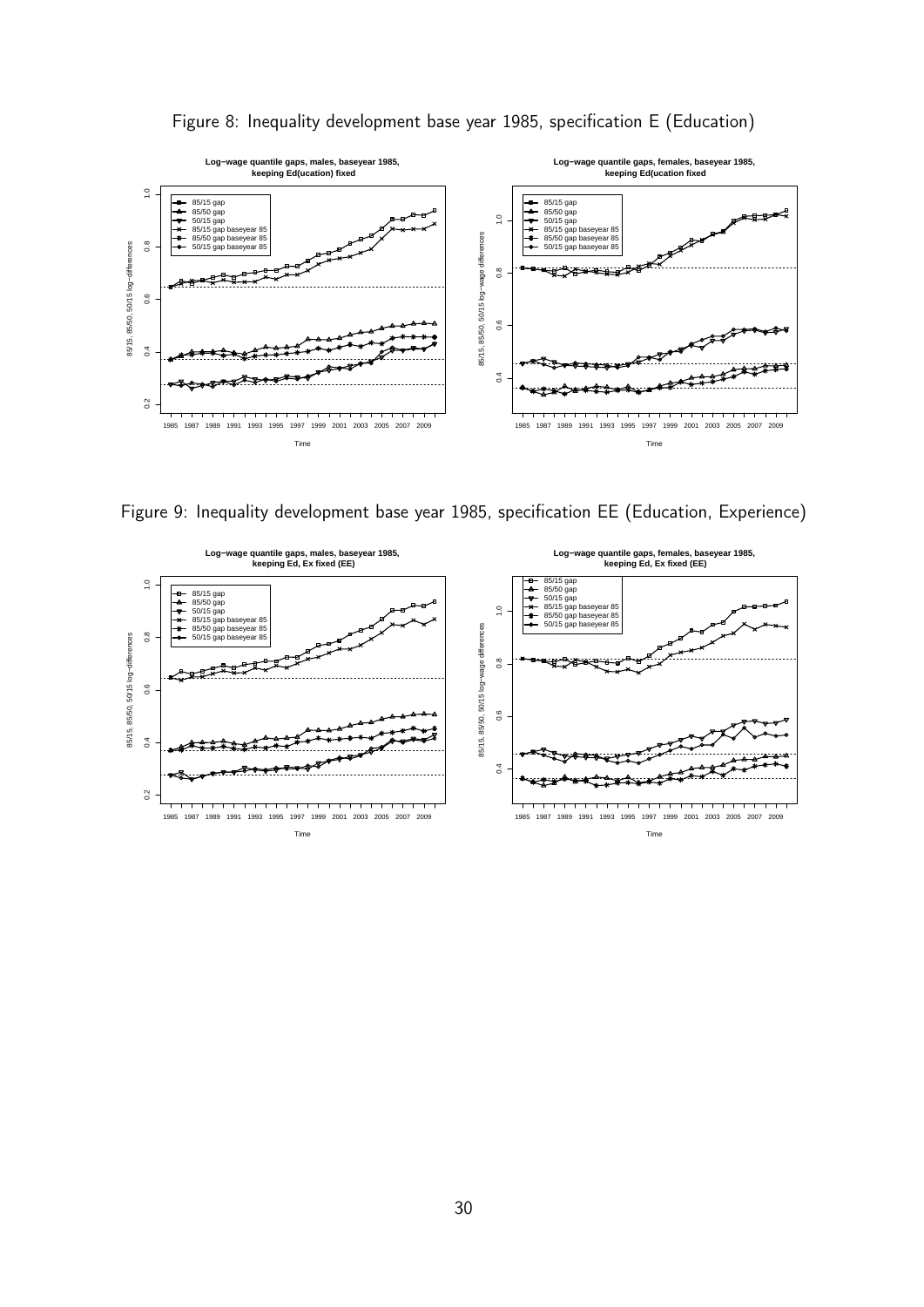Figure 10: Inequality development base year 1985, specification EEH (Education, Experience, Labor market history)



Figure 11: Inequality development base year 1985, specification EEHOI (Education, Experience, Labor market history, Occupation, Industry sector)

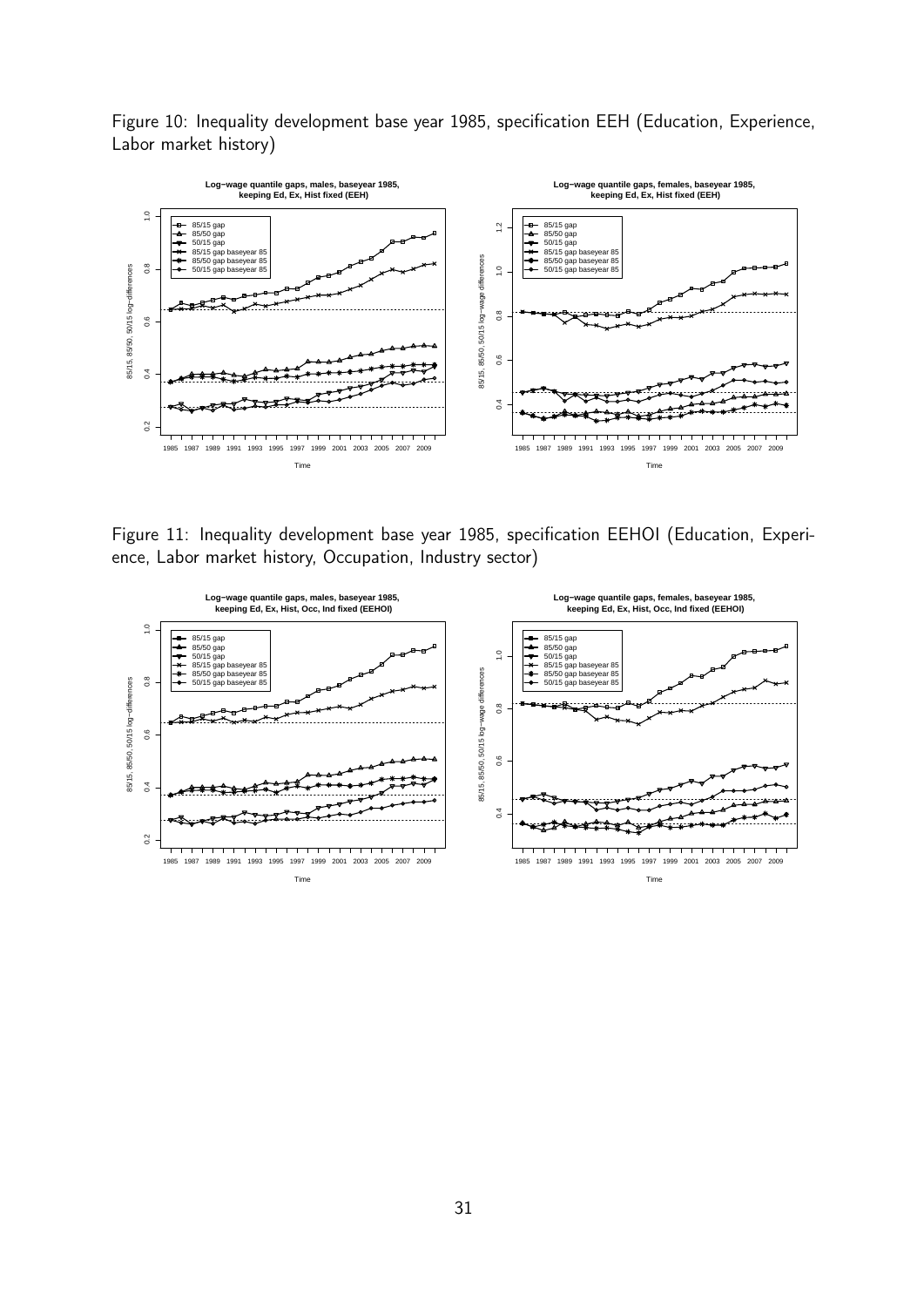

Figure 12: Counterfactual wage distribution, if full-timers had total employment characteristics

Figure 13: Comparison of observed, counterfactual total employment and reweighted counterfactual total employment sample (specification EEHOI)

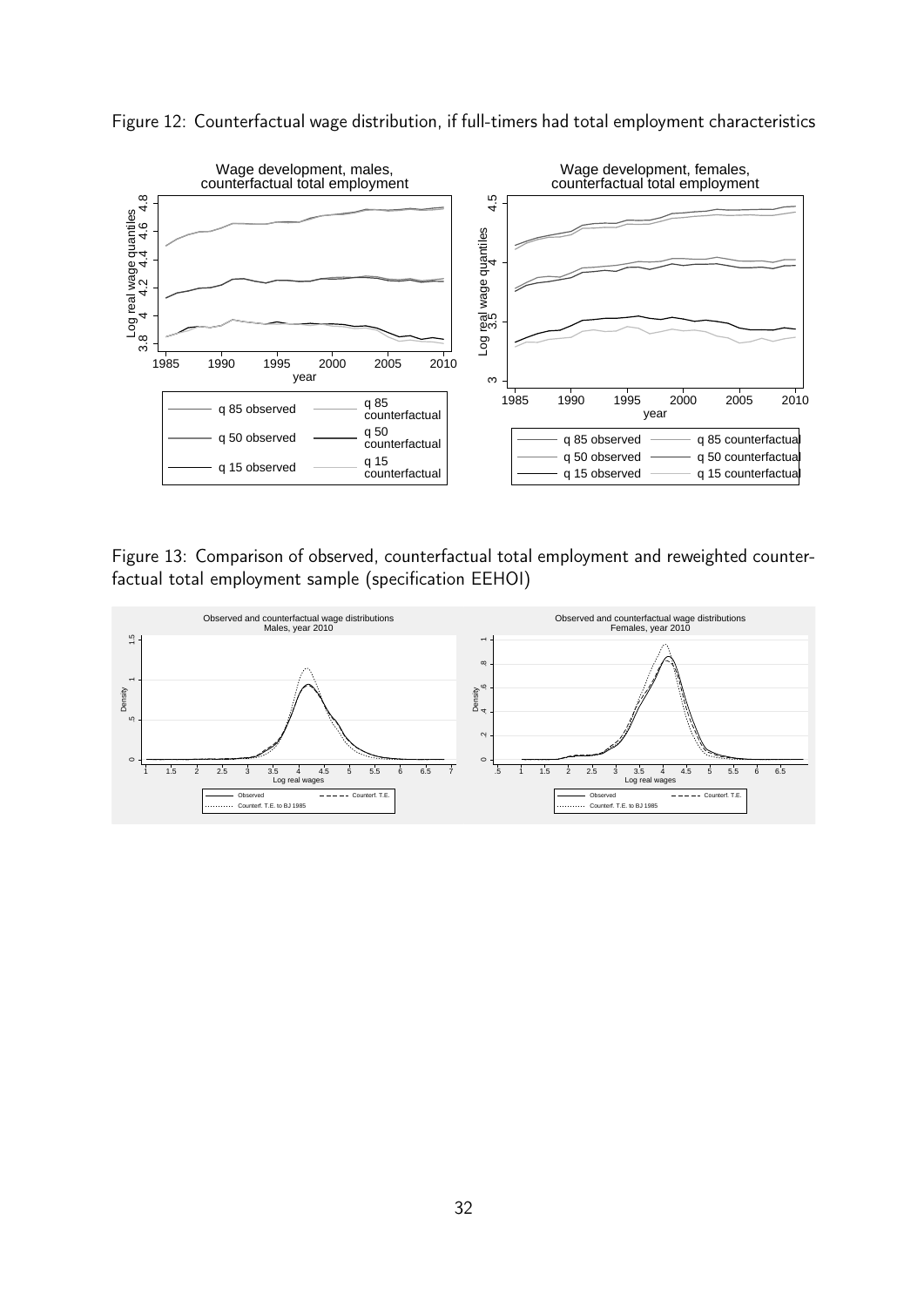# Tables

l.

| ividio idii tiilio sailipio           |         |        |         |        |
|---------------------------------------|---------|--------|---------|--------|
|                                       | 1985    |        | 2010    |        |
|                                       | mean    | sd     | mean    | sd     |
| Real wage in Euro                     | 70.06   | 47.53  | 82.48   | 48.34  |
| Log real wage                         | 4.16    | 0.39   | 4.28    | 0.51   |
| No/other degree indicator             | 0.19    | 0.40   | 0.08    | 0.28   |
| Vocational degree indicator           | 0.71    | 0.46   | 0.71    | 0.45   |
| University degree indicator           | 0.07    | 0.25   | 0.15    | 0.36   |
| Work experience                       | 27.34   | 11.19  | 28.98   | 10.13  |
| No. of days in full time last 5 years | 1546.04 | 487.51 | 1523.88 | 513.84 |
| Fulltime spell in previous year?      | 0.96    | 0.19   | 0.96    | 0.20   |
| No. of days in part time last 5 years | 3.26    | 46.49  | 15.72   | 113.47 |
| Part-time spell in previous year?     | 0.00    | 0.05   | 0.01    | 0.09   |
| Agriculture and mining                | 0.03    | 0.17   | 0.02    | 0.13   |
| Plastics, rubber, mineral products    | 0.03    | 0.17   | 0.03    | 0.17   |
| Chemicals                             | 0.03    | 0.18   | 0.02    | 0.15   |
| Machinery and metal products          | 0.15    | 0.36   | 0.13    | 0.33   |
| Transport- and electrical equipment   | 0.12    | 0.32   | 0.11    | 0.31   |
| Food and basic consumption            | 0.10    | 0.31   | 0.07    | 0.25   |
| Hotels and restaurants                | 0.01    | 0.11   | 0.02    | 0.13   |
| Construction                          | 0.12    | 0.32   | 0.08    | 0.28   |
| Trade                                 | 0.12    | 0.33   | 0.14    | 0.35   |
| Transport and communication           | 0.06    | 0.24   | 0.07    | 0.26   |
| Financial and insurance               | 0.08    | 0.27   | 0.18    | 0.38   |
| Public services                       | 0.04    | 0.20   | 0.05    | 0.21   |
| Health and Education                  | 0.03    | 0.18   | 0.05    | 0.23   |
| Public administration                 | 0.06    | 0.24   | 0.04    | 0.20   |

## Table 4: Descriptives of full-time samples

| Male full-time sample             |         |        |         |        | Female full-time sample               |         |        |         |        |
|-----------------------------------|---------|--------|---------|--------|---------------------------------------|---------|--------|---------|--------|
|                                   | 1985    |        | 2010    |        |                                       | 1985    |        | 2010    |        |
|                                   | mean    | sd     | mean    | sd     |                                       | mean    | sd     | mean    | sd     |
| wage in Euro                      | 70.06   | 47.53  | 82.48   | 48.34  | Real wage in Euro                     | 46.24   | 20.34  | 61.02   | 35.16  |
| real wage                         | 4.16    | 0.39   | 4.28    | 0.51   | Log real wage                         | 3.74    | 0.44   | 3.97    | 0.56   |
| other degree indicator            | 0.19    | 0.40   | 0.08    | 0.28   | No/other degree indicator             | 0.27    | 0.45   | 0.08    | 0.27   |
| itional degree indicator          | 0.71    | 0.46   | 0.71    | 0.45   | Vocational degree indicator           | 0.66    | 0.47   | 0.73    | 0.44   |
| ersity degree indicator           | 0.07    | 0.25   | 0.15    | 0.36   | University degree indicator           | 0.03    | 0.16   | 0.12    | 0.32   |
| k experience                      | 27.34   | 11.19  | 28.98   | 10.13  | Work experience                       | 24.03   | 11.90  | 27.39   | 11.14  |
| of days in full time last 5 years | 1546.04 | 487.51 | 1523.88 | 513.84 | No. of days in full time last 5 years | 1356.01 | 598.16 | 1327.35 | 625.94 |
| ime spell in previous year?       | 0.96    | 0.19   | 0.96    | 0.20   | Fulltime spell in previous year?      | 0.93    | 0.26   | 0.93    | 0.26   |
| of days in part time last 5 years | 3.26    | 46.49  | 15.72   | 113.47 | No. of days in part time last 5 years | 45.97   | 210.01 | 88.99   | 292.80 |
| time spell in previous year?      | 0.00    | 0.05   | 0.01    | 0.09   | Part-time spell in previous year?     | 0.02    | 0.15   | 0.04    | 0.20   |
| culture and mining                | 0.03    | 0.17   | 0.02    | 0.13   | Agriculture and mining                | 0.01    | 0.08   | 0.01    | 0.08   |
| tics, rubber, mineral products    | 0.03    | 0.17   | 0.03    | 0.17   | Plastics, rubber, mineral products    | 0.02    | 0.14   | 0.01    | 0.11   |
| nicals                            | 0.03    | 0.18   | 0.02    | 0.15   | Chemicals                             | 0.02    | 0.15   | 0.02    | 0.13   |
| hinery and metal products         | 0.15    | 0.36   | 0.13    | 0.33   | Machinery and metal products          | 0.05    | 0.23   | 0.04    | 0.19   |
| sport- and electrical equipment   | 0.12    | 0.32   | 0.11    | 0.31   | Transport- and electrical equipment   | 0.08    | 0.27   | 0.05    | 0.21   |
| and basic consumption             | 0.10    | 0.31   | 0.07    | 0.25   | Food and basic consumption            | 0.13    | 0.34   | 0.06    | 0.25   |
| ls and restaurants                | 0.01    | 0.11   | 0.02    | 0.13   | Hotels and restaurants                | 0.03    | 0.18   | 0.03    | 0.18   |
| struction                         | 0.12    | 0.32   | 0.08    | 0.28   | Construction                          | 0.02    | 0.14   | 0.02    | 0.13   |
| e                                 | 0.12    | 0.33   | 0.14    | 0.35   | Trade                                 | 0.18    | 0.38   | 0.16    | 0.36   |
| sport and communication           | 0.06    | 0.24   | 0.07    | 0.26   | Transport and communication           | 0.02    | 0.16   | 0.04    | 0.19   |
| ncial and insurance               | 0.08    | 0.27   | 0.18    | 0.38   | Financial and insurance               | 0.12    | 0.33   | 0.21    | 0.40   |
| ic services                       | 0.04    | 0.20   | 0.05    | 0.21   | Public services                       | 0.06    | 0.23   | 0.06    | 0.24   |
| th and Education                  | 0.03    | 0.18   | 0.05    | 0.23   | Health and Education                  | 0.17    | 0.38   | 0.24    | 0.42   |
| ic administration                 | 0.06    | 0.24   | 0.04    | 0.20   | Public administration                 | 0.08    | 0.27   | 0.06    | 0.24   |

Table 5: Median wages by industry sector

|                            | Sector 1: Non-manufacturing | Sector 2: Manufacturing |
|----------------------------|-----------------------------|-------------------------|
| 1985                       |                             |                         |
| Log median wage, 1985      | 4.00                        | 4.06                    |
| Log 85-15 wagegap, 1985    | 0.82                        | 0.72                    |
| 2010                       |                             |                         |
| Log median wage, 2010      | 4.13                        | 4.30                    |
| Log 85-15 wagegap, 2010    | 1.05                        | 0.87                    |
| all years                  |                             |                         |
| Log median wage, all years | 4.13                        | 4.22                    |
| Log 85-15 wagegap          | 0.89                        | 0.78                    |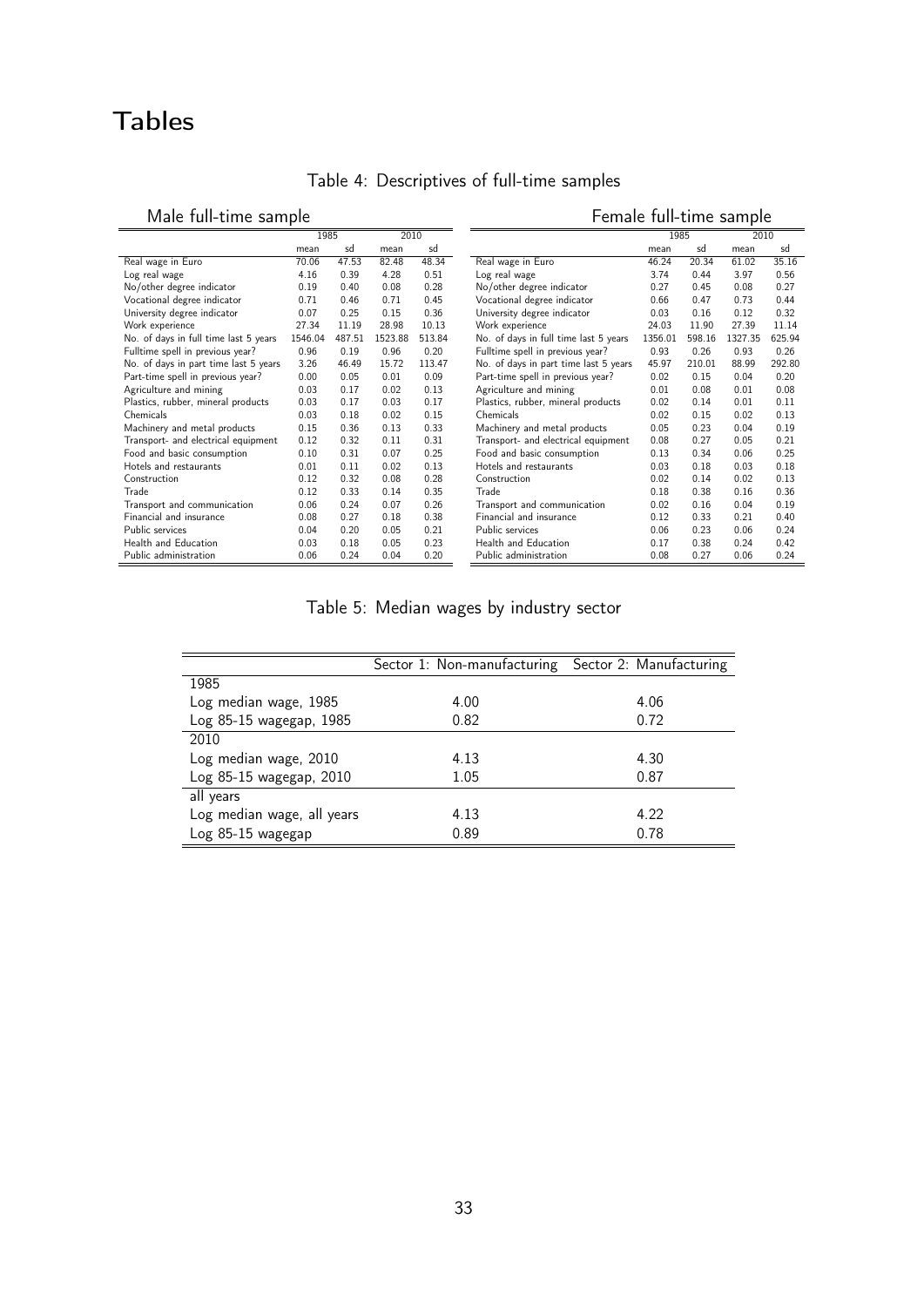| Remaining<br>ncrease<br>0.241<br>0.085<br>0.155 | Explained<br>share<br>17.11%<br>37.50%<br>-1.00%<br>7.07%<br>品 | Increme<br>17.11%<br>37.50%<br>-1.00%<br>7.07% | Remaining<br>ncrease<br>$\frac{223}{0.084}$ | Explained<br>$Ed+Ex$<br>23.04%<br>38.82%<br>9.02%<br>share | Increment<br>5.93%<br>1.32%<br>10.02%<br>2.64% | Remaining Explained<br>Annaining Explained<br>Anne<br>$\frac{174}{0.066}$<br>0.000<br>0.146 | Ed+Ex+Hist<br>39.95%<br>52.00%<br>29.25% | Increment<br>16.92%<br>13.18%<br>19.23% | increase<br>0.137<br>0.062<br>0.075<br>0.121 | Pd-+50+txiH+xiH+pd<br>Remaining Explained<br>52.97%<br>54.64%<br>51.49%<br>share | Increment<br>$13.02\%$<br>$2.64\%$<br>$22.24\%$ |
|-------------------------------------------------|----------------------------------------------------------------|------------------------------------------------|---------------------------------------------|------------------------------------------------------------|------------------------------------------------|---------------------------------------------------------------------------------------------|------------------------------------------|-----------------------------------------|----------------------------------------------|----------------------------------------------------------------------------------|-------------------------------------------------|
|                                                 |                                                                |                                                | 1165                                        | 9.71%                                                      |                                                |                                                                                             | 10.37%                                   | $0.66\%$                                |                                              | 33.96%                                                                           | $13.59\%$                                       |

Table 7: Reweighted inequality increase, 1985-2010, females, compositions for base year 1985 Table 7: Reweighted inequality increase, 1985-2010, females, compositions for base year 1985

|                  | Increment                                                                                                       |                                               | 0.00%<br>0.00%<br>0.00%<br>5.67%                                     |       |                                              |
|------------------|-----------------------------------------------------------------------------------------------------------------|-----------------------------------------------|----------------------------------------------------------------------|-------|----------------------------------------------|
| Ed+50+tsiH+xH+pd | Remaining Explained                                                                                             | share<br>63.64%<br>61.89%<br>54.77%<br>51.56% |                                                                      |       |                                              |
|                  |                                                                                                                 | increase<br>0.079<br>0.033<br>0.047<br>0.090  |                                                                      |       |                                              |
|                  | Increment                                                                                                       |                                               | 18.59%<br>15.59%<br>20.54%                                           |       | 17.12%                                       |
| $Ed+Ex+Hist$     |                                                                                                                 |                                               |                                                                      |       |                                              |
|                  | Remaining Explained 1<br>increase share<br>0.079 63.64% 1<br>0.033 61.89% 2<br>0.047 64.77% 2<br>0.100 45.89% 1 |                                               |                                                                      |       |                                              |
|                  | Increment                                                                                                       |                                               | 35.14%<br>30.40%<br>38.21%<br>33.15%                                 |       |                                              |
| $Ed+Ex$          | Similarined<br>Share<br>Share                                                                                   |                                               | 15.05%<br>16.30%<br>14.23%                                           |       | 28.77%                                       |
|                  | Remaining<br>acrease                                                                                            |                                               | $\frac{120}{1.120}$<br>0.046                                         |       | 1132                                         |
|                  | Increme                                                                                                         |                                               | $\begin{array}{l} 9.91\% \\ 15.90\% \\ 6.02\% \\ 4.38\% \end{array}$ |       |                                              |
|                  | Explained<br>share                                                                                              |                                               | $\frac{9.91\%}{15.90\%}$<br>0.02%<br>4.38%                           |       |                                              |
|                  | Remaining<br>ncrease                                                                                            |                                               | $\frac{196}{1.196}$<br>$\frac{2072}{1.124}$<br>$\frac{3072}{1.193}$  |       |                                              |
| bserved          | ncrease                                                                                                         | 0.218                                         | 0.086                                                                | 0.132 | 1.185                                        |
|                  |                                                                                                                 |                                               |                                                                      |       | 85/15<br>85/50<br>86/15<br>90/10<br>residual |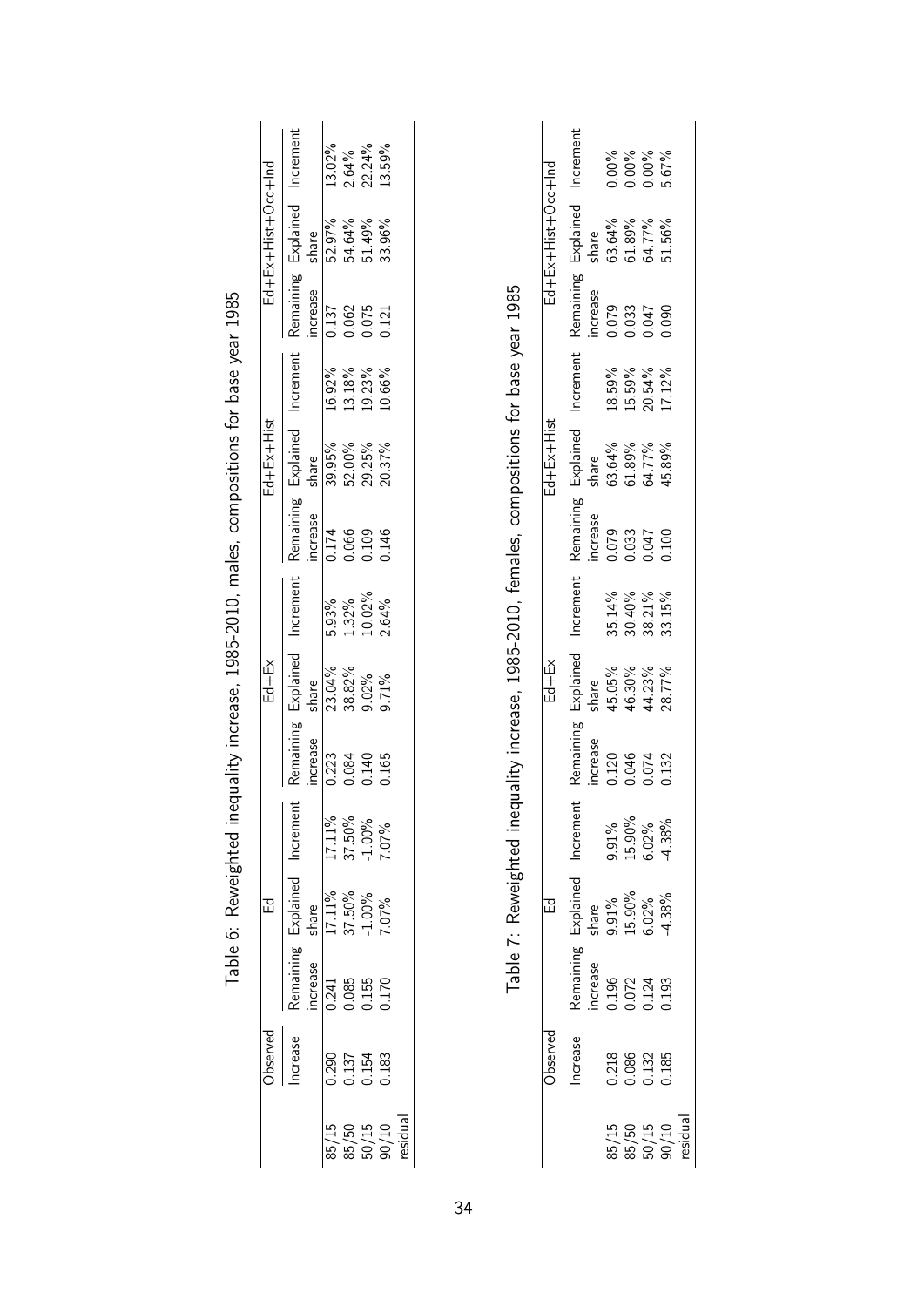|                                     | bserved                          |                                  | 品                                            |                                     |                                                                                                    | $Ed+Ex$                                                                |                                              |                                                                                       | $Ed+Ex+Hist$ |                                     |                         | Pul+30+tsiH+xiH+pi  |                                   |
|-------------------------------------|----------------------------------|----------------------------------|----------------------------------------------|-------------------------------------|----------------------------------------------------------------------------------------------------|------------------------------------------------------------------------|----------------------------------------------|---------------------------------------------------------------------------------------|--------------|-------------------------------------|-------------------------|---------------------|-----------------------------------|
|                                     | ncrease                          |                                  | Remaining Explained                          | Increme                             | Remaining                                                                                          | Explained                                                              | Increment                                    | Remaining Explained<br>increase share<br>0.153 47.34%<br>0.027 80.17%<br>0.126 18.18% |              | Increment                           |                         | Remaining Explained | Increment                         |
|                                     |                                  | ncrease                          |                                              |                                     | ncrease                                                                                            | share                                                                  |                                              |                                                                                       |              |                                     | ncrease                 | share               |                                   |
|                                     |                                  |                                  |                                              |                                     |                                                                                                    |                                                                        |                                              |                                                                                       |              |                                     |                         | 42.46%              | $-4.88\%$                         |
|                                     | 0.290<br>0.137<br>0.154<br>0.183 | 0.198<br>0.055<br>0.149<br>0.149 | share<br>31.87%<br>59.40%<br>7.43%<br>18.64% | 31.87%<br>59.40%<br>7.43%<br>18.64% | $\frac{1}{2}$<br>$\frac{1}{2}$<br>$\frac{3}{2}$<br>$\frac{3}{2}$<br>$\frac{3}{2}$<br>$\frac{3}{2}$ | $\begin{array}{l} 33.87\% \\ 71.47\% \\ 0.48\% \\ 24.62\% \end{array}$ | $\frac{2.00\%}{12.07\%}$<br>12.07%<br>-6.95% | $\frac{\frac{1}{100}}{\frac{0.153}{0.027}}$<br>0.027<br>0.126<br>0.107                |              | 13.47%<br>8.70%<br>17.70%<br>16.74% | 0.167<br>0.041<br>0.094 | 59.80%              |                                   |
|                                     |                                  |                                  |                                              |                                     |                                                                                                    |                                                                        |                                              |                                                                                       |              |                                     |                         | 18.18%              | $10.37\%$<br>$0.00\%$<br>$7.37\%$ |
| 85/15<br>85/50<br>90/10<br>residual |                                  |                                  |                                              |                                     | 0.138                                                                                              |                                                                        |                                              |                                                                                       | 11.36%       |                                     |                         | 18.73%              |                                   |
|                                     |                                  |                                  |                                              |                                     |                                                                                                    |                                                                        |                                              |                                                                                       |              |                                     |                         |                     |                                   |

| L Dase Aegl 50.10                                                   |
|---------------------------------------------------------------------|
|                                                                     |
|                                                                     |
| $\ddot{\ }$                                                         |
| ינטיי ניני בית בית בית המסגר היה בית המסגר המסגר ה<br>frint)<br>Day |
|                                                                     |
| こうしく                                                                |
|                                                                     |
|                                                                     |
| )<br>)<br>)<br>                                                     |
| ;<br>;<br>;<br>$\overline{\phantom{a}}$                             |
|                                                                     |
| $\mathsf{L}$                                                        |

|                   | Increment                                                            |         |                       |       | 6.60%<br>-33.92%<br>32.86%                                   | 3.17%                                           |
|-------------------|----------------------------------------------------------------------|---------|-----------------------|-------|--------------------------------------------------------------|-------------------------------------------------|
| Pul+30+siH+xiH+pi | Remaining Explained                                                  |         |                       |       | share<br>78.39%<br>40.09%<br>103.22%<br>15.11%               |                                                 |
|                   |                                                                      |         |                       |       | increase<br>0.047<br>0.051<br>0.0046<br>0.046                |                                                 |
|                   | ncrement                                                             |         |                       |       | 17.30%<br>25.63%<br>11.92%                                   | 17.38%                                          |
| $Ed+Ex+Hist$      | Explained<br>share<br>71.79%<br>74.01%<br>70.36%<br>70.36%<br>66.94% |         |                       |       |                                                              |                                                 |
|                   | Remaining                                                            |         |                       |       | increase<br>$\frac{0.062}{0.062}$<br>0.022<br>0.039<br>0.061 |                                                 |
|                   | ncrement                                                             |         |                       |       | 27.39%<br>17.80%<br>33.59%<br>47.01%                         |                                                 |
| $=$ d $+$ Ex      | Explained                                                            | share   |                       |       | 54.49%<br>48.38%<br>58.44%<br>19.56%                         |                                                 |
|                   | Remaining                                                            | ncrease | $\frac{100}{0.34}$    |       |                                                              | 0.093                                           |
|                   | Incremer                                                             |         |                       |       | 27.10%<br>30.58%<br>24.85%<br>2.55%                          |                                                 |
|                   | + Explained                                                          |         |                       |       | share<br>27.10%<br>30.58%<br>24.85%<br>2.55%                 |                                                 |
|                   | Remaining                                                            | ncrease | 159<br>0.060<br>0.099 |       |                                                              | 0.180                                           |
| bserved           | ncrease                                                              |         | 0.218                 | 0.086 | 0.132                                                        | 1.185                                           |
|                   |                                                                      |         |                       |       |                                                              | 85/15<br>85/50<br>90/10<br>residual<br>residual |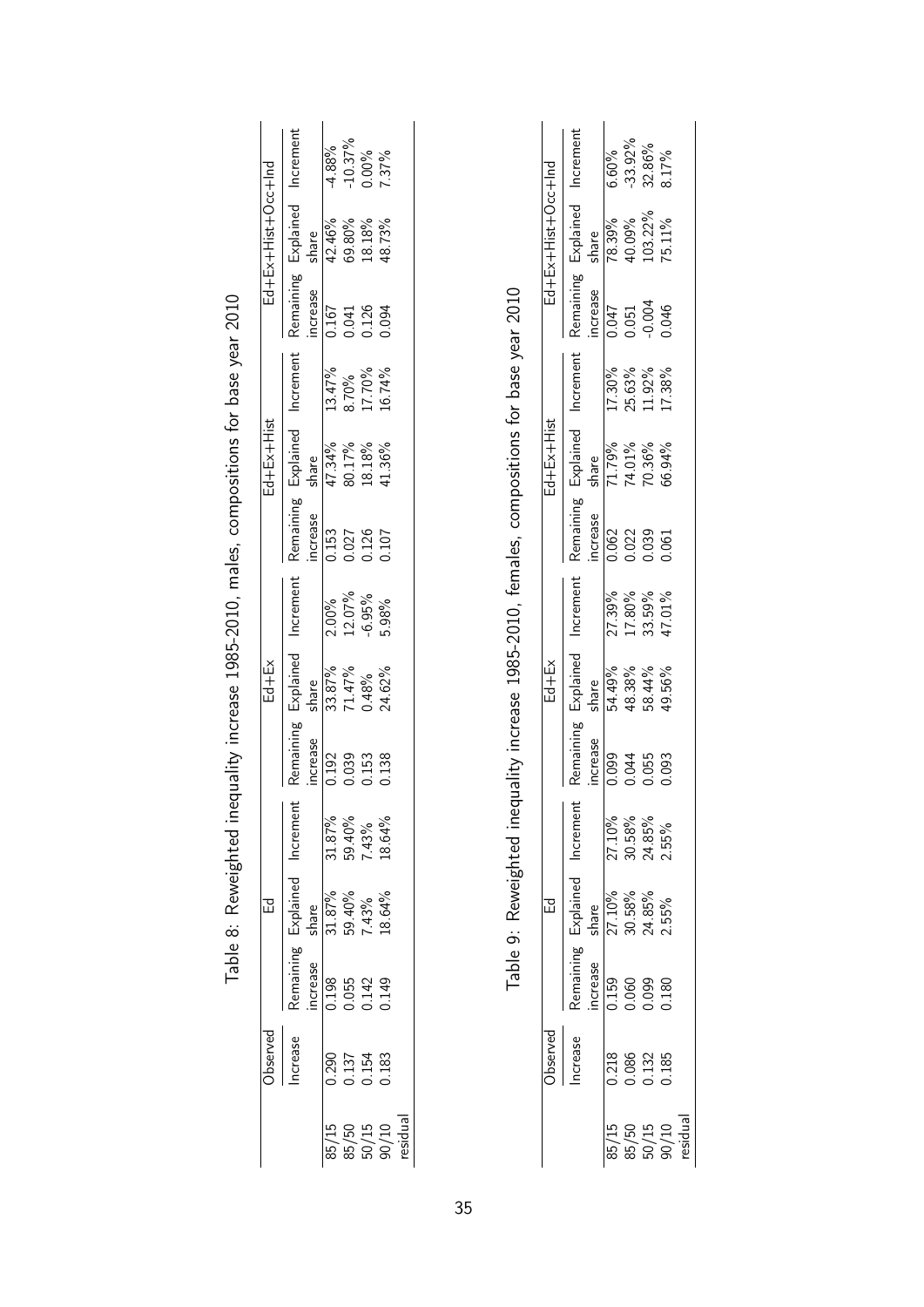|                    | Table 10: Change in inequality measures since 1985, for males, composition adjusted to total employment in base year 1985 |                         |                    |                         |                       |                    |           |                       |                    |                  |                      |                    |           |
|--------------------|---------------------------------------------------------------------------------------------------------------------------|-------------------------|--------------------|-------------------------|-----------------------|--------------------|-----------|-----------------------|--------------------|------------------|----------------------|--------------------|-----------|
|                    | Observed                                                                                                                  |                         | 品                  |                         |                       | $Ed+Ex$            |           |                       | Ed+Ex+Hist         |                  |                      | PU-+30+1s!H+X山+P山  |           |
|                    | Increase                                                                                                                  | Remaining<br>increase   | Explained<br>share | Increment               | Remaining<br>increase | Explained<br>share | Increment | Remaining<br>increase | Explained<br>share | Increment        | Remaining<br>ncrease | Explained<br>share | Increment |
| 85/15              | 0.309                                                                                                                     | 0.257                   | 16.90%             | 16.90%                  | 0.249                 | 19.24%             | 2.34%     | 0.174                 | 43.55%             | 24.31%           | 0.137                | 55.79%             | $12.24\%$ |
|                    |                                                                                                                           |                         | 33.72%             | 33.72%                  | 0.087                 | 39.43%             | 5.71%     | 0.076                 | 47.43%             | 8.00%            | 0.062                | 57.11%             | 9.68%     |
| $\frac{85}{50}$ 50 | 0.144<br>0.164                                                                                                            | 0.096<br>0.161          | $2.14\%$           | 2.14%                   | 0.162                 | $1.51\%$           | $-0.63%$  | 0.098                 | 40.15%             | 38.64%           | 0.075                | 54.64%             | 14.49%    |
| residual<br>90/10  | 0.195                                                                                                                     | 0.183                   | 6.23%              | 6.23%                   | 0.177                 | 8.92%              | 2.69%     | 0.143                 | 26.75%             | 17.83%           | 0.117                | 39.72%             | 12.97%    |
|                    | Observed                                                                                                                  |                         | 묘                  |                         |                       | Ed+터               |           |                       | $Ed+Ex+Hist$       |                  |                      | Pd-+30+txiH+xiH+pd |           |
|                    | Increase                                                                                                                  | Remaining               | Explained          | Increment               | Remaining             | Explained          | Increment | Remaining             | Explained          | Increment        | Remaining            | Explained          | Increment |
|                    |                                                                                                                           | increase                | share              |                         | increase              | share              |           | ncrease               | share              |                  | ncrease              | share              |           |
| 85/15              | 0.234                                                                                                                     | 0.222                   | 5.19%              |                         | 0.150                 | 35.72%             | 30.53%    | 0.101                 | 56.76%             | 21.04%           | 0.101                | 56.76%             | 0.00%     |
|                    |                                                                                                                           |                         |                    |                         | 0.075                 | 23.16%             | 17.91%    | 0.065                 | 33.65%             |                  | 0.051                | 47.56%             | 13.91%    |
| $\frac{85}{50}/15$ | 0.098<br>0.136<br>0.158                                                                                                   | 0.093<br>0.129<br>0.173 | 5.25%<br>5.15%     | 5.19%<br>5.25%<br>5.15% | 0.075                 | 44.74%             | 39.59%    | 0.036                 | 73.36%             | 10.49%<br>28.62% | 0.050                | 63.37%             | $-9.99%$  |
| 90/10              |                                                                                                                           |                         | $-9.09%$           | $-9.09%$                | 0.114                 | 28.31%             | 37.40%    | 0.078                 | 50.44%             | 22.31%           | 0.069                | 56.12%             | 5.68%     |

0.158 0.173 -9.09% -9.09% 0.114 28.31% 37.40% 0.078 50.44% 22.31% 0.069 56.12% 5.68%

90/10 residual

| n<br>۲<br>ı |
|-------------|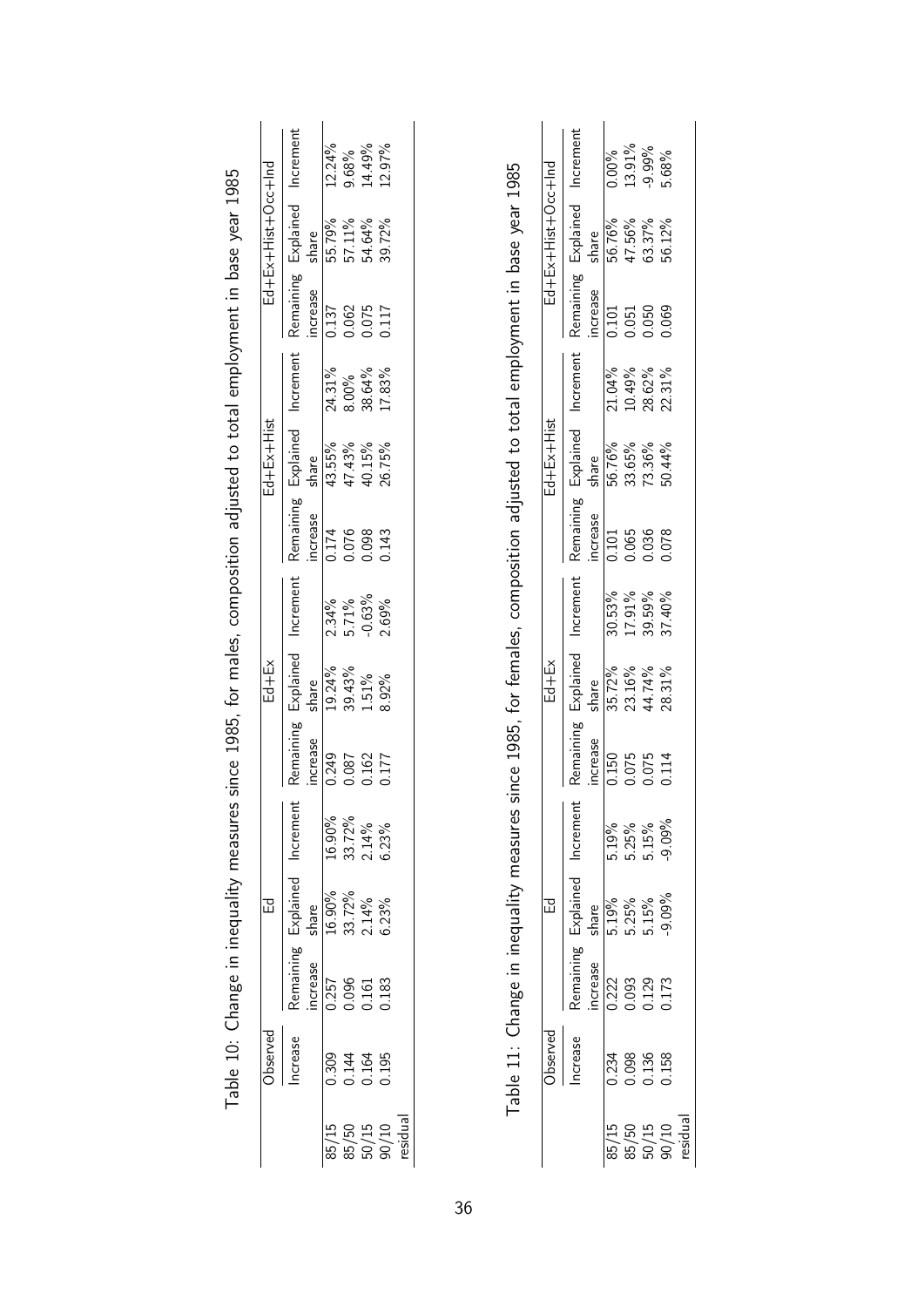|                                                                                                                           |                    | Increment                      | $-2.36\%$ | 5.33%                   | $-12.07\%$              | $-1.11\%$ |                                                                                                                             |  |
|---------------------------------------------------------------------------------------------------------------------------|--------------------|--------------------------------|-----------|-------------------------|-------------------------|-----------|-----------------------------------------------------------------------------------------------------------------------------|--|
|                                                                                                                           | pul+300+1s!H+x山+p山 | Explained<br>share             | 55.96%    | 81.00%                  | 29.29%                  | 57.67%    |                                                                                                                             |  |
|                                                                                                                           |                    | Remaining<br>increase          | 0.166     | 0.036                   | 0.131                   | 0.058     |                                                                                                                             |  |
| Table 12: Change in inequality measures since 1985, for males, composition adjusted to total employment in base year 2010 |                    | Increment                      | 19.08%    | 3.99%                   | 40.65%                  | 63.91%    | Table 13: Change in inequality measures since 1985, for females, composition adjusted to total employment in base year 2010 |  |
|                                                                                                                           | Ed+Ex+Hist         | share                          | 58.32%    | 75.67%                  | 41.36%                  | 68.78%    |                                                                                                                             |  |
|                                                                                                                           |                    | Remaining Explained<br>ncrease | 0.159     |                         | 0.045<br>0.114          | 0.056     |                                                                                                                             |  |
|                                                                                                                           |                    | Increment                      | $2.53\%$  | 11.22%                  | $-9.93\%$               | 8.91%     |                                                                                                                             |  |
|                                                                                                                           | Ed+Ex              | Explained<br>share             | 39.24%    | 71.68%                  | $0.71\%$                | 4.87%     |                                                                                                                             |  |
|                                                                                                                           |                    | Remaining<br>increase          | 0.215     |                         | 0.051<br>0.164          | 0.149     |                                                                                                                             |  |
|                                                                                                                           |                    | Increment                      | 36.71%    |                         | 60.46%<br>10.64%        | 4.04%     |                                                                                                                             |  |
|                                                                                                                           | 记                  | Remaining Explained<br>share   | 36.71%    | 60.46%<br>10.64%        |                         | 4.04%     |                                                                                                                             |  |
|                                                                                                                           |                    | increase                       |           | 0.222<br>0.069<br>0.153 |                         | 0.160     |                                                                                                                             |  |
|                                                                                                                           | Observed           | ncrease                        |           | 0.309<br>0.144<br>0.164 |                         | 0.195     |                                                                                                                             |  |
|                                                                                                                           |                    |                                | 85/15     |                         | 85/50<br>50/15<br>90/10 | esidua    |                                                                                                                             |  |

|                  | Increment                                                    |         | $-9.89\%$<br>-7.55%<br>-11.34%      |                                                                 | $1.74\%$                                     |  |
|------------------|--------------------------------------------------------------|---------|-------------------------------------|-----------------------------------------------------------------|----------------------------------------------|--|
| Ed+Ex+Hist+X3+Pu | Remaining Explained                                          |         | share<br>78.15%<br>66.00%<br>86.39% |                                                                 | 38.34%                                       |  |
|                  |                                                              |         |                                     | $\frac{1}{10062}$<br>$\frac{1}{0.062}$<br>$\frac{0.039}{0.018}$ |                                              |  |
|                  | Increment                                                    |         |                                     | 19.74%<br>15.09%<br>22.66%<br>29.05%                            |                                              |  |
| $Ed + Ex + His$  | 3 Explained<br>Share<br>88.04%<br>73.55%<br>97.73%<br>96.60% |         |                                     |                                                                 |                                              |  |
|                  | Remaining                                                    |         |                                     | increase<br>0.035<br>0.031<br>0.036<br>0.036                    |                                              |  |
|                  | Increment                                                    |         | 37.20%<br>0.00%<br>66.19%           |                                                                 | 53.52%                                       |  |
| $Ed+Ex$          | Explained                                                    |         |                                     | share<br>68.30%<br>58.46%<br>75.07%<br>17.55%                   |                                              |  |
|                  | Remaining                                                    | ncrease |                                     | 1100<br>1500<br>1500<br>1800                                    |                                              |  |
|                  | Increment                                                    |         | 31.10%<br>58.46%<br>8.88%           |                                                                 | 15.97%                                       |  |
|                  | Explained                                                    |         |                                     | share<br>31.10%<br>58.46%<br>8.88%                              | $-15.97%$                                    |  |
|                  | Remaining L<br>ncrease                                       |         |                                     | 0.173<br>0.047<br>0.127<br>0.156                                |                                              |  |
| bserved          | ncrease                                                      |         |                                     | 0.234<br>0.098<br>0.136<br>0.158                                |                                              |  |
|                  |                                                              |         |                                     |                                                                 | 85/15<br>85/50<br>85/15<br>90/10<br>residual |  |

37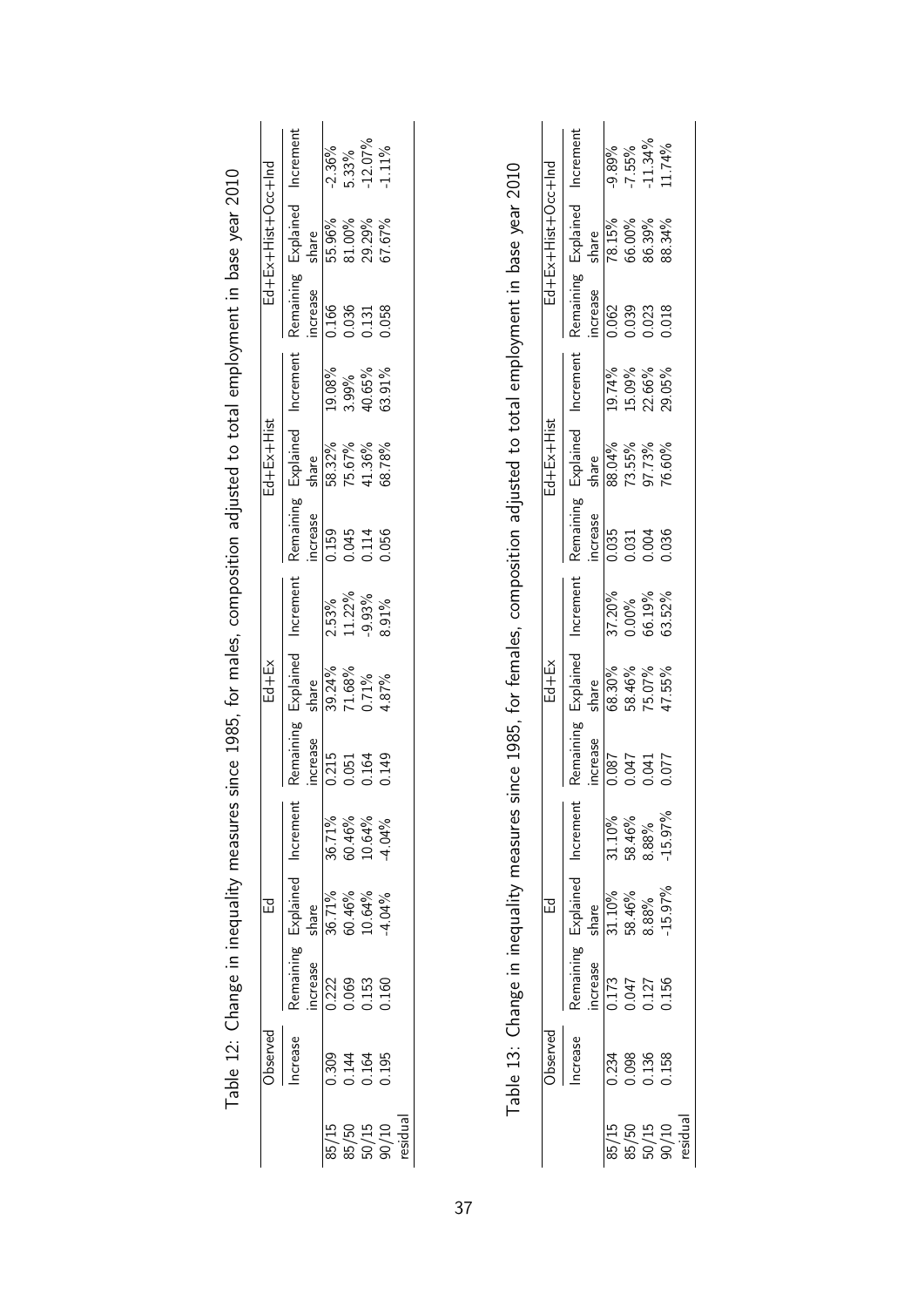## Appendix

#### Imputation of wages above the censoring threshold

Our imputation procedure for wages above the contribution threshold of social security is loosely based on Gartner (2005). We assume that log-wages are approximately normally distributed and estimate expected wages above the censoring point with a Tobit model. We regress log wages on education, age, nationality and individual labor market history, separately for both genders. Results in the literature suggest that this type of imputation leads to a slight upward bias in the variance of wages each year. Important for our analysis, however, it does not lead to bias in the trend of wage dispersion.<sup>11</sup> As we want to take into account that the variance of wages is potentially correlated with individual characteristics, we modify the procedure suggested by Gartner (2005) to explicitly model a heteroscedastic variance for the Tobit regression. A simple imputation of log wages from the Tobit model would exhibit too little variation. We therefore adjust imputed wages by a random draw from a truncated normal distribution, using the predicted heteroscedastic variance from the Tobit model. We impute separately for each year and for male and female workers. Imputation by this method raises the mean wage by 0.8% and the standard deviation 14.6% for males, and by 0.2% as well as 3.2% for females across all years.

### Additional Figures and Tables



Figure A1: Inequality development base year 2010, specification E

<sup>11</sup> Compare the discussion in Card (2013).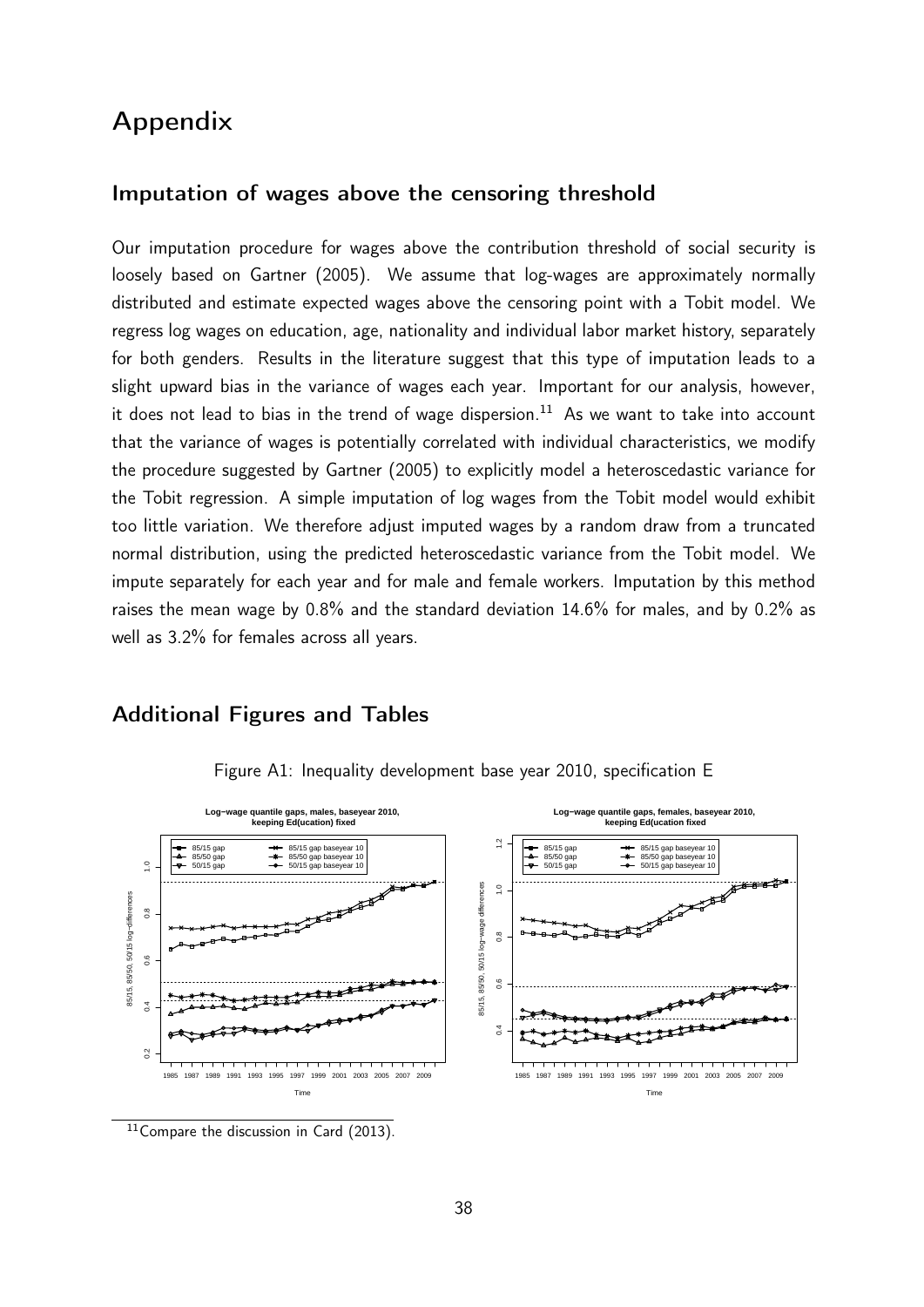

Figure A2: Inequality development base year 2010, specification EE

Figure A3: Inequality development base year 2010, specification EEH

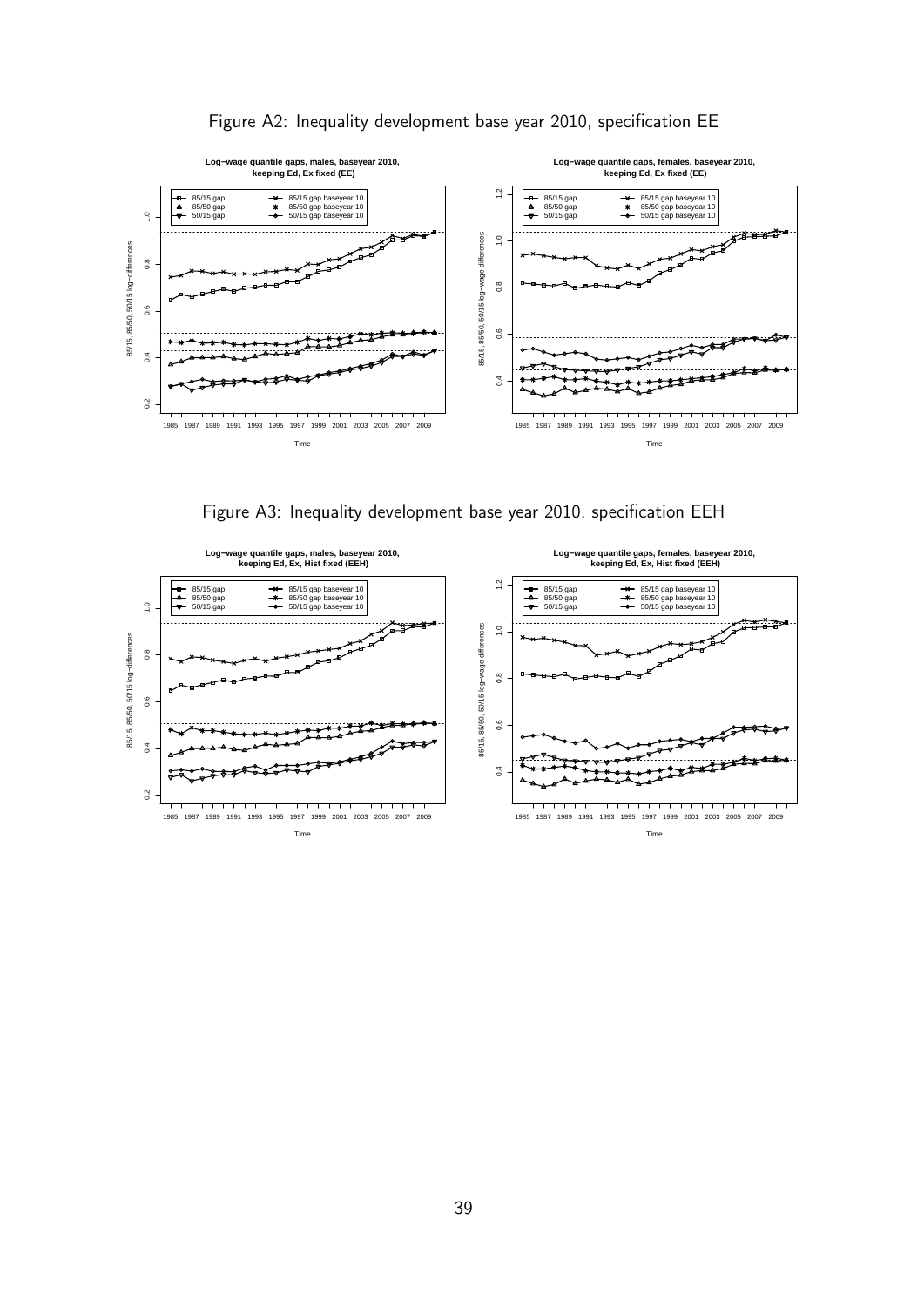

Figure A4: Inequality development base year 2010, specification EEHOI

Table A1: Descriptives of combined full-time and part-time samples

Males **Females** 

| .                                     | 1985    |        | 2010    |        |
|---------------------------------------|---------|--------|---------|--------|
|                                       | mean    | sd     | mean    | sd     |
| Real wage in Euro                     | 69.89   | 47.51  | 81.61   | 48.15  |
| Log real wage                         | 4.15    | 0.40   | 4.27    | 0.52   |
| No/other degree indicator             | 0.19    | 0.40   | 0.08    | 0.28   |
| Vocational degree indicator           | 0.70    | 0.46   | 0.71    | 0.46   |
| University degree indicator           | 0.07    | 0.25   | 0.16    | 0.36   |
| Work experience                       | 27.32   | 11.19  | 29.08   | 10.23  |
| No. of days in full time last 5 years | 1540.45 | 494.58 | 1494.81 | 544.03 |
| Fulltime spell in previous year?      | 0.96    | 0.20   | 0.94    | 0.24   |
| No. of days in part time last 5 years | 6.29    | 78.41  | 37.03   | 203.05 |
| Part-time spell in previous year?     | 0.01    | 0.08   | 0.03    | 0.18   |
| Agriculture and mining                | 0.03    | 0.17   | 0.02    | 0.13   |
| Plastics, rubber, mineral products    | 0.03    | 0.17   | 0.03    | 0.17   |
| Chemicals                             | 0.03    | 0.18   | 0.02    | 0.15   |
| Machinery and metal products          | 0.15    | 0.36   | 0.13    | 0.33   |
| Transport- and electrical equipment   | 0.12    | 0.32   | 0.10    | 0.31   |
| Food and basic consumption            | 0.10    | 0.31   | 0.07    | 0.25   |
| Hotels and restaurants                | 0.01    | 0.11   | 0.02    | 0.14   |
| Construction                          | 0.12    | 0.32   | 0.08    | 0.27   |
| Trade                                 | 0.12    | 0.33   | 0.14    | 0.35   |
| Transport and communication           | 0.06    | 0.24   | 0.07    | 0.26   |
| Financial and insurance               | 0.08    | 0.27   | 0.18    | 0.38   |
| Public services                       | 0.04    | 0.20   | 0.05    | 0.21   |
| Health and Education                  | 0.04    | 0.18   | 0.06    | 0.23   |
| Public administration                 | 0.06    | 0.24   | 0.04    | 0.20   |

| <b>CHIQICS</b>                        |         |        |         |        |  |
|---------------------------------------|---------|--------|---------|--------|--|
|                                       | 1985    |        | 2010    |        |  |
|                                       | mean    | sd     | mean    | sd     |  |
| Real wage in Euro                     | 43.64   | 20.41  | 55.40   | 33.52  |  |
| Log real wage                         | 3.67    | 0.48   | 3.85    | 0.59   |  |
| No/other degree indicator             | 0.28    | 0.45   | 0.08    | 0.28   |  |
| Vocational degree indicator           | 0.65    | 0.48   | 0.73    | 0.44   |  |
| University degree indicator           | 0.03    | 0.16   | 0.11    | 0.32   |  |
| Work experience                       | 24.99   | 11.90  | 28.62   | 10.99  |  |
| No. of days in full time last 5 years | 1199.98 | 696.74 | 1048.65 | 759.52 |  |
| Fulltime spell in previous year?      | 0.81    | 0.39   | 0.72    | 0.45   |  |
| No. of days in part time last 5 years | 209.50  | 513.80 | 366.32  | 642.41 |  |
| Part-time spell in previous year?     | 0.14    | 0.35   | 0.25    | 0.43   |  |
| Agriculture and mining                | 0.01    | 0.08   | 0.01    | 0.08   |  |
| Plastics, rubber, mineral products    | 0.02    | 0.14   | 0.01    | 0.10   |  |
| Chemicals                             | 0.02    | 0.14   | 0.01    | 0.12   |  |
| Machinery and metal products          | 0.05    | 0.22   | 0.03    | 0.18   |  |
| Transport- and electrical equipment   | 0.07    | 0.26   | 0.04    | 0.20   |  |
| Food and basic consumption            | 0.12    | 0.33   | 0.06    | 0.23   |  |
| Hotels and restaurants                | 0.03    | 0.18   | 0.03    | 0.18   |  |
| Construction                          | 0.02    | 0.14   | 0.02    | 0.13   |  |
| Trade                                 | 0.19    | 0.39   | 0.16    | 0.37   |  |
| Transport and communication           | 0.03    | 0.17   | 0.04    | 0.19   |  |
| Financial and insurance               | 0.12    | 0.33   | 0.19    | 0.40   |  |
| Public services                       | 0.06    | 0.23   | 0.06    | 0.24   |  |
| Health and Education                  | 0.18    | 0.38   | 0.26    | 0.44   |  |
| Public administration                 | 0.08    | 0.28   | 0.07    | 0.26   |  |